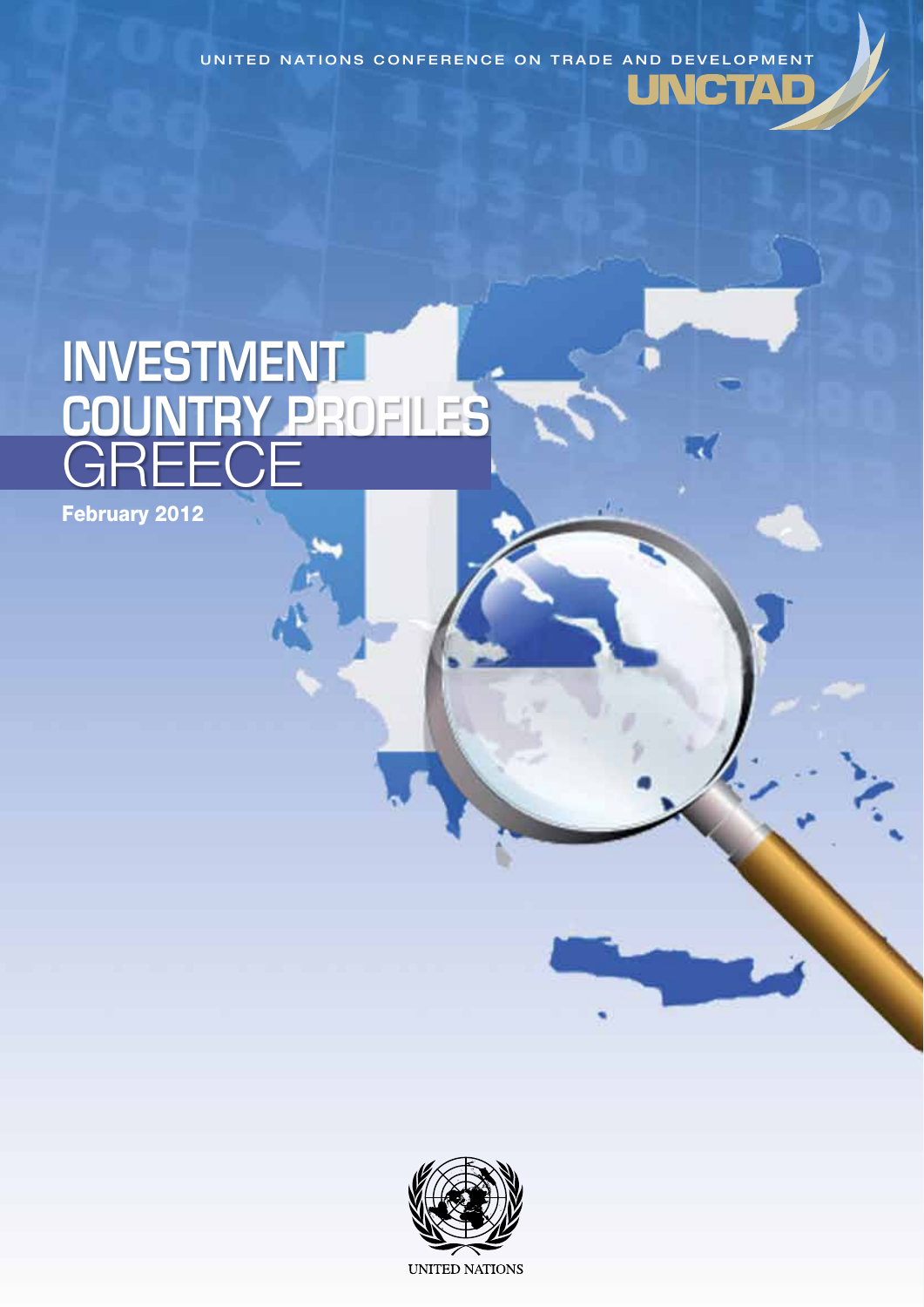## **NOTE**

The Division on Investment and Enterprise of UNCTAD is a global centre of excellence, dealing with issues related to investment and enterprise development in the United Nations System. It builds on three and a half decades of experience and international expertise in research and policy analysis, intergovernmental consensus building, and provides technical assistance to developing countries.

The terms country/economy as used in this investment country profile also refer, as appropriate, to territories or areas; the designations employed and the presentation of the material do not imply the expression of any opinion whatsoever on the part of the Secretariat of the United Nations concerning the legal status of any country, territory, city or area or of its authorities, or concerning the delimitation of its frontiers or boundaries. In addition, the designations of country groups are intended solely for statistical or analytical convenience and do not necessarily express a judgment about the stage of development reached by a particular country or area in the development process. The major country groupings used in this investment country profile follow the classification of the United Nations Statistical Office. These are:

Developed countries: the member countries of the OECD (other than Chile, Mexico, the Republic of Korea and Turkey), plus the new European Union member countries which are not OECD members (Bulgaria, Cyprus, Latvia, Lithuania, Malta, and Romania), plus Andorra, Liechtenstein, Monaco and San Marino.

Transition economies: South-East Europe and the Commonwealth of Independent States.

Developing economies: in general all economies not specified above. For statistical purposes, the data for China do not include those for Hong Kong Special Administrative Region (Hong Kong SAR), Macao Special Administrative Region (Macao SAR) and Taiwan Province of China.

Reference to companies and their activities should not be construed as an endorsement by UNCTAD of those companies or their activities.

The boundaries and names shown and designations used on the maps presented in this publication do not imply official endorsement or acceptance by the United Nations.

The following symbols have been used in the tables:

- Two dots (..) indicate that data are not available or are not separately reported. Rows in tables have been omitted in those cases where no data are available for any of the elements in the row;
- A dash  $(-)$  indicates that the item is equal to zero or its value is negligible;
- A blank in a table indicates that the item is not applicable, unless otherwise indicated;
- A slash (/) between dates representing years, e.g., 1994/95, indicates a financial year;
- Use of an en dash (–) between dates representing years, e.g., 1994–1995, signifies the full period involved, including the beginning and end years;
- Reference to "dollars" (\$) means United States dollars, unless otherwise indicated;
- Annual rates of growth or change, unless otherwise stated, refer to annual compound rates;

Details and percentages in tables do not necessarily add up to totals because of rounding.

Only tables shaded in the Table of Contents are available in this investment country profile.

The material contained in this study may be freely quoted with appropriate acknowledgement.

| Exchange rates, Euro per US dollar |       |      |      |       |       |       |       |       |       |       |       |             |  |
|------------------------------------|-------|------|------|-------|-------|-------|-------|-------|-------|-------|-------|-------------|--|
|                                    | 1999  | 2000 | 2001 | 2002  | 2003  | 2004  | 2005  | 2006  | 2007  | 2008  | 2009  | <b>2010</b> |  |
| Period average                     | 0.939 | .085 | 118  | .063  | 0.886 | 0.805 | 0.804 | 0.797 | 0.731 | 0.683 | 0.720 | J.755       |  |
| End of period                      | 0.995 | .075 | .135 | 0.954 | 0.792 | 0.734 | 0.848 | 0.759 | 0.679 | 0.719 | 0.694 | 0.748       |  |

**UNCTAD/WEB/DIAE/IA/2012/9** 

\_\_\_\_\_\_\_\_\_\_\_\_\_\_\_\_\_\_\_\_\_\_\_\_\_\_\_\_\_\_\_\_\_\_\_\_\_\_\_\_\_\_\_\_\_\_\_\_\_\_\_\_\_\_\_\_\_\_\_\_\_\_\_\_\_\_\_\_\_\_\_\_\_\_\_\_\_\_\_\_\_\_\_\_\_\_\_\_\_\_\_\_\_\_\_\_\_\_\_\_\_\_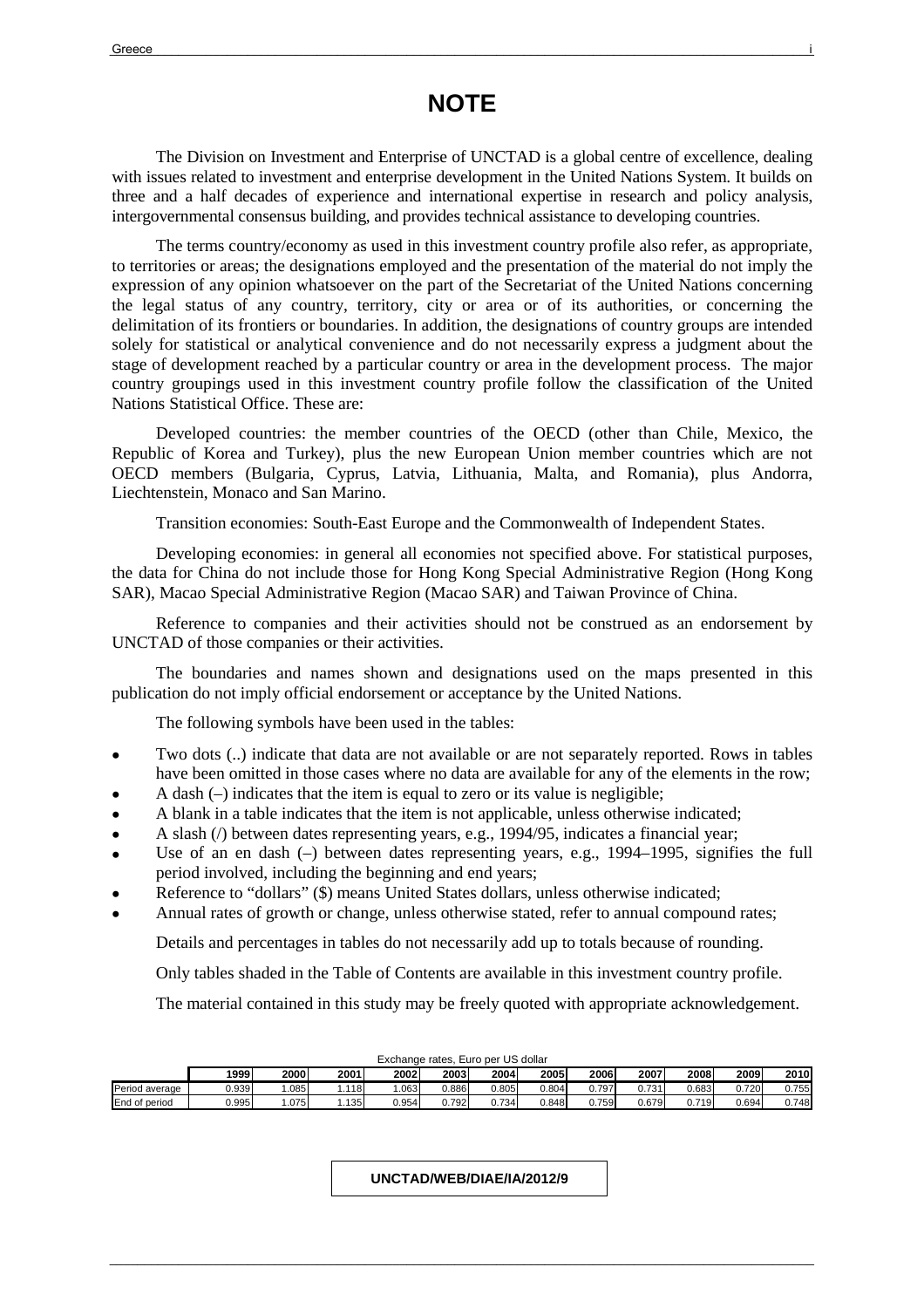# **Table of Contents**

|                                                                                                        | 1   |
|--------------------------------------------------------------------------------------------------------|-----|
|                                                                                                        | 1   |
| B. Statistics on FDI and the operations of TNCs (shaded rows show available tables)                    | 3   |
|                                                                                                        | 3   |
|                                                                                                        | 3   |
|                                                                                                        | 4   |
|                                                                                                        | 5   |
|                                                                                                        | 6   |
|                                                                                                        | 7   |
|                                                                                                        |     |
|                                                                                                        | 8   |
|                                                                                                        | 9   |
|                                                                                                        |     |
|                                                                                                        | 10  |
|                                                                                                        | 11  |
|                                                                                                        |     |
|                                                                                                        | 12  |
|                                                                                                        | 13  |
|                                                                                                        |     |
|                                                                                                        |     |
|                                                                                                        | 14  |
| Table 21. The number of foreign affiliates of home-based TNCs, by geographical location abroad         | 15  |
|                                                                                                        |     |
| Table 23. The number of affiliates of foreign TNCs in the host economy, by geographical origin         |     |
|                                                                                                        |     |
|                                                                                                        |     |
| Table 28. Assets of foreign affiliates of home-based TNCs, by geographical location abroad             |     |
|                                                                                                        |     |
|                                                                                                        |     |
|                                                                                                        |     |
|                                                                                                        | 16  |
| Table 33. Employment of foreign affiliates of home-based TNCs, by geographical location abroad         | -17 |
|                                                                                                        |     |
| Table 35. Employment of affiliates of foreign TNCs in the host economy, by geographical origin         |     |
| Table 36. Wages and salaries of home-based TNCs, by industry in the home economy                       |     |
| Table 37. Wages and salaries of foreign affiliates of home-based TNCs, by industry abroad              |     |
| Table 38. Wages and salaries of foreign affiliates of home-based TNCs, by geographical location abroad |     |
|                                                                                                        |     |
| Table 40. Wages and salaries of affiliates of foreign TNCs in the host economy, by geographical origin |     |
|                                                                                                        |     |
|                                                                                                        | 18  |
| Table 43. Sales of foreign affiliates of home-based TNCs, by geographical location abroad              | 19  |
|                                                                                                        |     |
|                                                                                                        |     |
|                                                                                                        |     |
|                                                                                                        | 20  |
| Table 48. Value added of foreign affiliates of home-based TNCs, by geographical location abroad        | 21  |
|                                                                                                        |     |

\_\_\_\_\_\_\_\_\_\_\_\_\_\_\_\_\_\_\_\_\_\_\_\_\_\_\_\_\_\_\_\_\_\_\_\_\_\_\_\_\_\_\_\_\_\_\_\_\_\_\_\_\_\_\_\_\_\_\_\_\_\_\_\_\_\_\_\_\_\_\_\_\_\_\_\_\_\_\_\_\_\_\_\_\_\_\_\_\_\_\_\_\_\_\_\_\_\_\_\_\_\_\_\_\_\_\_\_\_\_\_

**Page**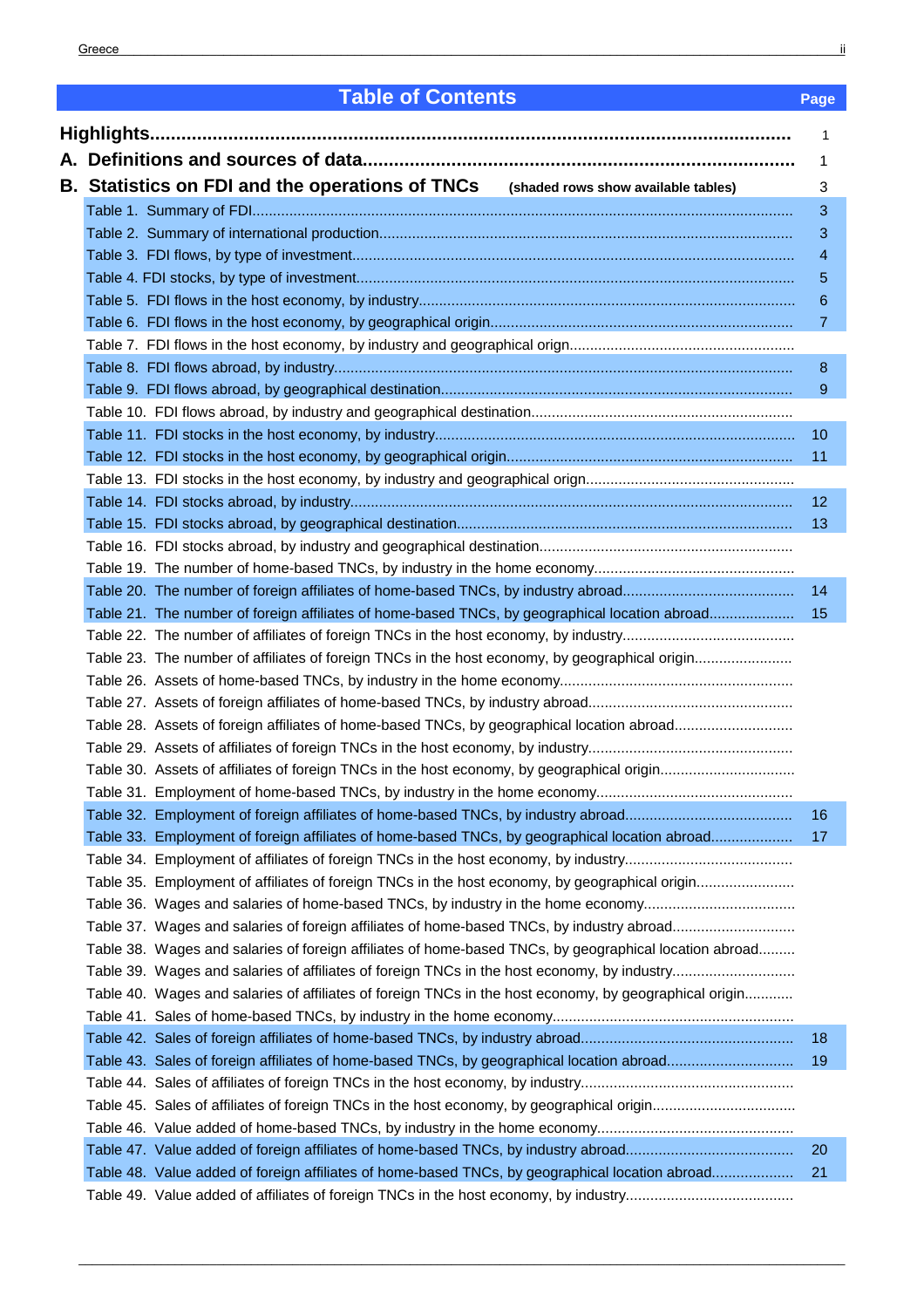# **Table of Contents** (continued) **Page** 2014 12:30 **Page**

| Table 50. Value added of affiliates of foreign TNCs in the host economy, by geographical origin       |    |
|-------------------------------------------------------------------------------------------------------|----|
|                                                                                                       |    |
|                                                                                                       |    |
|                                                                                                       |    |
|                                                                                                       |    |
|                                                                                                       |    |
|                                                                                                       |    |
|                                                                                                       |    |
| Table 58. Exports of foreign affiliates of home-based TNCs, by geographical location abroad           |    |
|                                                                                                       |    |
|                                                                                                       |    |
|                                                                                                       |    |
|                                                                                                       |    |
| Table 63. Imports of foreign affiliates of home-based TNCs, by geographical location abroad           |    |
|                                                                                                       |    |
|                                                                                                       |    |
|                                                                                                       |    |
|                                                                                                       |    |
| Table 68. R&D of foreign affiliates of home-based TNCs, by geographical location abroad               |    |
|                                                                                                       |    |
|                                                                                                       |    |
| Table 71. Employment in R&D of home-based TNCs, by industry in the home economy                       |    |
| Table 72. Employment in R&D of foreign affiliates of home-based TNCs, by industry abroad              |    |
| Table 73. Employment in R&D of foreign affiliates of home-based TNCs, by geographical location abroad |    |
|                                                                                                       |    |
| Table 75. Employment in R&D of affiliates of foreign TNCs in the host economy, by geographical origin |    |
|                                                                                                       |    |
|                                                                                                       |    |
| Table 78. Royalty receipts of foreign affiliates of home-based TNCs, by geographical location abroad  |    |
|                                                                                                       |    |
| Table 80. Royalty receipts of affiliates of foreign TNCs in the host economy, by geographical origin  |    |
|                                                                                                       |    |
|                                                                                                       |    |
| Table 83. Royalty payments of foreign affiliates of home-based TNCs, by geographical location abroad  |    |
|                                                                                                       |    |
| Table 85. Royalty payments of affiliates of foreign TNCs in the host economy, by geographical origin  |    |
|                                                                                                       | 22 |
|                                                                                                       | 23 |
|                                                                                                       | 24 |

\_\_\_\_\_\_\_\_\_\_\_\_\_\_\_\_\_\_\_\_\_\_\_\_\_\_\_\_\_\_\_\_\_\_\_\_\_\_\_\_\_\_\_\_\_\_\_\_\_\_\_\_\_\_\_\_\_\_\_\_\_\_\_\_\_\_\_\_\_\_\_\_\_\_\_\_\_\_\_\_\_\_\_\_\_\_\_\_\_\_\_\_\_\_\_\_\_\_\_\_\_\_\_\_\_\_\_\_\_\_\_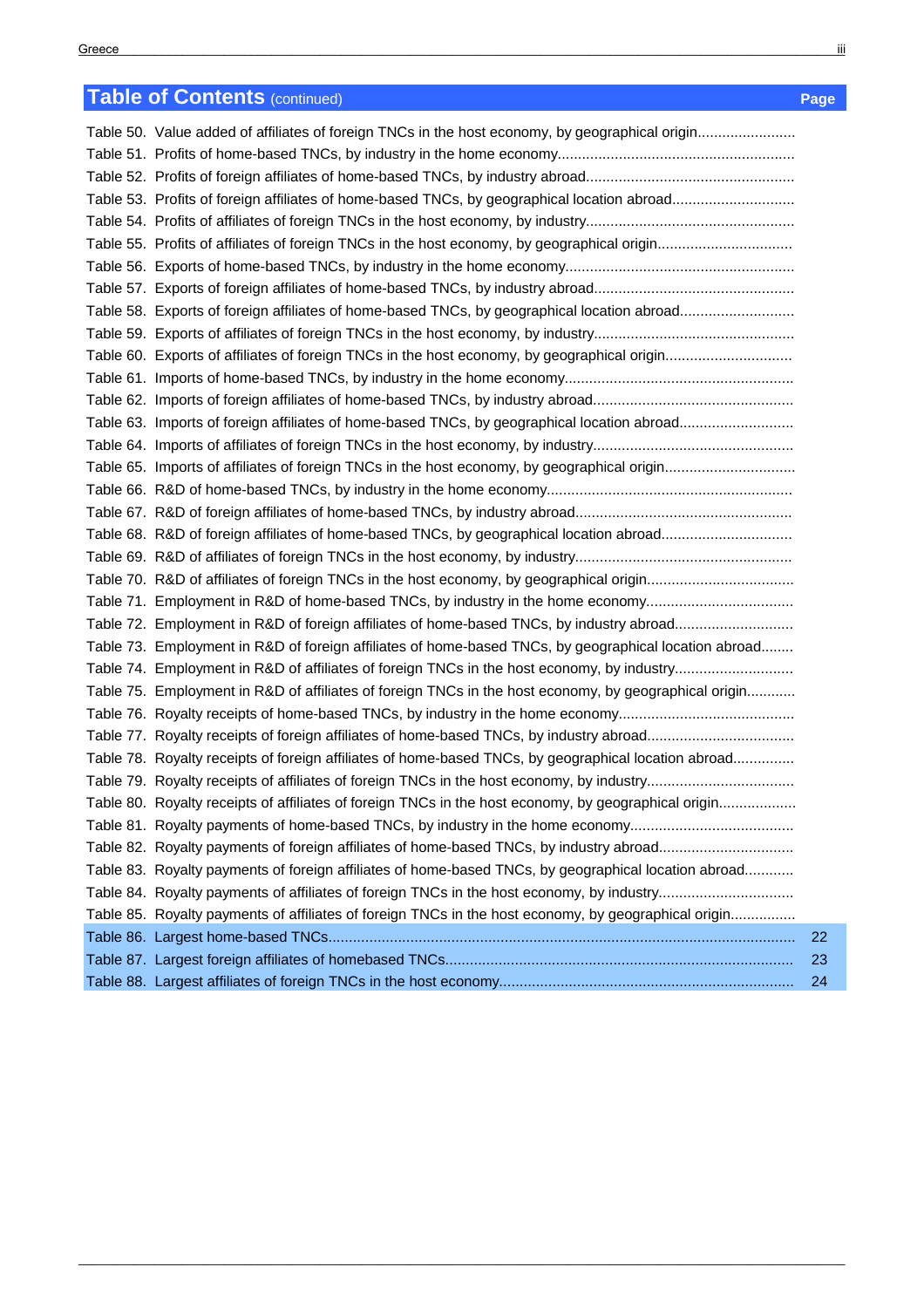## **Highlights**

Greece has attracted a relatively small amount of foreign direct investment (FDI) compared to other countries in the European Union (EU). In 2010, Greece's share in the EU's GDP was 1.9 per cent. In the same year, however, the inward FDI stock of Greece amounted to  $\epsilon$ 26.2 billion (\$35.0 billion), or less than 0.5 percent of the combined FDI stock of EU countries. Similarly, Greece's share in the total outward FDI stock of EU countries was 0.4 per cent.

Greece's inward FDI stock exceeded its outward stock throughout the last decade, but in 2009 and 2010, its outward stock overtook inward stock due to the decline in the market value of assets in **Greece** 

During the period 2007–2010, the annual inflows of FDI to Greece averaged  $\epsilon$ 1.7 billion (\$2.4) billion). FDI inflows in the decade up to 2010 were, however, volatile, ranging from just €53 million (\$50 million) in 2002 to  $\epsilon$ 4.3 billion (\$5.4 billion) in 2006. Average outflows for the period 2007– 2010 were  $\epsilon$ 1.9 billion (\$2.7 billion). There is no indication of the impact of the crisis on FDI flows in 2010.

Countries in the EU were the source of more than 80 per cent of the inward FDI stock of Greece in 2010, with Luxembourg alone accounting for 21 per cent of the total. Much of the FDI from Luxembourg is attributed to transfer of funds by financial institutions. Other major source countries were the Netherlands, France, Germany and Cyprus. Greek outward FDI is mainly targeted at neighbouring countries. Measured by the stock of outward FDI in 2010, the largest recipients of Greek direct investment are Cyprus, Turkey and Romania in that order.

In terms of sectoral composition, services accounted for just under 70 per cent of inward stock, with manufacturing largely making up the rest.

In 2009, the foreign affiliates of Greek TNCs employed 83,000 people abroad, had sales of €8.9 billion (\$6.4 billion) and value added of  $\epsilon$ 91 million (\$66 million).

\_\_\_\_\_\_\_\_\_\_\_\_\_\_\_\_\_\_\_\_\_\_\_\_\_\_\_\_\_\_\_\_\_\_\_\_\_\_\_\_\_\_\_\_\_\_\_\_\_\_\_\_\_\_\_\_\_\_\_\_\_\_\_\_\_\_\_\_\_\_\_\_\_\_\_\_\_\_\_\_\_\_\_\_\_\_\_\_\_\_\_\_\_\_\_\_\_\_\_\_\_\_

## **A. Definitions and sources of data**

The Bank of Greece introduced a new balance of payments (BOP) data compilation system in 1999, generally in line with international standards as recommended in the fifth edition of IMF's *Balance of Payments Manual*. Under the new system, foreign direct investment (FDI) flow data are compiled monthly, based on an international transaction reporting system (ITRS).

FDI flow data prior to 1999 refer to foreign exchange transactions of domestic firms, whether such transactions were conducted between residents or nonresidents, as the previous data collection system was based on exchange controls and the monitoring of foreign exchange flows.

In the past, the Ministry of National Economy provided approval data; since 1986, FDI in Greece has been liberalized and is subject to authenticity and legality controls only. Approval data ceased to be reported in 1992.

As regards FDI data, responses from the annual questionnaires, which are based on FDI register information, are supplemented by data from various sources, such as the ITRS – flow statistics, press reports and information from Bank of Greece branches.

For FDI flows, the Bank of Greece complies with the 10 per cent rule and adds 50 per cent in order to make the compilation of Foreign affiliaTes' Statistics (FATS) possible. Information on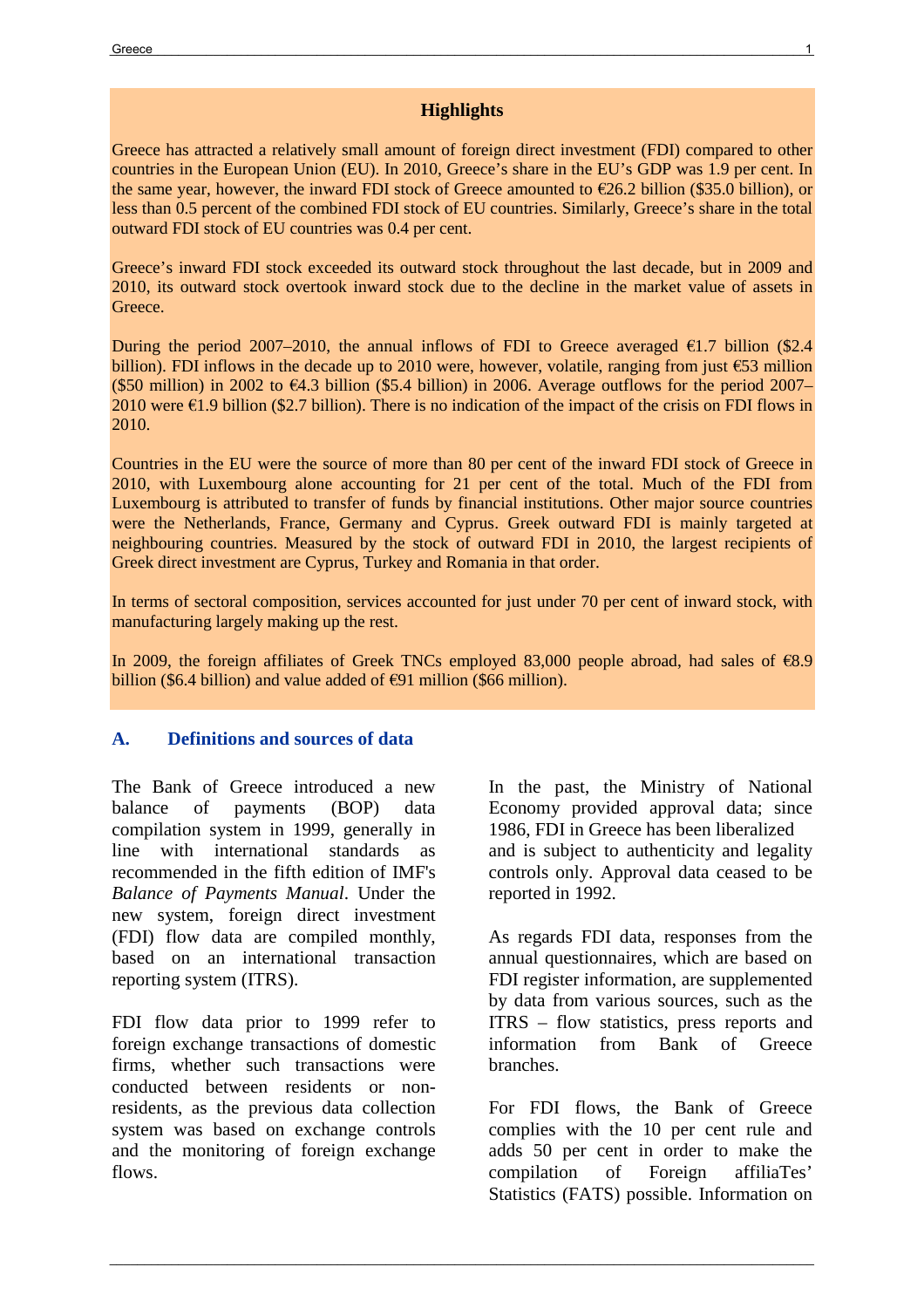long and short-term loans between affiliates is requested in the FDI questionnaire sent to respondents.

With regard to the treatment of special purpose entities (SPE) the Bank of Greece tries to record the relationship up to the second level.

The geographical breakdown of data is based on the residency of the actual issuers (i.e. debtor/creditor principle) for the assets and first known counterpart for liabilities.

\_\_\_\_\_\_\_\_\_\_\_\_\_\_\_\_\_\_\_\_\_\_\_\_\_\_\_\_\_\_\_\_\_\_\_\_\_\_\_\_\_\_\_\_\_\_\_\_\_\_\_\_\_\_\_\_\_\_\_\_\_\_\_\_\_\_\_\_\_\_\_\_\_\_\_\_\_\_\_\_\_\_\_\_\_\_\_\_\_\_\_\_\_\_\_\_\_\_\_\_\_\_

For FDI stocks, data is derived from the results of the annual enterprise survey of roughly 1,500 companies involved in direct investment. Prior to 1999, estimates for the stock of FDI presented in this country profile were derived from accumulated flows.

Data on the operations of foreign affiliates are also collected by the Bank of Greece. Published data refers to the activities of Greek TNCs' foreign affiliates abroad (outward FATS). The Bank of Greece doesn't compile inward FATS data.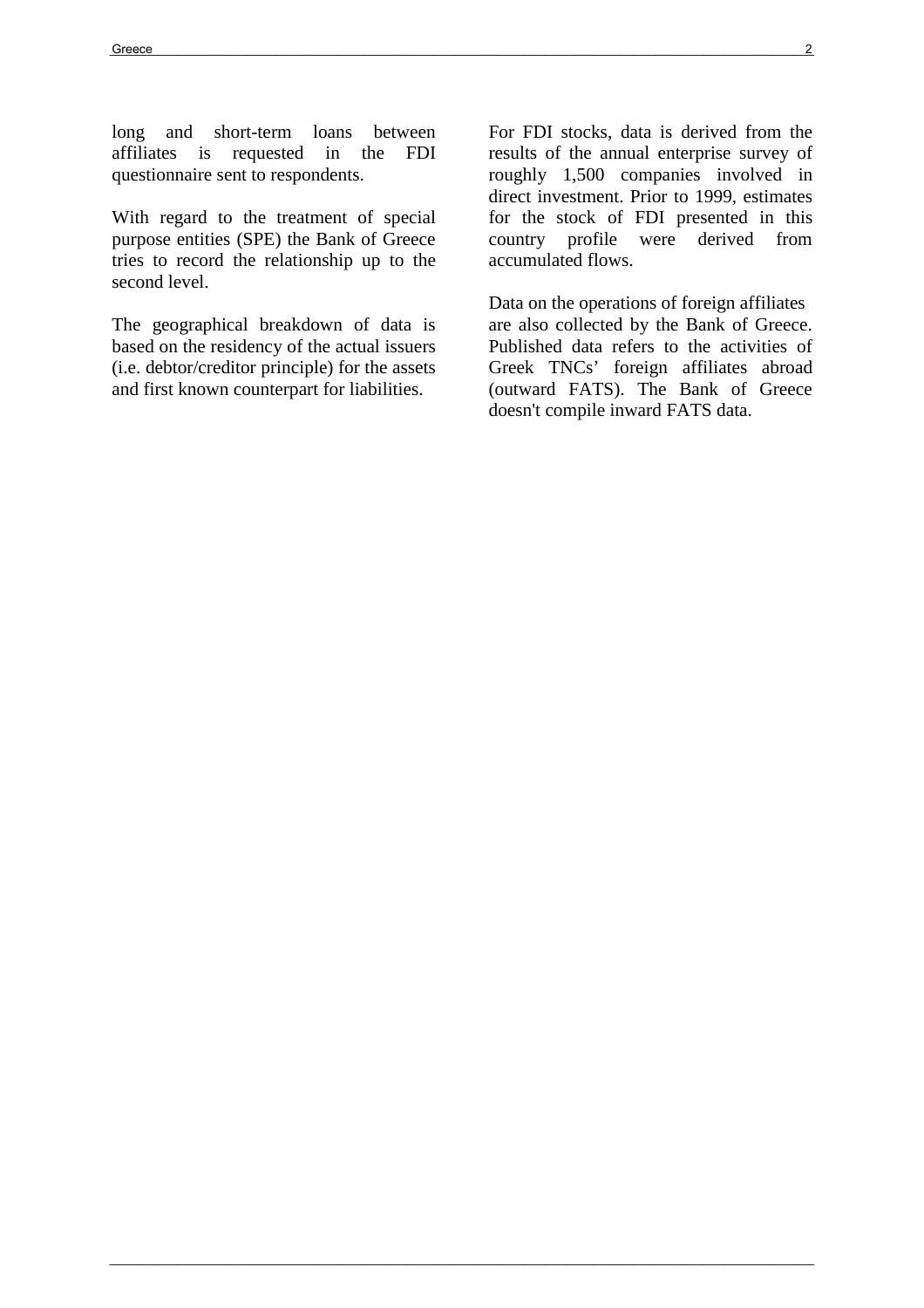## **B. Statistics on FDI and the operations of TNCs**

## **Table 1. Summary of FDI**

(Millions of euros and percentage)

| <b>Variable</b>                                                  | <b>Inward</b> | <b>Outward</b> |
|------------------------------------------------------------------|---------------|----------------|
| 1. FDI flows, 2007-2010 (annual average)                         | 1 662         | 1925           |
| 2. FDI flows as a percentage of GFCF, 2007-2010 (annual average) | 4.1           | 4.6            |
| 3. FDI stocks, 2010                                              | 26 21 2       | 31 899         |
| 4. FDI stocks as a percentage of GDP, 2010                       | 11.6          | 14.1           |
|                                                                  |               |                |

*Source:* Based on tables 3, 4 and UNCTAD, FDI/TNC database.

## **Table 2. Summary of international production, 2009**

| <b>Variable</b>       | <b>Home-based</b><br><b>TNCs</b><br>(Parent) | <b>Affiliates of</b><br>foreign<br><b>TNCs in</b><br><b>Greece</b> | <b>Foreign</b><br>affiliates of<br><b>Greek TNCs</b><br>abroad |
|-----------------------|----------------------------------------------|--------------------------------------------------------------------|----------------------------------------------------------------|
| Number                | $\cdot$ .                                    |                                                                    | 598                                                            |
| Employees (thousands) | $\sim$ $\sim$                                | $\sim$ $\sim$                                                      | 83                                                             |
| Value added           | $\cdot$ .                                    |                                                                    | 91                                                             |
| <b>Sales</b>          | .                                            | $\sim$ $\sim$                                                      | 8927                                                           |
|                       |                                              |                                                                    |                                                                |

\_\_\_\_\_\_\_\_\_\_\_\_\_\_\_\_\_\_\_\_\_\_\_\_\_\_\_\_\_\_\_\_\_\_\_\_\_\_\_\_\_\_\_\_\_\_\_\_\_\_\_\_\_\_\_\_\_\_\_\_\_\_\_\_\_\_\_\_\_\_\_\_\_\_\_\_\_\_\_\_\_\_\_\_\_\_\_\_\_\_\_\_\_\_\_\_\_\_\_\_\_\_

(Millions of euros and number)

Based on tables 21, 33, 43 and 48.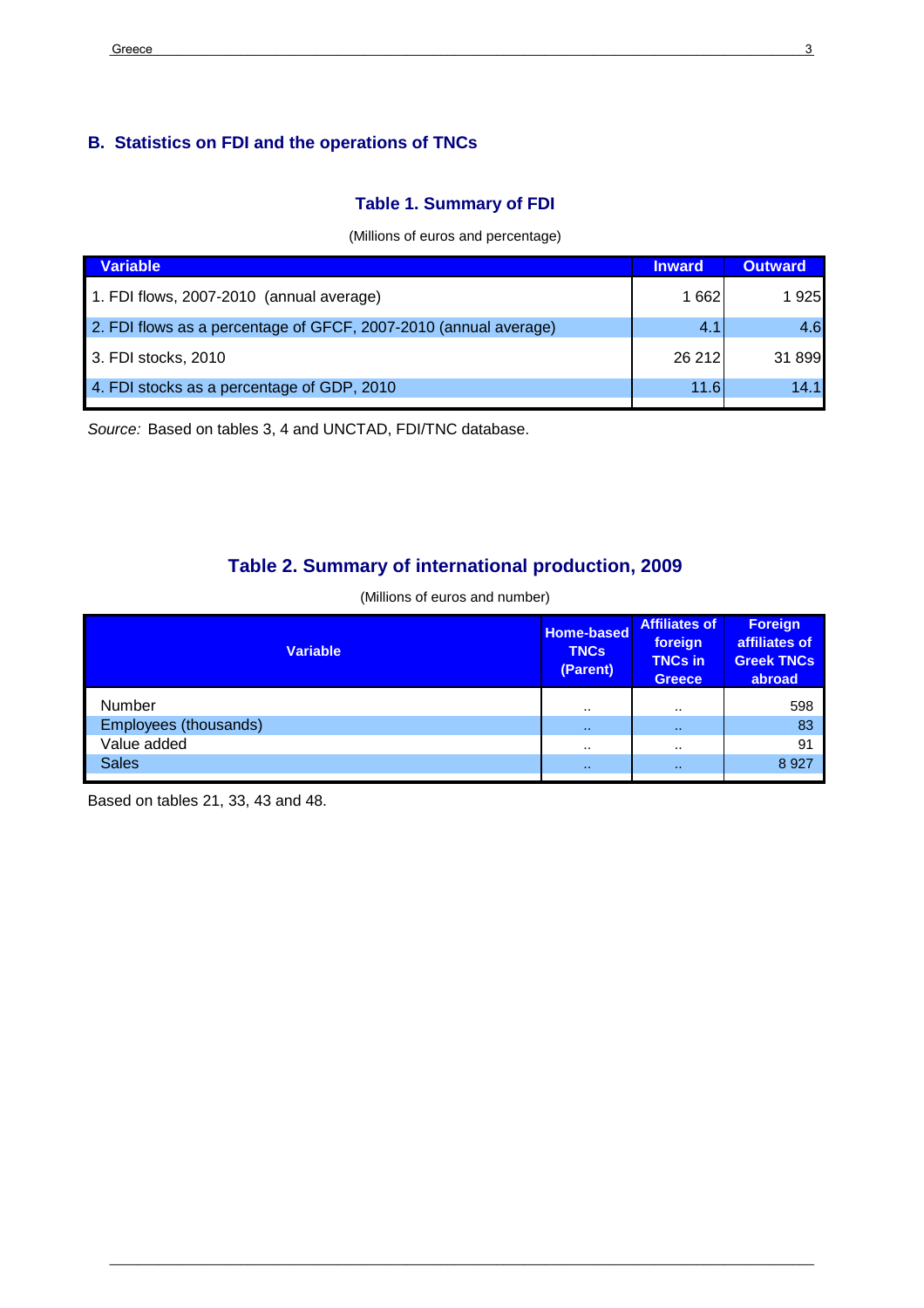|  | Table 3. FDI flows, by type of investment, 1980-2010 |  |  |  |  |
|--|------------------------------------------------------|--|--|--|--|
|--|------------------------------------------------------|--|--|--|--|

(Millions of euros and dollars)

|      |               | <b>Inward Investment</b> |              |              | <b>Outward Investment</b> |                   |                 |              |  |  |  |  |
|------|---------------|--------------------------|--------------|--------------|---------------------------|-------------------|-----------------|--------------|--|--|--|--|
|      |               | <b>Reinvested</b>        |              |              |                           | <b>Reinvested</b> |                 |              |  |  |  |  |
| Year | <b>Equity</b> | earnings                 | <b>Other</b> | <b>Total</b> | <b>Equity</b>             | earnings          | <b>Other</b>    | <b>Total</b> |  |  |  |  |
| 1980 | 598           |                          | 74           | 672          |                           |                   |                 |              |  |  |  |  |
| 1981 | 489           |                          | 31           | 520          |                           |                   |                 |              |  |  |  |  |
| 1982 | 399           |                          | 37           | 436          |                           |                   |                 |              |  |  |  |  |
| 1983 | 423           |                          | 16           | 439          |                           |                   |                 |              |  |  |  |  |
| 1984 | 474           |                          | 11           | 485          |                           |                   |                 |              |  |  |  |  |
| 1985 | 431           |                          | 16           | 447          |                           |                   |                 |              |  |  |  |  |
| 1986 | 463           |                          | 8            | 471          |                           |                   |                 |              |  |  |  |  |
| 1987 | 675           |                          | 8            | 683          |                           |                   |                 | 10           |  |  |  |  |
| 1988 | 896           |                          | 11           | 907          |                           |                   |                 | 17           |  |  |  |  |
| 1989 | 740           |                          | 12           | 752          |                           |                   |                 | $-13$        |  |  |  |  |
| 1990 | 991           |                          | 14           | 1 0 0 5      |                           |                   |                 | 11           |  |  |  |  |
| 1991 | 1 0 8 2       |                          | 53           | 1 1 3 5      |                           |                   |                 | $-26$        |  |  |  |  |
| 1992 | 1 0 8 2       |                          | 62           | 1 1 4 4      |                           |                   |                 | 46           |  |  |  |  |
| 1993 | 946           |                          | 31           | 977          |                           |                   |                 | $-22$        |  |  |  |  |
| 1994 | 956           |                          | 25           | 981          |                           |                   |                 | 16           |  |  |  |  |
| 1995 | 1 0 4 0       |                          | 13           | 1 0 5 3      |                           |                   |                 | 42           |  |  |  |  |
| 1996 | 1 0 4 4       |                          | 14           | 1 0 5 8      |                           |                   |                 | $-25$        |  |  |  |  |
| 1997 | 967           |                          | 17           | 984          |                           |                   |                 | 156          |  |  |  |  |
| 1998 |               |                          |              | 71           |                           |                   |                 | $-276$       |  |  |  |  |
| 1999 | 676           |                          | $-114$       | 562          | 536                       |                   | 16              | 552          |  |  |  |  |
| 2000 | 973           |                          | 136          | 1 1 0 8      | 2 1 1 0                   |                   | 27              | 2 1 3 7      |  |  |  |  |
| 2001 | 1509          |                          | 80           | 1589         | 550                       |                   | 66              | 616          |  |  |  |  |
| 2002 | 209           |                          | $-159$       | 50           | 598                       |                   | 57              | 655          |  |  |  |  |
| 2003 | 1 0 6 0       | 544                      | $-474$       | 1 1 3 0      | $-13$                     | 324               | $\overline{54}$ | 365          |  |  |  |  |
| 2004 | 1 3 9 3       | 604                      | $-305$       | 1693         | 421                       | 340               | 68              | 829          |  |  |  |  |
| 2005 | 93            | 700                      | $-292$       | 501          | 754                       | 400               | 26              | 1 1 8 0      |  |  |  |  |
| 2006 | 3788          | 693                      | $-212$       | 4 2 6 9      | 2 9 5 0                   | 302               | $-28$           | 3 2 2 5      |  |  |  |  |
| 2007 | 1741          | 841                      | $-1040$      | 1543         | 3 4 2 5                   | 332               | 75              | 3833         |  |  |  |  |
| 2008 | 3 3 9 2       | 294                      | $-615$       | 3 0 7 1      | 1699                      | 240               | $-289$          | 1650         |  |  |  |  |
| 2009 | 2 4 5 7       | $-367$                   | $-336$       | 1754         | 1 3 5 5                   | 396               | $-272$          | 1 4 7 9      |  |  |  |  |
| 2010 | 2 1 9 9       | $-1672$                  | $-246$       | 282          | 674                       | 176               | $-112$          | 739          |  |  |  |  |

\_\_\_\_\_\_\_\_\_\_\_\_\_\_\_\_\_\_\_\_\_\_\_\_\_\_\_\_\_\_\_\_\_\_\_\_\_\_\_\_\_\_\_\_\_\_\_\_\_\_\_\_\_\_\_\_\_\_\_\_\_\_\_\_\_\_\_\_\_\_\_\_\_\_\_\_\_\_\_\_\_\_\_\_\_\_\_\_\_\_\_\_\_\_\_\_\_\_\_\_\_\_

*Source* : UNCTAD FDI/TNC database, based on data from the Bank of Greece. *Note:* Data are shown in millions of dollars prior to 2003.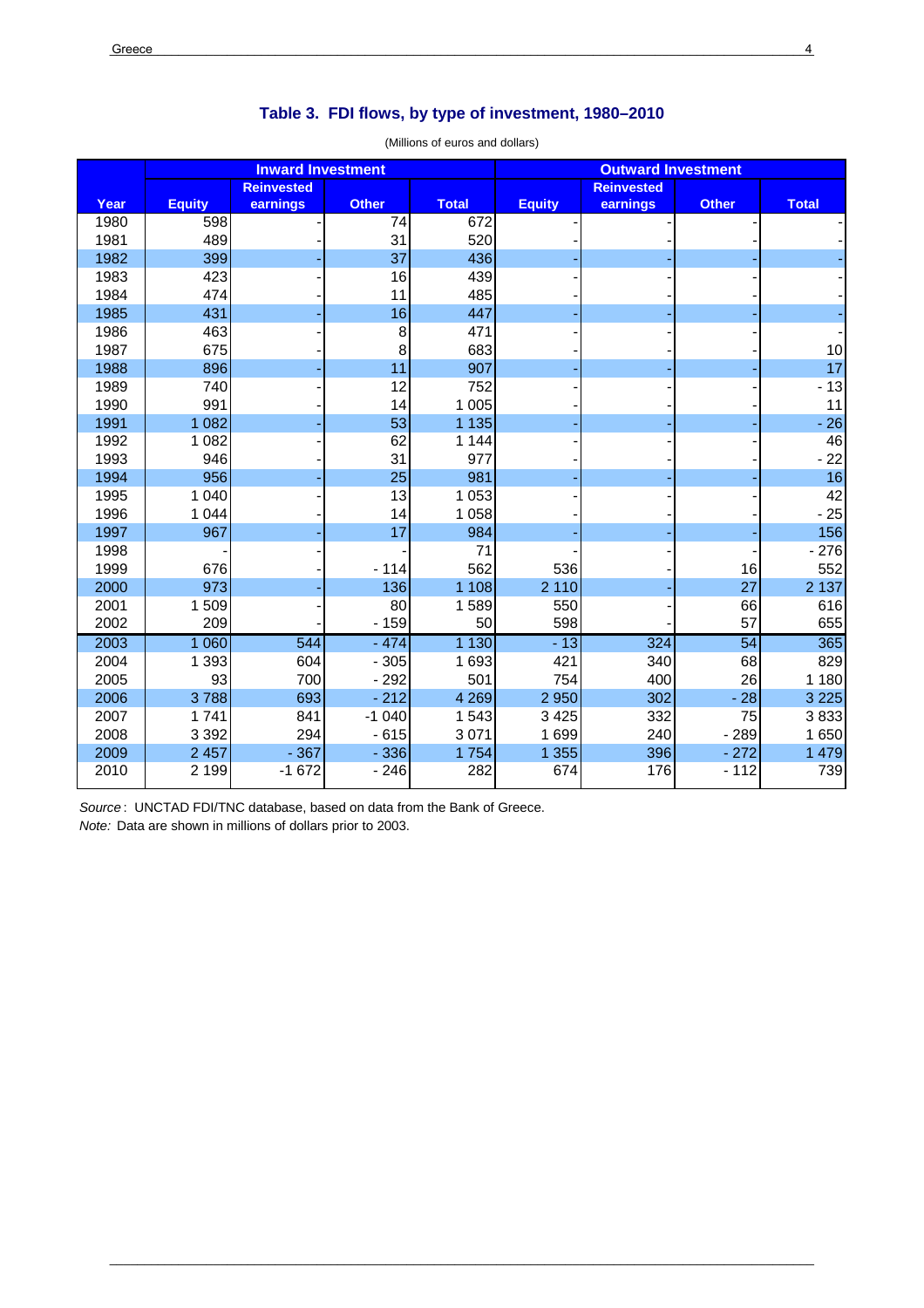|      |                                                    | <b>Inward Investment</b> |              |                                                    | <b>Outward Investment</b> |              |
|------|----------------------------------------------------|--------------------------|--------------|----------------------------------------------------|---------------------------|--------------|
| Year | <b>Equity and</b><br><b>Reinvested</b><br>earnings | <b>Other</b>             | <b>Total</b> | <b>Equity and</b><br><b>Reinvested</b><br>earnings | <b>Other</b>              | <b>Total</b> |
| 1980 |                                                    |                          | 4524         |                                                    |                           |              |
| 1981 |                                                    |                          | 5 4 2 2      |                                                    |                           |              |
| 1982 |                                                    |                          | 6 1 2 8      |                                                    |                           |              |
| 1983 |                                                    |                          | 6865         |                                                    |                           |              |
| 1984 |                                                    |                          | 7588         |                                                    |                           |              |
| 1985 |                                                    |                          | 8 3 0 9      |                                                    |                           |              |
| 1986 |                                                    |                          | 9 0 7 1      |                                                    |                           | 2856         |
| 1987 |                                                    |                          | 10 136       |                                                    |                           | 2867         |
| 1988 |                                                    |                          | 11 632       |                                                    |                           | 2 8 8 4      |
| 1989 |                                                    |                          | 13 011       |                                                    |                           | 2871         |
| 1990 |                                                    |                          | 5 681        |                                                    |                           | 2882         |
| 1991 |                                                    |                          | 6816         |                                                    |                           | 2856         |
| 1992 |                                                    |                          | 7960         |                                                    |                           | 2 9 0 2      |
| 1993 |                                                    |                          | 8937         |                                                    |                           | 2880         |
| 1994 |                                                    |                          | 9918         |                                                    |                           | 2896         |
| 1995 |                                                    |                          | 10 971       |                                                    |                           | 2937         |
| 1996 |                                                    |                          | 12 0 29      |                                                    |                           | 2912         |
| 1997 |                                                    |                          | 13 013       |                                                    |                           | 3 0 68       |
| 1998 |                                                    |                          | 13 0 84      |                                                    |                           | 2792         |
| 1999 |                                                    |                          | 15 890       |                                                    |                           | 3 9 3 5      |
| 2000 |                                                    |                          | 14 113       |                                                    |                           | 6 0 94       |
| 2001 | 14 8 84                                            | 935                      | 15819        | 7662                                               | 304                       | 7 9 6 6      |
| 2002 | 13 9 26                                            | 912                      | 14 838       | 8 1 8 5                                            | 398                       | 8583         |
| 2003 | 17 118                                             | 660                      | 17778        | 8850                                               | 918                       | 9768         |
| 2004 | 20 131                                             | 779                      | 20 910       | 9521                                               | 604                       | 10 125       |
| 2005 | 22 859                                             | 1884                     | 24 743       | 11 067                                             | 463                       | 11 530       |
| 2006 | 29 303                                             | 2 0 4 7                  | 31 350       | 16 627                                             | 395                       | 17 022       |
| 2007 | 33731                                              | 2 4 2 2                  | 36 153       | 20772                                              | 728                       | 21 500       |
| 2008 | 24 538                                             | 2852                     | 27 390       | 25 670                                             | 1 0 8 3                   | 26 753       |
| 2009 | 27 353                                             | 778                      | 28 131       | 28768                                              | 998                       | 29 7 65      |
| 2010 | 23 088                                             | 3 1 2 5                  | 26 212       | 30 352                                             | 1547                      | 31 899       |

## **Table 4. FDI stocks, by type of investment, 1980–2010**

(Millions of euros and dollars)

*Source* : UNCTAD FDI/TNC database, based on data from the Bank of Greece.

*Note:* Data on total FDI stock are shown in millions of dollar prior to 2001. Totals in this table may differ from those shown in tables 11, 12, 14 and 15 due to differing data publication/last revision schedules.

\_\_\_\_\_\_\_\_\_\_\_\_\_\_\_\_\_\_\_\_\_\_\_\_\_\_\_\_\_\_\_\_\_\_\_\_\_\_\_\_\_\_\_\_\_\_\_\_\_\_\_\_\_\_\_\_\_\_\_\_\_\_\_\_\_\_\_\_\_\_\_\_\_\_\_\_\_\_\_\_\_\_\_\_\_\_\_\_\_\_\_\_\_\_\_\_\_\_\_\_\_\_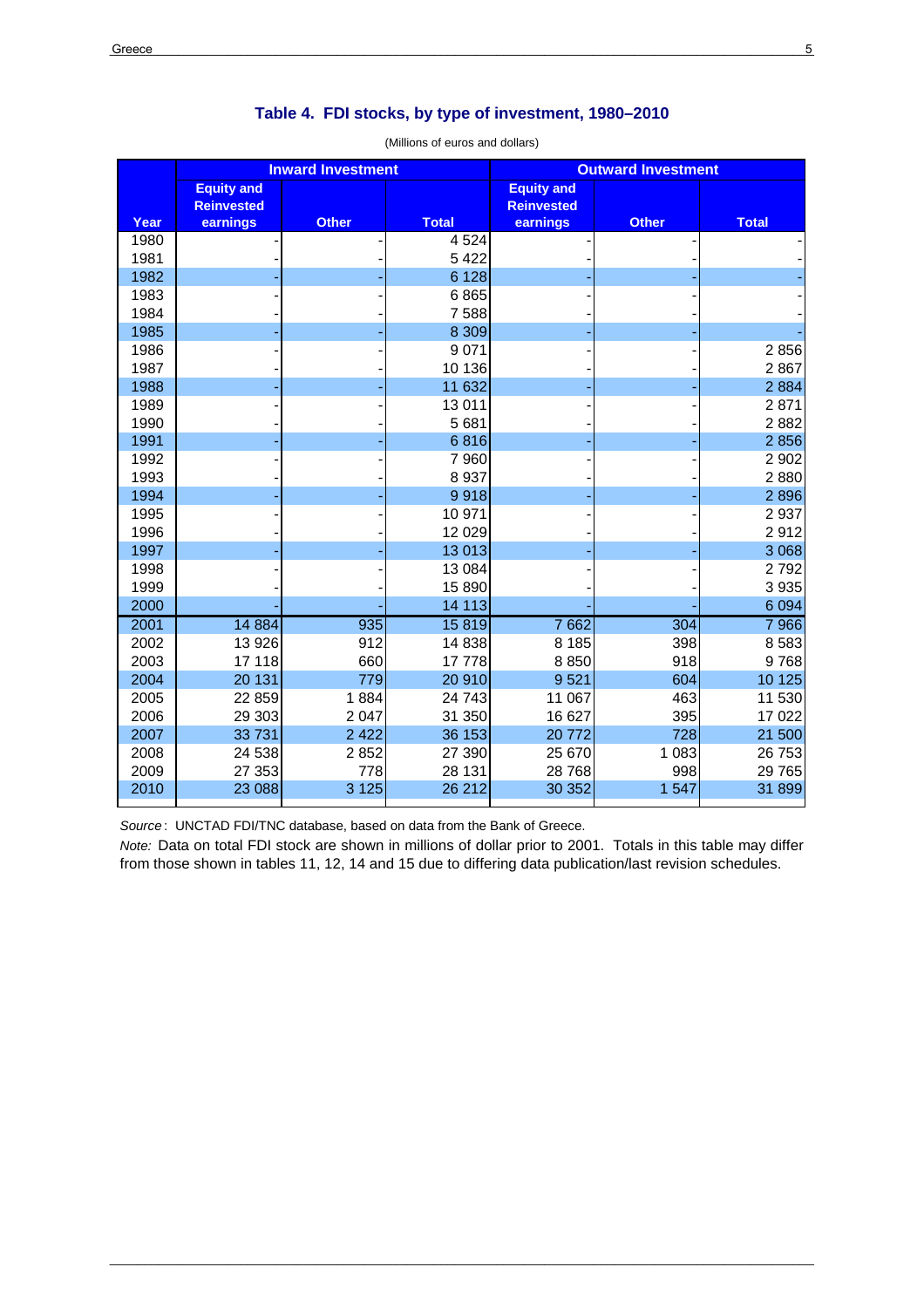## **Table 5. FDI flows in the host economy, by industry, 2000–2010**

(Millions of euros)

| <b>Sector / industry</b>                                                     | 2000 | 2001 | 2002 |                  | 2004                  | 2005            | 2006                  | 2007     | 2008                            | 2009            | 2010            |
|------------------------------------------------------------------------------|------|------|------|------------------|-----------------------|-----------------|-----------------------|----------|---------------------------------|-----------------|-----------------|
| Total                                                                        |      |      |      | 1 129.9          | 1 692.4               |                 | 501.3 4 268.8 1 542.7 |          |                                 | 3 071.1 1 753.8 | 281.4           |
| Primary                                                                      |      |      |      | 1.0              | 33.3                  | 265.4           | 23.0                  | 5.7      | $-11.9$                         | 4.6             | 79.2            |
| Agriculture, hunting, forestry and fishing                                   |      |      |      | 0.9              | $-7.1$                | 28.3            | 25.8                  | 3.0      | 3.2                             | 0.8             | 8.0             |
| Mining, quarrying and petroleum                                              |      |      |      | 0.1              | 40.4                  | $-293.7$        | $-2.8$                | 2.7      | $-15.1$                         | 3.8             | 71.2            |
| Mining and quarrying                                                         |      |      |      | $-0.2$           | 16.5                  | 16.4            | $-3.7$                | 2.7      | $-15.4$                         | 3.9             | 4.2             |
| Petroleum                                                                    |      |      |      | 0.3              | 23.9                  | $-310.1$        | 0.9                   |          | 0.3                             | $-0.1$          | 67.0            |
| Secondary                                                                    |      |      |      | 442.9            | 495.3                 | $-167.5$        | 646.6                 | $-254.4$ | $-229.0$                        | 45.4            | 229.4           |
| Food, beverages and tobacco                                                  |      |      |      | 207.9            | $-79.2$               | $-56.5$         | 99.9                  | $-133.3$ | $-24.3$                         | $-49.3$         | 290.5           |
| Textiles, clothing and leather                                               |      |      |      | 16.2             | 1.4                   | 2.1             | 2.0                   | 1.9      | $-1.7$                          | 2.2             | 1.8             |
| Wood and wood products                                                       |      |      |      | 10.4             | 0.1                   | 0.5             | 4.7                   | $-50.7$  | $-4.6$                          | 9.8             | 7.9             |
| Publishing and printing                                                      |      |      |      |                  |                       |                 |                       |          |                                 |                 |                 |
| Coke, petroleum products and nuclear fuel                                    |      |      |      | 324.0            | 209.9                 | $-290.4$        | 39.5                  | $-0.2$   | $-94.9$                         | 3.8             | 12.4            |
| Chemicals and chemical products                                              |      |      |      | $-46.3$          | $-6.9$                | $-6.8$          | 451.1                 | 1.1      | $-23.0$                         | 89.6            | 12.5            |
| Rubber and plastic products                                                  |      |      |      | 8.9              | 9.2                   | 5.2             | 7.2                   | 2.8      | $-1.6$                          | $-2.3$          | 8.6             |
| Non-metallic mineral products                                                |      |      |      |                  |                       |                 |                       |          |                                 |                 |                 |
| Metal and metal products                                                     |      |      |      | 7.1              | 4.1                   | 23.9            | 63.7                  | $-4.1$   | $-43.5$                         | $-49.8$         | $-24.8$         |
| Machinery and equipment                                                      |      |      |      | 25.7             | 18.9                  | 23.1            | 30.4                  | $-1.8$   | 21.0                            | 9.4             | $-7.1$          |
| Electrical and electronic equipment                                          |      |      |      | $-180.0$         | 73.0                  | 95.7            | $-71.2$<br>$-46.9$    | $-74.7$  | $-102.2$                        | 9.7             | 5.4             |
| Office, accounting and computing machinery                                   |      |      |      | $-205.7$<br>25.7 | 43.2<br>29.8          | 102.1<br>$-6.4$ |                       | 1.1      | 0.8<br>$-103.0$                 | 5.5<br>4.2      | 17.5<br>$-12.1$ |
| Radio, television and communication apparatu<br><b>Precision instruments</b> |      |      |      |                  |                       |                 | $-24.3$               | $-75.8$  |                                 |                 |                 |
| Motor vehicles and other transport equipment                                 |      |      |      | 30.1             | 29.3                  | 17.4            | 12.4                  | 11.5     | 7.8                             | 4.8             | 5.9             |
| Motor vehicles, trailers and semi-trailers                                   |      |      |      | 30.1             | 29.3                  | 17.4            | 12.4                  | 11.5     | 7.8                             | 4.8             | 5.9             |
| Other manufacturing                                                          |      |      |      | 38.9             | 235.5                 | 18.3            | 6.9                   | $-6.9$   | 38.0                            | 17.5            | $-58.7$         |
| <b>Tertiary</b>                                                              |      |      |      | 607.3            | 143.6<br>$\mathbf{1}$ |                 |                       |          | 830.4 3 496.5 2 057.2 3 318.3 1 | 696.1           | $-31.6$         |
| Electricity, gas and water                                                   |      |      |      | $-5.6$           | 7.4                   | 8.9             | $-27.4$               | 127.6    | 19.6                            | 76.0            | 102.6           |
| Construction                                                                 |      |      |      | 13.7             | 51.9                  | 127.7           | 105.9                 | 87.8     | 71.6                            | 94.9            | 60.6            |
| Trade                                                                        |      |      |      | 119.3            | 178.1                 | 39.1            | 101.1                 | 80.9     | $-16.9$                         | 394.4           | $-76.4$         |
| Hotels and restaurants                                                       |      |      |      | 0.4              | 57.9                  | 0.8             | 37.3                  | 43.3     | 9.7                             | 5.8             | 17.2            |
| Transport, storage and communications                                        |      |      |      | 424.5            | 76.1                  | $-238.5$        | $-33.3$               |          | 62.3 2 764.6                    | 443.8           | $-505.5$        |
| Transport and storage                                                        |      |      |      | 6.4              | 8.7                   | $-10.1$         | 8.5                   | $-26.5$  | $-0.6$                          | 16.2            | $-10.6$         |
| Post and communications                                                      |      |      |      | 418.1            | 67.4                  | 228.4           | $-41.8$               |          | 88.8 2765.2                     | 427.6           | $-494.9$        |
| Finance                                                                      |      |      |      | $-168.3$         | 551.0                 |                 | 542.6 2 665.2         | 992.4    | 246.2                           | 499.1           | 181.1           |
| Financial intermediation                                                     |      |      |      | $-202.7$         | 503.6                 |                 | 472.5 2 648.0         | 921.1    | 240.3                           | 499.1           | 181.1           |
| Insurance and pension funding                                                |      |      |      | 34.4             | 47.4                  | 70.1            | 17.2                  | 71.3     | 5.9                             |                 |                 |
| <b>Business activities</b>                                                   |      |      |      | 203.0            | 131.4                 | 256.4           | 617.0                 | 633.2    | 162.0                           | 101.5           | 142.1           |
| Real estate                                                                  |      |      |      | 168.5            | 74.8                  | 135.6           | 189.2                 | 302.5    | 130.0                           | 150.8           | 83.7            |
| Computer and related activities                                              |      |      |      | 2.4              | 11.4                  | 4.0             | 6.2                   | 40.0     | 38.1                            | 5.2             | 34.6            |
| Research and development                                                     |      |      |      | 0.2              | $-3.4$                |                 | $-7.7$                | 168.5    |                                 |                 |                 |
| Other business activities                                                    |      |      |      | 31.9             | 48.6                  | 116.8           | 429.3                 | 122.2    | $-6.1$                          | $-54.5$         | 23.8            |
| Public administration and defence                                            |      |      |      |                  |                       |                 |                       |          |                                 |                 |                 |
| Education                                                                    |      |      |      | 13.7             | 81.6                  | 95.2            | 2.2                   | 1.9      | 25.1                            | 52.6            | 24.1            |
| Health and social services                                                   |      |      |      |                  |                       |                 |                       |          |                                 |                 |                 |
| Community, social and personal service activitie                             |      |      |      |                  |                       |                 |                       |          |                                 |                 |                 |
| Other services                                                               |      |      |      | 6.6              | 8.2                   | $-1.8$          | 28.5                  | 27.8     | 36.4                            | 28.0            | 22.6            |
| <b>Unspecified</b>                                                           |      |      |      | 78.7             | 20.2                  | 103.8           | 102.7                 | $-265.8$ | $-6.3$                          | 7.7             | 4.5             |

\_\_\_\_\_\_\_\_\_\_\_\_\_\_\_\_\_\_\_\_\_\_\_\_\_\_\_\_\_\_\_\_\_\_\_\_\_\_\_\_\_\_\_\_\_\_\_\_\_\_\_\_\_\_\_\_\_\_\_\_\_\_\_\_\_\_\_\_\_\_\_\_\_\_\_\_\_\_\_\_\_\_\_\_\_\_\_\_\_\_\_\_\_\_\_\_\_\_\_\_\_\_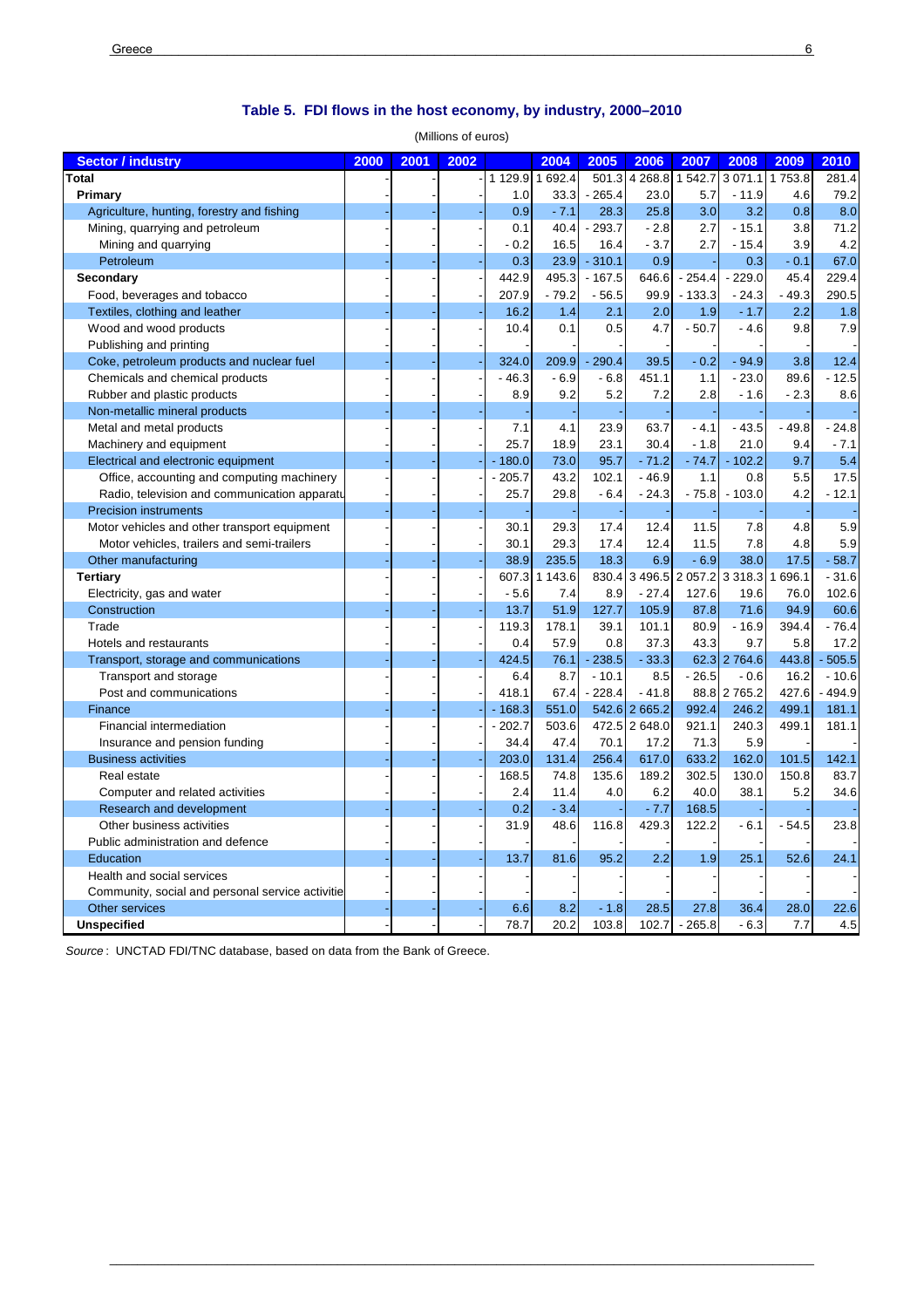#### **Table 6. FDI flows in the host economy, by geographical origin, 2000–2010**

(Millions of euros)

| <b>Region / economy</b>         | 2000 | 2001 | 2002 | 2003    | 2006            | 2005     | 2006        | 2007     | 2008        | 2009    | 2010     |
|---------------------------------|------|------|------|---------|-----------------|----------|-------------|----------|-------------|---------|----------|
| <b>Total world</b>              |      |      |      | 1 129.9 | 1 692.4         | 501.3    | 4 2 68.8    | 1 542.7  | 3 0 7 1 . 1 | 1753.8  | 281.4    |
| <b>Developed countries</b>      |      |      |      | 1 647.5 | 1 643.9         | 372.2    | 4 240.0     | 1511.9   | 3 0 4 5 . 6 | 1 651.1 | 218.7    |
| Europe                          |      |      |      |         | 1 648.8 1 425.0 | 273.3    | 4 1 3 6 . 4 | 1 478.6  | 2 975.4     | 1 617.2 | 218.0    |
| European Union                  |      |      |      | 1 660.3 | 1 355.1         | 231.9    | 4 0 58.7    | 1 440.9  | 2 907.9     | 1 561.1 | 179.8    |
| Belgium                         |      |      |      | - 6.6   | 1.5             | $-46.0$  | 65.6        | $-34.1$  | $-194.6$    | $-84.1$ | $-73.3$  |
| <b>Bulgaria</b>                 |      |      |      | 0.1     | $-0.8$          | $-0.1$   | 0.6         | 6.0      | 5.2         | 0.8     | $-1.6$   |
| Cyprus                          |      |      |      | 6.7     | 19.0            | 56.6     | 206.2       | 253.2    | 254.2       | $-5.5$  | 345.6    |
| Czech Republic                  |      |      |      |         | 0.1             | 0.0      |             | 0.1      | 0.5         | 0.7     | 4.5      |
| <b>Denmark</b>                  |      |      |      | 0.9     | $-3.3$          | $-5.5$   | $-45.8$     | 3.7      | $-31.3$     | $-2.5$  | 4.5      |
| Estonia                         |      |      |      |         |                 |          | 0.1         | 0.2      | 1.5         | 0.4     | 0.3      |
| Finland                         |      |      |      | 0.0     | $-1.1$          | 0.3      | 1.1         | 1.0      | 3.2         | 4.4     | 6.5      |
| France                          |      |      |      | 212.3   | 309.1           | 235.5    | 2 3 4 0 . 3 | 307.1    | $-211.2$    | 426.8   | 569.8    |
| Germany                         |      |      |      | $-57.0$ | $-220.2$        | $-225.3$ | $-72.9$     | 267.5    | 2 941.4     | 670.5   | 218.4    |
| Hungary                         |      |      |      |         | 3.1             | $-0.1$   | 1.3         | 7.8      | $-0.1$      |         | 0.2      |
| Ireland                         |      |      |      | $-10.4$ | 3.3             | 19.4     | 13.2        | 14.7     | 41.9        | 43.5    | 14.5     |
| Italy                           |      |      |      | 92.0    | 72.5            | 96.1     | 92.8        | 17.8     | $-16.9$     | $-88.2$ | 17.6     |
| Latvia                          |      |      |      | $-0.4$  | 0.1             | 0.1      | 0.1         | 1.9      | 0.8         | 1.1     | 3.6      |
| Lithuania                       |      |      |      |         | 0.6             | $-12.3$  | 0.3         | 1.3      |             | 0.1     | 0.6      |
| Luxembourg                      |      |      |      | 506.8   | 406.0           | 256.8    | 147.1       | 390.3    | 270.0       | 245.3   | $-6.7$   |
| Malta                           |      |      |      |         |                 |          | 0.2         |          | 11.5        |         | 1.5      |
| <b>Netherlands</b>              |      |      |      | 158.6   | 83.9            | $-565.0$ | 414.9       | 215.1    | $-79.1$     | 138.6   | 51.1     |
| Poland                          |      |      |      |         | $-0.6$          | $-0.7$   | 2.3         | $-4.3$   | 0.8         | $-0.3$  | $-0.3$   |
| Portugal                        |      |      |      | 29.2    | 0.3             | 38.1     | 28.7        | 0.5      | $-0.1$      |         | 0.5      |
| Romania                         |      |      |      | 0.1     | $-0.9$          | $-0.4$   | 1.3         | 5.3      | $-1.9$      | 0.5     | 1.4      |
| Slovakia                        |      |      |      |         |                 |          |             | 0.1      | 0.3         | 0.1     |          |
| Slovenia                        |      |      |      |         |                 |          |             | 0.4      |             | $-0.3$  | $-0.4$   |
| Spain                           |      |      |      | 14.8    | 3.3             | 45.9     | 24.5        | 255.9    | 59.9        | 67.5    | $-77.8$  |
| Sweden                          |      |      |      | 4.6     | 10.7            | 13.7     | 5.3         | 8.0      | 5.0         | 8.7     | 6.9      |
| United Kingdom                  |      |      |      | 701.8   | 648.9           | 259.0    | 783.2       | $-268.4$ | $-115.9$    | $-49.8$ | $-565.1$ |
| Other developed Europe          |      |      |      | $-11.5$ | 69.9            | 41.4     | 77.7        | 37.7     | 67.5        | 56.1    | 38.2     |
| Switzerland                     |      |      |      | $-11.5$ | 69.9            | 41.4     | 72.3        | 37.3     | 63.0        | 56.1    | 38.2     |
| North America                   |      |      |      | 3.6     | 217.9           | 99.1     | 97.7        | 43.4     | 70.9        | 29.3    | $-1.6$   |
| Canada                          |      |      |      | - 1.0   | 1.9             | 1.9      | 3.4         | 0.2      | $-1.3$      | $-3.5$  | $-1.1$   |
| <b>United States</b>            |      |      |      | 4.6     | 215.9           | 97.1     | 94.9        | 41.6     | 64.2        | 32.8    | $-0.5$   |
| Other developed countries       |      |      |      | $-4.9$  | 1.1             | $-0.2$   | 5.9         | $-10.1$  | $-0.7$      | 4.6     | 2.3      |
| Australia                       |      |      |      | $-0.9$  | $-1.3$          | $-1.4$   | 4.9         | $-2.1$   | $-2.9$      | $-2.1$  |          |
| Japan                           |      |      |      | $-4.0$  | 2.4             | 1.2      |             |          | 1.0         | 6.7     | 2.3      |
| Developing economies            |      |      |      | $-3.5$  | 58.0            | 98.0     | $-63.8$     | 14.2     | 19.2        | 85.6    | $-10.0$  |
| Africa                          |      |      |      | 5.7     | 2.3             | 6.4      | 8.0         | $-3.0$   | $-19.0$     | $-33.0$ | $-18.1$  |
| Latin America and the Caribbean |      |      |      | $-15.5$ | 49.8            | 91.6     | $-471.2$    | 10.7     | 8.3         | 0.7     | $-2.8$   |
| Asia                            |      |      |      | 6.5     | $4.0$           | $-0.1$   | 399.3       | 4.0      | 29.6        | 117.6   | 11.2     |
| <b>West Asia</b>                |      |      |      | $-0.1$  | $-0.5$          | $-0.3$   | 396.5       | 0.3      | 27.8        | $-0.2$  | 0.5      |
| South, East and South-East Asia |      |      |      |         |                 |          | 2.8         | 4.2      | $-1.2$      | 0.1     | 1.2      |
| China                           |      |      |      |         |                 |          |             | $-0.7$   |             | 0.1     | 1.2      |
| Oceania                         |      |      |      | $-0.1$  | 2.0             | 0.1      | 0.1         | 2.5      | 0.3         | 0.3     | $-0.3$   |
| South-East Europe and CIS       |      |      |      | $-3.1$  | 6.9             | 7.0      | 0.6         | 9.8      | 2.0         | 5.0     | 5.6      |
| South-East Europe               |      |      |      | 1.2     | 0.5             | 0.6      | $-0.2$      | 0.3      | 0.9         | 0.2     | 2.6      |
| Albania                         |      |      |      | $1.2$   | 0.2             | 0.2      | 0.2         | 0.2      | 0.2         | 0.2     | 1.0      |
| Croatia                         |      |      |      |         | 0.2             |          |             | 0.1      | 0.3         |         | $-0.1$   |
| Macedonia, TFYR                 |      |      |      | $-0.1$  |                 |          |             |          |             |         |          |
| Serbia and Montenegro           |      |      |      | 0.1     | 0.1             | 0.4      | $-0.4$      | 0.3      | 0.2         |         | 1.7      |
| CIS                             |      |      |      | $-4.3$  | 6.4             | 6.4      | 0.8         | 9.5      | 1.1         | 4.8     | 3.0      |
| <b>Russian Federation</b>       |      |      |      | $-4.3$  | 6.4             | 6.4      | 0.7         | 9.3      | 5.6         | 4.8     | 3.0      |
| <b>Unspecified</b>              |      |      |      | 511.1   | $-16.4$         | 24.2     | 91.9        | 6.8      | 4.3         | 12.1    | 67.1     |

\_\_\_\_\_\_\_\_\_\_\_\_\_\_\_\_\_\_\_\_\_\_\_\_\_\_\_\_\_\_\_\_\_\_\_\_\_\_\_\_\_\_\_\_\_\_\_\_\_\_\_\_\_\_\_\_\_\_\_\_\_\_\_\_\_\_\_\_\_\_\_\_\_\_\_\_\_\_\_\_\_\_\_\_\_\_\_\_\_\_\_\_\_\_\_\_\_\_\_\_\_\_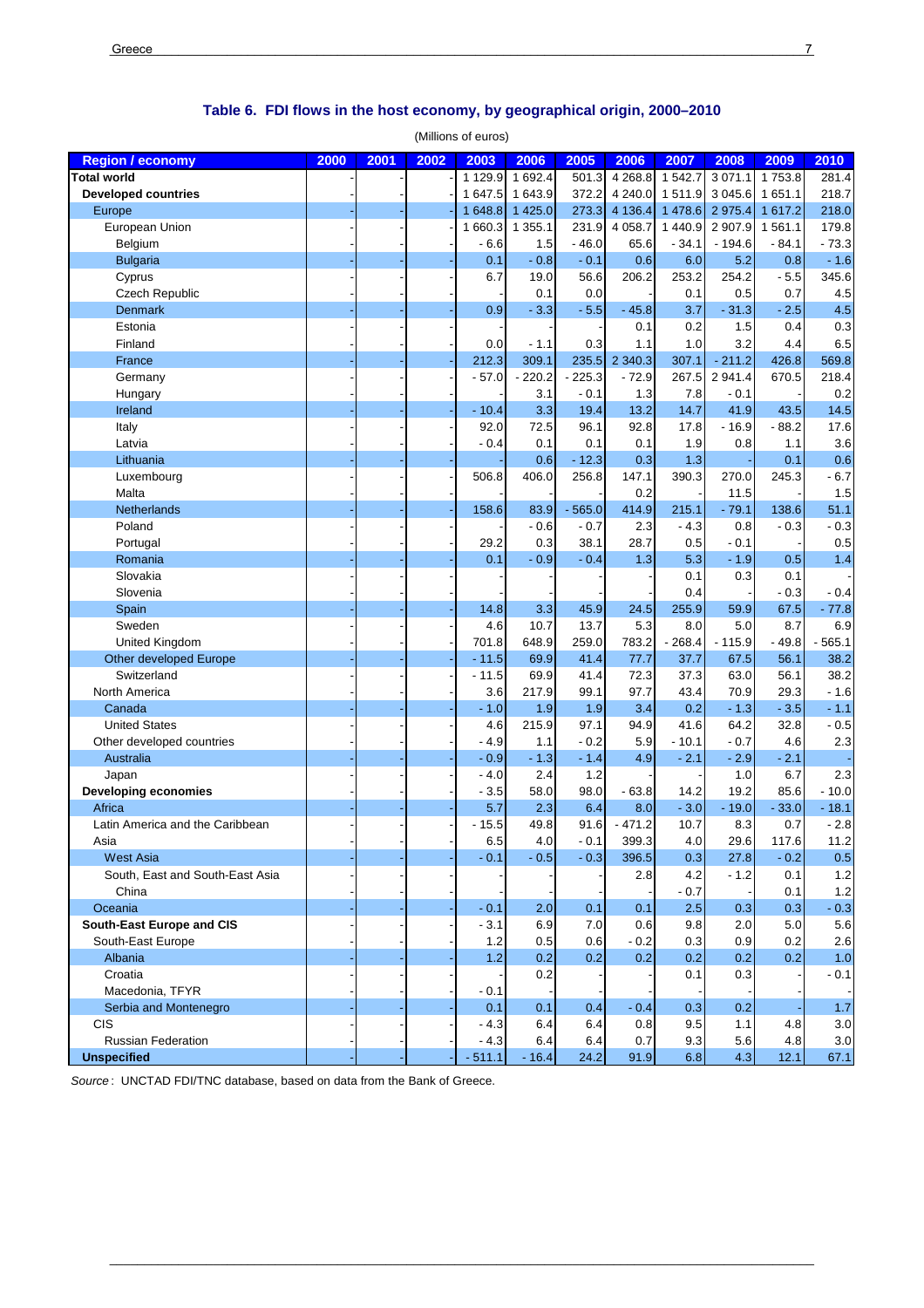(Millions of euros)

| <b>Sector / industry</b>                         | 2000 | 2001 | 2002 |          | 2004   | 2005          | 2006          | 2007            | 2008     | 2009     | 2010    |
|--------------------------------------------------|------|------|------|----------|--------|---------------|---------------|-----------------|----------|----------|---------|
| <b>Total</b>                                     |      |      |      | 365.2    |        | 828.8 1 180.4 | 3 2 2 4 .4    | 3 8 3 2.9       | 1 650.4  | 1 479.3  | 738.8   |
| Primary                                          |      |      |      | 24.3     | 9.8    | 2.6           | $-2.5$        | 48.7            | 276.3    | 7.0      | $-22.8$ |
| Agriculture, hunting, forestry and fishing       |      |      |      | $-0.4$   | 5.7    | 0.2           | $-0.1$        | 36.0            | 23.7     |          | $-24.3$ |
| Mining, quarrying and petroleum                  |      |      |      | 24.7     | 4.1    | 2.4           | $-2.5$        | 12.7            | 252.6    | 7.0      | 1.5     |
| Mining and quarrying                             |      |      |      | 4.5      | 4.5    | 2.8           | $-2.5$        | 13.2            | $-8.2$   | 7.1      | 0.1     |
| Petroleum                                        |      |      |      | 20.2     | $-0.4$ | $-0.4$        |               | $-0.5$          | 260.8    | $-0.1$   | 1.4     |
| Secondary                                        |      |      |      | $-387.9$ | 151.5  | 115.6         | 166.6         | 330.6           | 276.5    | $-186.9$ | $-19.9$ |
| Food, beverages and tobacco                      |      |      |      | $-561.5$ | 48.9   | 24.0          | 104.7         | 96.2            | 13.1     | 39.0     | $-79.9$ |
| Textiles, clothing and leather                   |      |      |      | 3.8      | 4.4    | 7.3           | 7.8           | $-1.8$          | 2.1      | $-1.6$   | 5.7     |
| Wood and wood products                           |      |      |      | 2.5      | $-4.9$ | 0.2           | 5.4           | 20.2            | 15.1     | $-0.7$   | 12.2    |
| Publishing and printing                          |      |      |      |          |        |               |               |                 |          |          |         |
| Coke, petroleum products and nuclear fuel        |      |      |      | 25.5     | 9.2    | $-6.0$        | $-10.6$       | 14.1            | $-16.0$  | $-246.8$ | 2.9     |
| Chemicals and chemical products                  |      |      |      | 3.0      | $-1.9$ | $-2.0$        | 34.8          | 107.4           | 40.2     | 19.0     | 11.3    |
| Rubber and plastic products                      |      |      |      | 6.1      | 8.1    | 23.9          | 8.7           | 12.1            | 13.3     | 11.8     | 5.2     |
| Non-metallic mineral products                    |      |      |      |          |        |               |               |                 |          |          |         |
| Metal and metal products                         |      |      |      | 31.2     | 51.2   | 46.9          | 0.6           | 40.1            | 47.5     | 17.3     | 26.3    |
| Machinery and equipment                          |      |      |      | 2.1      | 4.1    | 1.3           | 1.4           | 4.1             | 17.7     | $-1.4$   | $-4.8$  |
| Electrical and electronic equipment              |      |      |      | 29.7     | 31.5   | 16.2          | 12.6          | 18.1            | $-0.6$   | 4.5      | $-1.6$  |
| Office, accounting and computing machinery       |      |      |      | 1.0      | 0.7    | 0.8           | 0.5           | $-6.8$          | $-1.0$   | 1.2      | $-1.6$  |
| Radio, television and communication apparatu     |      |      |      | 28.7     | 30.8   | 15.4          | 12.1          | 24.9            | 0.4      | 3.3      |         |
| <b>Precision instruments</b>                     |      |      |      |          |        |               |               |                 |          |          |         |
| Motor vehicles and other transport equipment     |      |      |      |          | 0.2    | 0.9           | 0.1           | 0.1             |          |          |         |
| Motor vehicles, trailers and semi-trailers       |      |      |      |          | 0.2    | 0.9           | 0.1           | 0.1             |          |          |         |
| Other manufacturing                              |      |      |      | 69.7     | 0.7    | 3.0           | 1.1           | 20.0            | 144.1    | $-28.0$  | 2.8     |
| Tertiary                                         |      |      |      | 728.5    | 610.4  | 1 0 27.6      | 3 2 9 6.4     | 3 3 8 5 . 0     | 1 073.6  | 1 594.1  | 775.5   |
| Electricity, gas and water                       |      |      |      |          |        | $-0.1$        | $-0.8$        | 12.7            | 0.3      | 4.9      | 5.7     |
| Construction                                     |      |      |      | 10.6     | 10.4   | 37.3          | 22.1          | 66.9            | 61.9     | 38.1     | 56.8    |
| Trade                                            |      |      |      | 16.7     | 34.8   | 39.5          | 113.8         | 161.0           | 109.6    | 129.2    | 123.4   |
| Hotels and restaurants                           |      |      |      | 1.1      | 3.8    | 8.3           | 24.2          | 47.8            | 5.2      | 47.1     | 22.3    |
| Transport, storage and communications            |      |      |      | 391.4    | 199.1  | 271.8         | $-2.6$        | 152.0           | $-505.7$ | 510.7    | 145.1   |
| Transport and storage                            |      |      |      | 27.3     | 37.4   | 44.6          | 5.2           | 96.0            | 61.4     | 36.6     | 70.7    |
| Post and communications                          |      |      |      | 364.1    | 161.7  | 227.2         | $-7.8$        | 56.0            | $-567.1$ | 474.1    | 74.4    |
| Finance                                          |      |      |      | 270.8    | 308.2  | 614.5         |               | 2 961.2 2 656.8 | 571.5    | 657.5    | 209.7   |
| Financial intermediation                         |      |      |      | 270.8    | 308.2  |               | 614.5 2 961.2 | 2656.8          | 571.5    | 657.5    | 209.7   |
| Insurance and pension funding                    |      |      |      |          |        |               |               |                 |          |          |         |
| <b>Business activities</b>                       |      |      |      | 23.4     | 43.8   | 53.0          | 159.2         | 243.3           | 734.7    | 164.1    | 179.3   |
| Real estate                                      |      |      |      | 7.1      | 24.3   | 34.7          | 36.3          | 147.3           | 173.9    | 153.5    | 152.5   |
| Computer and related activities                  |      |      |      | 2.2      | $-2.0$ | 0.1           | 67.3          | 37.7            | 512.2    | 3.0      | $-1.9$  |
| Research and development                         |      |      |      |          |        |               |               |                 |          | 0.2      |         |
| Other business activities                        |      |      |      | 14.1     | 21.5   | 18.2          | 55.6          | 58.3            | 48.6     | 7.4      | 28.7    |
| Public administration and defence                |      |      |      |          |        |               |               |                 |          |          |         |
| Education                                        |      |      |      | 11.8     | 6.7    | 6.7           | 8.5           | 8.1             | 60.8     | 19.6     | 5.9     |
| Health and social services                       |      |      |      |          |        |               |               |                 |          |          |         |
| Community, social and personal service activitie |      |      |      |          |        |               |               |                 |          |          |         |
| Other services                                   |      |      |      | 2.7      | 3.6    | $-3.4$        | 10.7          | 36.4            | 35.3     | 22.9     | 27.3    |
| <b>Unspecified</b>                               |      |      |      | 0.3      | 57.1   | 34.6          | $-236.0$      | 68.6            | 24.0     | 65.1     | 6.0     |

\_\_\_\_\_\_\_\_\_\_\_\_\_\_\_\_\_\_\_\_\_\_\_\_\_\_\_\_\_\_\_\_\_\_\_\_\_\_\_\_\_\_\_\_\_\_\_\_\_\_\_\_\_\_\_\_\_\_\_\_\_\_\_\_\_\_\_\_\_\_\_\_\_\_\_\_\_\_\_\_\_\_\_\_\_\_\_\_\_\_\_\_\_\_\_\_\_\_\_\_\_\_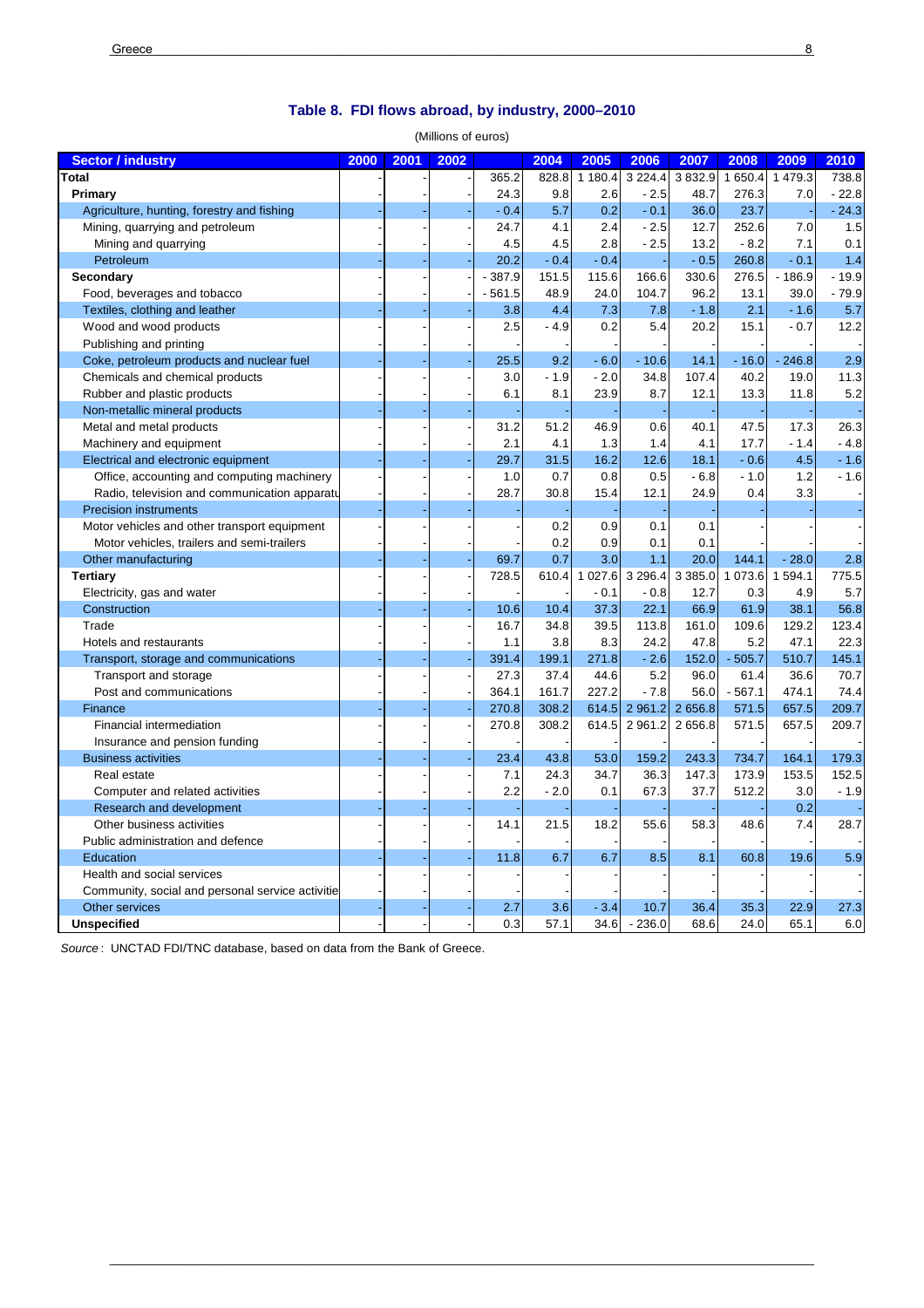## **Table 9. FDI flows abroad, by geographical destination, 2000–2010**

(Millions of euros)

| <b>Region / economy</b>         | 2000 | 2001 | 2002 | 2003     |              | 2005    | 2006            | 2007                 | 2008                    | 2009          | 2010           |
|---------------------------------|------|------|------|----------|--------------|---------|-----------------|----------------------|-------------------------|---------------|----------------|
| <b>Total world</b>              |      |      |      | 365.3    | 828.8        | 1 180.3 | 3 2 2 4 .4      |                      | 3 832.9 1 650.4 1 479.3 |               | 738.8          |
| <b>Developed countries</b>      |      |      |      | 243.1    | 753.4        | 783.5   | 285.1           |                      | 1 618.4 1 255.8 1 160.7 |               | 682.2          |
| Europe                          |      |      |      | 165.7    | 684.1        | 778.6   | 273.4           | 1 4 5 3.8            |                         | 655.9 1 173.4 | 613.2          |
| European Union                  |      |      |      | 162.0    | 662.3        | 760.6   | 239.4           | 1 179.3              |                         | 684.9 1 142.1 | 605.3          |
| Austria                         |      |      |      | $-0.3$   | 2.1          | 3.7     | 20.4            | 46.3                 | 12.8                    | 57.5          | 9.5            |
| Belgium                         |      |      |      | 0.0      | 2.9          | 2.6     | $-3.5$          | 4.8                  | 3.7                     | 3.8           | 39.5           |
| <b>Bulgaria</b>                 |      |      |      | 50.9     | 42.9         | 91.4    | 119.9           | 115.8                | 118.8                   | 131.0         | 71.3           |
| Cyprus                          |      |      |      | $-407.5$ | 262.3        | 320.3   | 270.9           | 320.8                | 413.2                   | 734.2         | 395.3          |
| <b>Czech Republic</b>           |      |      |      | 8.2      | $-5.7$       | $-6.8$  | $-5.9$          | $-5.6$               | $-3.8$                  | $-6.0$        | $-6.2$         |
| Denmark                         |      |      |      | 0.9      | 0.3          |         | $-0.2$          | 1.1                  | 0.3                     |               |                |
| Estonia                         |      |      |      |          |              | 0.2     | $-0.4$          |                      | $-0.5$                  | $-0.1$        | $-0.1$         |
| Finland                         |      |      |      | 0.2      | 0.0          | 0.1     |                 | 0.2                  | 0.2                     |               |                |
| France                          |      |      |      | 14.2     | 2.9          | 22.6    | 18.3            | 12.5                 | 18.5                    | 4.1           | $-3.2$         |
| Germany                         |      |      |      | 12.0     | 38.7         | 19.9    | 50.3            | 196.1                | 61.8                    | 18.7          | 43.1           |
| Hungary                         |      |      |      | 0.3      | 0.8          | 0.8     | 0.5             | 0.7                  | 0.2                     | 1.6           | 19.9           |
| Ireland                         |      |      |      | 131.1    | 1.1          | 0.3     | $-0.3$          | 0.1                  | 0.6                     | $-0.1$        | 1.8            |
| Italy                           |      |      |      | 4.3      | 7.6          | 25.4    | 8.1             | $-0.8$               | 5.4                     | $-5.9$        | 1.6            |
| Latvia                          |      |      |      | $-1.2$   | 0.1          |         | $-0.1$          | $-0.6$               |                         |               |                |
| Lithuania                       |      |      |      |          | $-0.1$       | $-0.1$  | $-0.1$          |                      | $-0.1$                  | 0.1           |                |
| Luxembourg<br><b>Malta</b>      |      |      |      | 10.4     | 16.9         | 16.4    | 6.2             | 53.5                 | 76.3                    | 32.6          | $-7.1$         |
| Netherlands                     |      |      |      |          | $-0.2$       |         |                 |                      | 0.2                     | 185.6         | 0.2            |
| Poland                          |      |      |      | $-15.4$  | 137.5<br>6.8 | $-26.5$ | $-93.1$         | 57.4<br>296.2        | 409.8<br>83.5           | 95.8<br>13.6  | $-38.3$        |
|                                 |      |      |      | 1.7      |              | 11.9    | 64.9            |                      |                         |               | 159.3          |
| Portugal<br>Romania             |      |      |      | 28.5     | 1.4<br>41.9  | $-9.0$  | 1.2<br>78.0     | 2.0<br>$-9.1$        | 0.5<br>48.5             | 1.5<br>109.5  | 0.6<br>$-14.2$ |
| Slovakia                        |      |      |      | 212.0    |              | 239.5   |                 | 0.3                  | 0.2                     |               |                |
| Slovenia                        |      |      |      | 0.0      | 1.7          | 1.0     | 5.4             | 1.5                  | 1.8                     | $-0.6$<br>2.7 |                |
| Spain                           |      |      |      | 2.8      | 14.6         | 16.7    | 15.3            | 23.1                 | 23.4                    | $-11.8$       | 15.7           |
| Sweden                          |      |      |      | 0.5      | 0.9          | 0.3     | 0.7             | 1.1                  | 3.2                     | 0.6           | 0.4            |
| <b>United Kingdom</b>           |      |      |      | 136.7    | 85.1         | 29.8    | $-317.1$        | 62.0                 | $-593.6$                | 226.3         | $-83.8$        |
| Other developed Europe          |      |      |      | 3.8      | 21.8         | 18.0    | 34.0            | 274.5                | $-29.0$                 | 31.3          | 7.9            |
| Switzerland                     |      |      |      | 3.8      | 21.8         | 18.0    | 17.0            | 119.5                | $-15.0$                 | 28.1          | 7.9            |
| <b>North America</b>            |      |      |      | 72.9     | 67.5         | 2.3     | 7.5             | 165.2                | 599.9                   | $-14.6$       | 68.3           |
| Canada                          |      |      |      | 1.5      | 1.0          | 1.3     | 1.4             | 0.3                  | 1.2                     | 0.4           | 0.6            |
| <b>United States</b>            |      |      |      | 71.4     | 66.5         | 1.0     | 6.1             | 164.9                | 598.7                   | $-15.0$       | 67.7           |
| Other developed countries       |      |      |      | 4.5      | 1.8          | 2.6     | 4.1             | $-0.6$               |                         | 1.9           | 0.7            |
| Australia                       |      |      |      | 3.4      | 0.8          | 1.2     | 2.2             | $-1.9$               | 3.0                     | 1.6           | 0.7            |
| Japan                           |      |      |      | 1.1      | 1.0          | 1.3     | 0.9             | 0.3                  | 1.6                     | 0.3           |                |
| <b>Developing economies</b>     |      |      |      | 43.7     | 64.6         |         | $128.9$ 2 351.1 | 1 965.8              | 88.0                    | 20.2          | $-39.6$        |
| Africa                          |      |      |      | 9.8      | 1.0          | 55.6    | 13.6            | 10.9                 | 30.3                    | 1.7           | 4.3            |
| Egypt                           |      |      |      | 0.8      | $-0.3$       | 52.3    | 10.7            | 9.3                  | 25.3                    | 0.8           | 2.0            |
| Latin America and the Caribbean |      |      |      | 29.4     | 1.3          | 2.0     | 6.0             | 7.8                  | 10.8                    | 6.3           | $-179.2$       |
| Asia                            |      |      |      | 3.9      | 62.2         |         | 71.8 2 331.2    | 1946.9               | 126.2                   | 91.0          | 135.3          |
| West Asia                       |      |      |      | 3.3      | 3.8          |         |                 | 11.8 2 270.7 1 873.7 | 38.2                    | 3.2           | 46.9           |
| <b>Turkey</b>                   |      |      |      | 3.3      | 3.8          |         |                 | 11.8 2 273.9 1 874.8 | 29.3                    | 3.2           | 46.9           |
| South, East and South-East Asia |      |      |      | 0.1      |              | 2.0     | 60.5            | 73.2                 | 88.0                    | $-3.7$        | 1.0            |
| China                           |      |      |      | 0.1      |              | 2.0     | $-0.2$          | 0.2                  | $-3.6$                  | $-3.7$        | 1.0            |
| Oceania                         |      |      |      | 0.6      | 0.1          | $-0.4$  | 0.3             | 0.2                  | $-79.3$                 | $-78.8$       |                |
| South-East Europe and CIS       |      |      |      | 40.3     | $-3.8$       | 196.3   | 635.6           | 319.4                | 199.4                   | 157.2         | 90.6           |
| South-East Europe               |      |      |      | 40.1     | $-6.3$       | 191.6   | 589.9           | 211.1                | 164.1                   | 142.3         | 89.9           |
| Albania                         |      |      |      | 31.1     | 4.8          | 3.2     | 68.8            | 94.5                 | 44.0                    | 134.8         | 55.2           |
| Croatia                         |      |      |      | 0.2      |              | 0.9     | 0.9             | 1.1                  | 1.8                     | 1.0           | 0.1            |
| Macedonia, TFYR                 |      |      |      | 8.8      | $-36.2$      | $-4.1$  | 0.9             | 19.6                 | $-11.3$                 | $-6.6$        | 8.4            |
| Serbia and Montenegro           |      |      |      |          | 25.1         | 191.6   | 519.3           | 95.9                 | 129.6                   | 13.1          | 26.2           |
| <b>CIS</b>                      |      |      |      | 0.3      | 2.5          | 4.7     | 45.7            | 108.3                | 35.3                    | 14.9          | 0.7            |
| <b>Russian Federation</b>       |      |      |      | 0.3      | 2.5          | 4.7     | 6.7             | 45.6                 | 13.8                    | 14.9          | 0.7            |
| <b>Unspecified</b>              |      |      |      | 38.1     | 14.6         | 71.6    | $-47.4$         | $-70.7$              | 107.2                   | 141.2         | 5.6            |

\_\_\_\_\_\_\_\_\_\_\_\_\_\_\_\_\_\_\_\_\_\_\_\_\_\_\_\_\_\_\_\_\_\_\_\_\_\_\_\_\_\_\_\_\_\_\_\_\_\_\_\_\_\_\_\_\_\_\_\_\_\_\_\_\_\_\_\_\_\_\_\_\_\_\_\_\_\_\_\_\_\_\_\_\_\_\_\_\_\_\_\_\_\_\_\_\_\_\_\_\_\_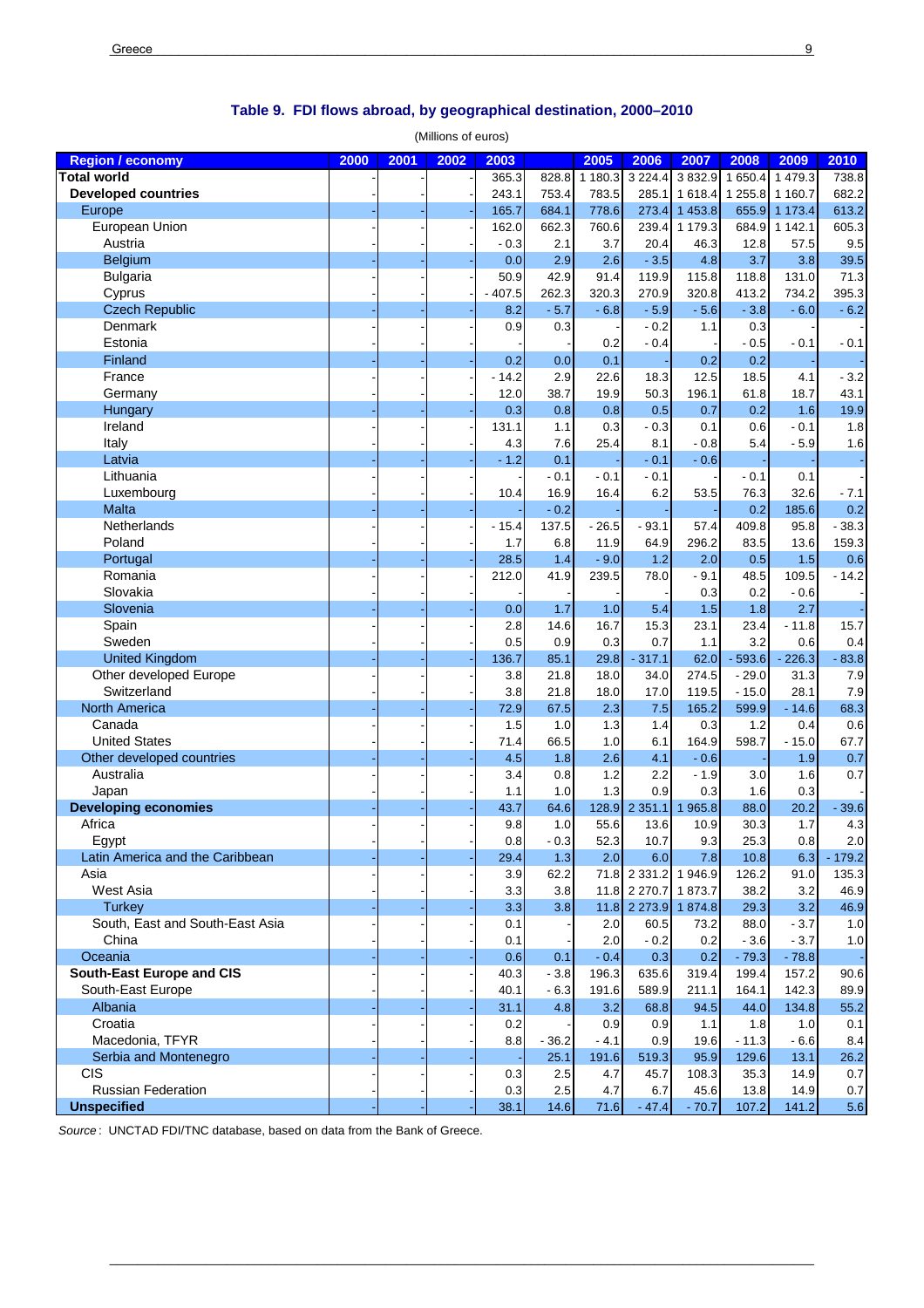#### **Sector / industry 2000 2001 2002 2003 2004 2005 2007 2008 2009 2010 Total** - - - 17 778 20 910 24 743 31 350 36 168 27 813 28 130 - **Primary** - - - 312 357 436 654 1 077 67 65 - Agriculture, hunting, forestry and fishing  $\begin{vmatrix} -1 & -1 & -1 & 2 & 3 & 13 & 12 & 4 & 6 \end{vmatrix}$ Mining, quarrying and petroleum 1. - - - - 310 354 423 641 1 073 61 65 Mining and quarrying  $\begin{vmatrix} 1 & 1 & 1 \\ 1 & 1 & 1 \end{vmatrix}$  -  $\begin{vmatrix} 1 & 1 & 1 \\ -1 & 1 & 1 \end{vmatrix}$  - 309 354 406 641 Petroleum - - - - - 17 - - - - - **Secondary** - - - 6 249 6 601 9 989 11 392 13 607 8 528 9 420 - Food, beverages and tobacco  $\begin{vmatrix} 1 & 1 & -1 \\ 1 & -1 & 2 & 730 \\ 2 & 445 & 4728 \end{vmatrix}$  4728 5685 Food products and beverages  $\begin{vmatrix} 1 & 1 & 1 \\ 1 & 1 & 1 \end{vmatrix}$   $\begin{vmatrix} 1 & 1 & 1 \\ -1 & 1 & 1 \end{vmatrix}$   $\begin{vmatrix} 2 & 730 & 2 & 445 \\ 2 & 730 & 2 & 45 \end{vmatrix}$  4.728 5.685 Textiles, clothing and leather  $\begin{vmatrix} 1 & 1 & 1 \\ -1 & -1 & -1 \end{vmatrix}$   $\begin{vmatrix} 44 & 40 & 47 \\ -1 & -1 & 44 \end{vmatrix}$   $\begin{vmatrix} 44 & 40 & 47 \\ -1 & -1 & 44 \end{vmatrix}$ Wood and wood products  $\begin{vmatrix} 1 & -1 & -1 & -1 \\ 1 & -1 & -1 & -1 \end{vmatrix}$  127 | 115 | 114 Publishing and printing Coke, petroleum products and nuclear fuel  $\begin{array}{|c|c|c|c|c|c|c|c|c|} \hline \end{array}$  - 1 224 1 834 2 649 2 482 Chemicals and chemical products  $\begin{vmatrix} 1 & 1 & -1 \\ 1 & -1 & -1 \end{vmatrix}$  705 839 1 078 1 427 Rubber and plastic products  $\begin{vmatrix} 1 & 1 & -1 \\ 1 & -1 & -1 \end{vmatrix}$  and  $\begin{vmatrix} 89 & 89 \\ 107 & -11 \end{vmatrix}$  and  $\begin{vmatrix} 1 & 1 & -1 \\ 1 & -1 & 1 \end{vmatrix}$  and  $\begin{vmatrix} 1 & 1 & -1 \\ 1 & 1 & 1 \end{vmatrix}$  and  $\begin{vmatrix} 1 & 1 & -1 \\ 1 & 1 & 1 \end{vmatrix}$  and  $\begin{vmatrix} 1 & 1 &$ Non-metallic mineral products Metal and metal products and the set of the set of the set of the set of the set of the set of the set of the s Machinery and equipment Electrical and electronic equipment  $\begin{vmatrix} 1 & -1 & -1 & -1 & 87 \\ 1 & -1 & -1 & 87 & 103 \\ 1 & 1 & 1 & 1 & 103 \\ 1 & 1 & 1 & 1 & 103 \end{vmatrix}$  60 Office, accounting and computing machinery  $\begin{vmatrix} 1 & -1 & -1 & -1 \\ -1 & -1 & -1 & 50 \\ -1 & -1 & -1 & -1 \end{vmatrix}$  62 25 25 Radio, television and communication apparature  $\begin{array}{ccc} - & - & - & - & - \end{array}$   $\begin{array}{ccc} - & - & - \end{array}$  37 41 9 35 Precision instruments Motor vehicles and other transport equipment | - | - | - | 10 9 6 1 Motor vehicles, trailers and semi-trailers  $\begin{vmatrix} 1 & 1 & 2 & 1 \end{vmatrix}$  1 1 1 Other transport equipment  $\begin{vmatrix} 1 & 1 & 1 \\ 1 & -1 & -1 \\ 1 & -1 & 8 \end{vmatrix}$   $\begin{vmatrix} 8 & 8 \\ 1 & -1 \\ 1 & -1 \end{vmatrix}$   $\begin{vmatrix} 8 & 8 \\ 1 & -1 \\ 1 & -1 \end{vmatrix}$ Other manufacturing **Tertiary** - - - 11 217 13 951 14 318 19 305 21 484 19 061 18 622 - Electricity, gas and water  $\begin{vmatrix} 1 & 1 & 1 \\ 1 & -1 & 1 \end{vmatrix}$   $\begin{vmatrix} 1 & 1 & 1 \\ 1 & 1 & 1 \end{vmatrix}$  150 217 231 403 389 - Construction - - - - - - - - - - - - 455 444 439 508 541 379 367 -Trade - - - 1 896 2 083 2 261 2 290 2 916 3 303 3 804 - Hotels and restaurants - - - - - - - - - - - - - - - - - - 878 866 890 967 525 911 Transport, storage and communications  $\begin{vmatrix} 1 & -1 & -1 \\ 1 & -1 & -1 \end{vmatrix}$  3 804 4 944 4 820 5 596 4 897 5 733 5 853 Transport and storage  $\begin{vmatrix} 1 & 1 \\ 1 & 1 \end{vmatrix}$  -  $\begin{vmatrix} 1 & 377 \\ 377 & 355 \end{vmatrix}$  288 152 Post and communications - - - 3 394 4 498 4 533 5 444 - - - - Finance - - - 3 818 5 065 4 968 8 946 10 956 7 071 5 517 - Financial intermediation and  $\begin{vmatrix} 1 & 1 & 1 \\ 1 & 1 & 1 \end{vmatrix}$  -  $\begin{vmatrix} 1 & 1 & 1 \\ 1 & 1 & 1 \end{vmatrix}$  3 106 4 226 4 377 8 318 Insurance and pension funding  $\begin{vmatrix} 1 & 1 & 1 \\ 1 & -1 & -1 \end{vmatrix}$   $\begin{vmatrix} 1 & 1 & 1 \\ -1 & -1 & -1 \end{vmatrix}$  666 648 595 624 Activities auxiliary to financial intermediation  $\begin{vmatrix} 1 & 1 & 1 & 1 \end{vmatrix}$  1  $\begin{vmatrix} 1 & 4 & 5 \end{vmatrix}$ Business activities - - - - - - - 296 408 585 510 519 957 370 Real estate - - - 165 162 263 72 - - - - Computer and related activities **- - - 39 64 91 93 - - 67**<br>Other business activities - - - 92 181 231 345 - - 303 Other business activities - - - - 92 181 231 345 - 303 Public administration and defence Education - - - - - - - - - - - Health and social services Community, social and personal service activities - - - - - - - - - - - - - - - - - 830 Recreational, cultural and sporting activities | - | - | - | - | - | - | - | - | 830 Other services - - - 263 118 228 348 457 533 581 - **Unspecified** - - - - - 1 - - 157 23 -

\_\_\_\_\_\_\_\_\_\_\_\_\_\_\_\_\_\_\_\_\_\_\_\_\_\_\_\_\_\_\_\_\_\_\_\_\_\_\_\_\_\_\_\_\_\_\_\_\_\_\_\_\_\_\_\_\_\_\_\_\_\_\_\_\_\_\_\_\_\_\_\_\_\_\_\_\_\_\_\_\_\_\_\_\_\_\_\_\_\_\_\_\_\_\_\_\_\_\_\_\_\_

#### **Table 11. FDI stocks in the host economy, by industry, 2000–2010**

(Millions of euros)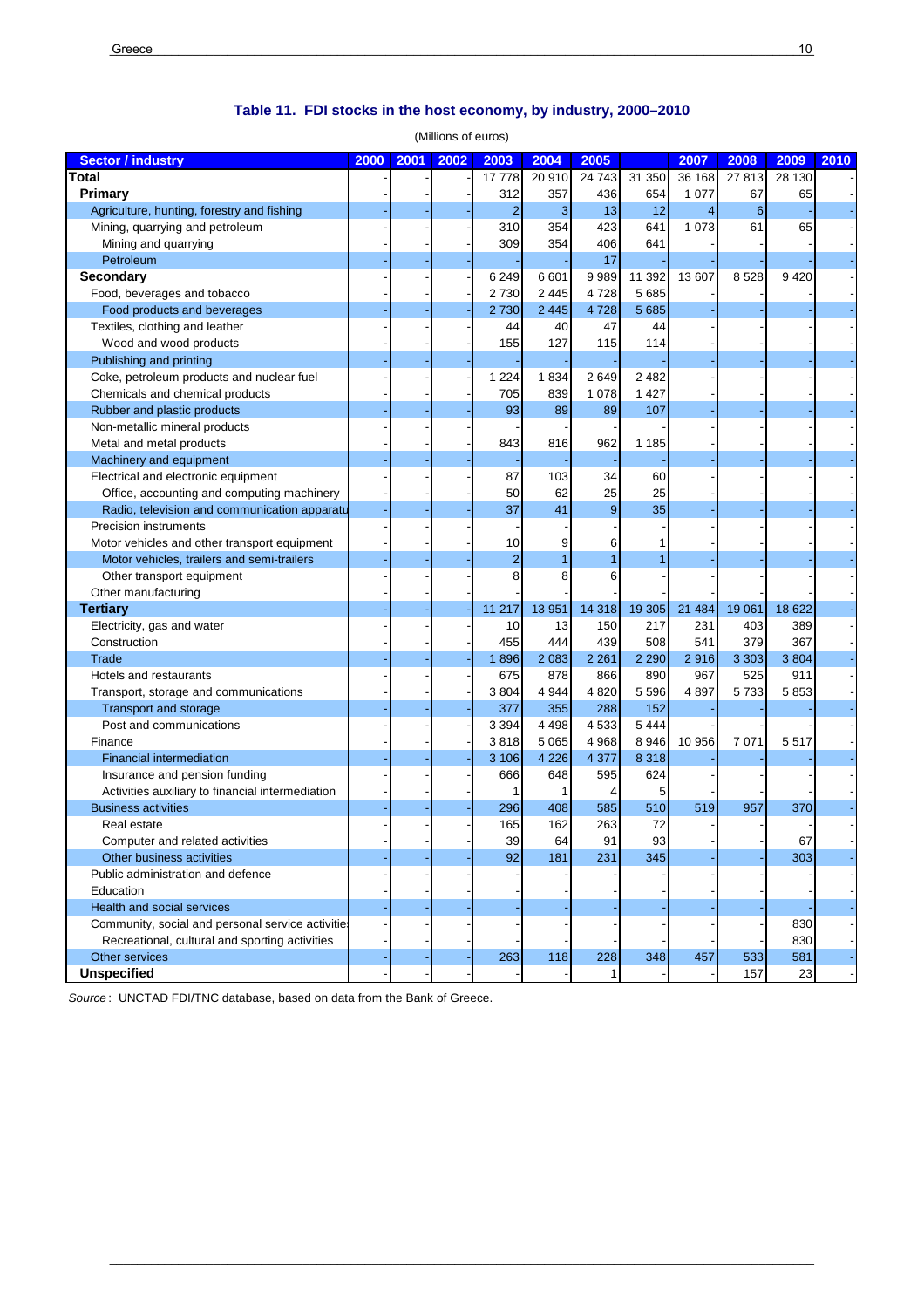| <b>Region / economy</b>         | 2000 | 2001 | 2002 | 2003 | 2004 | 2005 | 2007                    | 2008           | 2009    | 2010         |
|---------------------------------|------|------|------|------|------|------|-------------------------|----------------|---------|--------------|
| <b>Total world</b>              |      |      |      |      |      |      | 36 168                  | 27419          | 28 130  | 26 21 2      |
| <b>Developed countries</b>      |      |      |      |      |      |      | 33 488                  | 26 167         | 27 24 6 | 24 889       |
| Europe                          |      |      |      |      |      |      | 30 537                  | 24 4 4 0       | 24 50 6 | 22 26 5      |
| European Union                  |      |      |      |      |      |      | 29 770                  | 23 094         | 22 991  | 21 649       |
| Austria                         |      |      |      |      |      |      | 77                      | 543            | 1 0 8 6 | 746          |
| <b>Belgium</b>                  |      |      |      |      |      |      | 189                     | 138            | 158     | 239          |
| Cyprus                          |      |      |      |      |      |      | 2 5 9 8                 | 2 4 5 1        | 234     | 2 0 5 1      |
| Denmark                         |      |      |      |      |      |      | 37                      | 46             | 46      | 46           |
| Finland                         |      |      |      |      |      |      | 9                       | 13             | 15      | 65           |
| France                          |      |      |      |      |      |      | 3 4 6 9                 | 2 2 2 8        | 2851    | 2 5 9 8      |
| Germany                         |      |      |      |      |      |      | 1 0 8 5                 | 3574           | 3 2 4 4 | 2 5 9 2      |
| Ireland                         |      |      |      |      |      |      | 195                     | 192            | 219     | 193          |
| Italy                           |      |      |      |      |      |      | 557                     | 905            | 691     | 701          |
| Luxembourg                      |      |      |      |      |      |      | 15776                   | 4816           | 6434    | 5 5 2 4      |
| <b>Netherlands</b>              |      |      |      |      |      |      | 2 9 2 2                 | 6 0 5 4        | 5929    | 4 3 8 4      |
| Portugal                        |      |      |      |      |      |      | 1                       | 1              | 1       | 1            |
| Slovenia                        |      |      |      |      |      |      | 3                       |                | 3       |              |
| Spain                           |      |      |      |      |      |      | 707                     | 1 0 0 4        | 1 1 1 1 | 949          |
| Sweden                          |      |      |      |      |      |      | 75                      | 81             | 107     | 72           |
| United Kingdom                  |      |      |      |      |      |      | 2 0 6 6                 | 1 0 5 2        | 837     | 1 4 6 5      |
| Other developed Europe          |      |      |      |      |      |      | 767                     | 1 3 4 6        | 1515    | 615          |
| Switzerland                     |      |      |      |      |      |      | 640                     | 618            | 577     | 505          |
| North America                   |      |      |      |      |      |      | 2936                    | 1 2 8 1        | 2 3 9 1 | 2 5 7 3      |
| <b>United States</b>            |      |      |      |      |      |      | 2 9 3 6                 | 1 2 8 1        | 2 3 8 8 | 2 5 7 0      |
| Other developed countries       |      |      |      |      |      |      | 15                      | 446            | 349     | 52           |
| Australia                       |      |      |      |      |      |      | 3                       |                |         | 8            |
| Japan                           |      |      |      |      |      |      | 12                      | 14             | 17      | 19           |
| <b>Developing economies</b>     |      |      |      |      |      |      | 368                     | 1 2 0 5        | 826     | 476          |
| Africa                          |      |      |      |      |      |      | 290                     | 190            | 197     | 161          |
| Latin America and the Caribbean |      |      |      |      |      |      |                         | 365            | 118     | 283          |
| South and Central America       |      |      |      |      |      |      |                         | 228            | 95      | 283          |
| Caribbean                       |      |      |      |      |      |      |                         | 136            | 23      |              |
| Asia                            |      |      |      |      |      |      | 78                      | 650            | 510     | 32           |
| West Asia                       |      |      |      |      |      |      |                         | 610            | 478     | $\mathbf{1}$ |
| South, East and South-East Asia |      |      |      |      |      |      | 4                       | 40             | 32      | 31           |
| China                           |      |      |      |      |      |      | $\overline{\mathbf{4}}$ | 12             | 5       | 4            |
| Oceania                         |      |      |      |      |      |      |                         |                |         |              |
| South-East Europe and CIS       |      |      |      |      |      |      |                         | 45             | 50      | 51           |
| South-East Europe               |      |      |      |      |      |      |                         | $-4$           | $-2$    |              |
| <b>CIS</b>                      |      |      |      |      |      |      |                         | 49             | 51      | 51           |
| <b>Unspecified</b>              |      |      |      |      |      |      | 2 3 1 2                 | $\overline{2}$ | 9       | 796          |

\_\_\_\_\_\_\_\_\_\_\_\_\_\_\_\_\_\_\_\_\_\_\_\_\_\_\_\_\_\_\_\_\_\_\_\_\_\_\_\_\_\_\_\_\_\_\_\_\_\_\_\_\_\_\_\_\_\_\_\_\_\_\_\_\_\_\_\_\_\_\_\_\_\_\_\_\_\_\_\_\_\_\_\_\_\_\_\_\_\_\_\_\_\_\_\_\_\_\_\_\_\_

#### **Table 12. FDI stocks in the host economy, by geographical origin, 2000–2010**

(Millions of euros)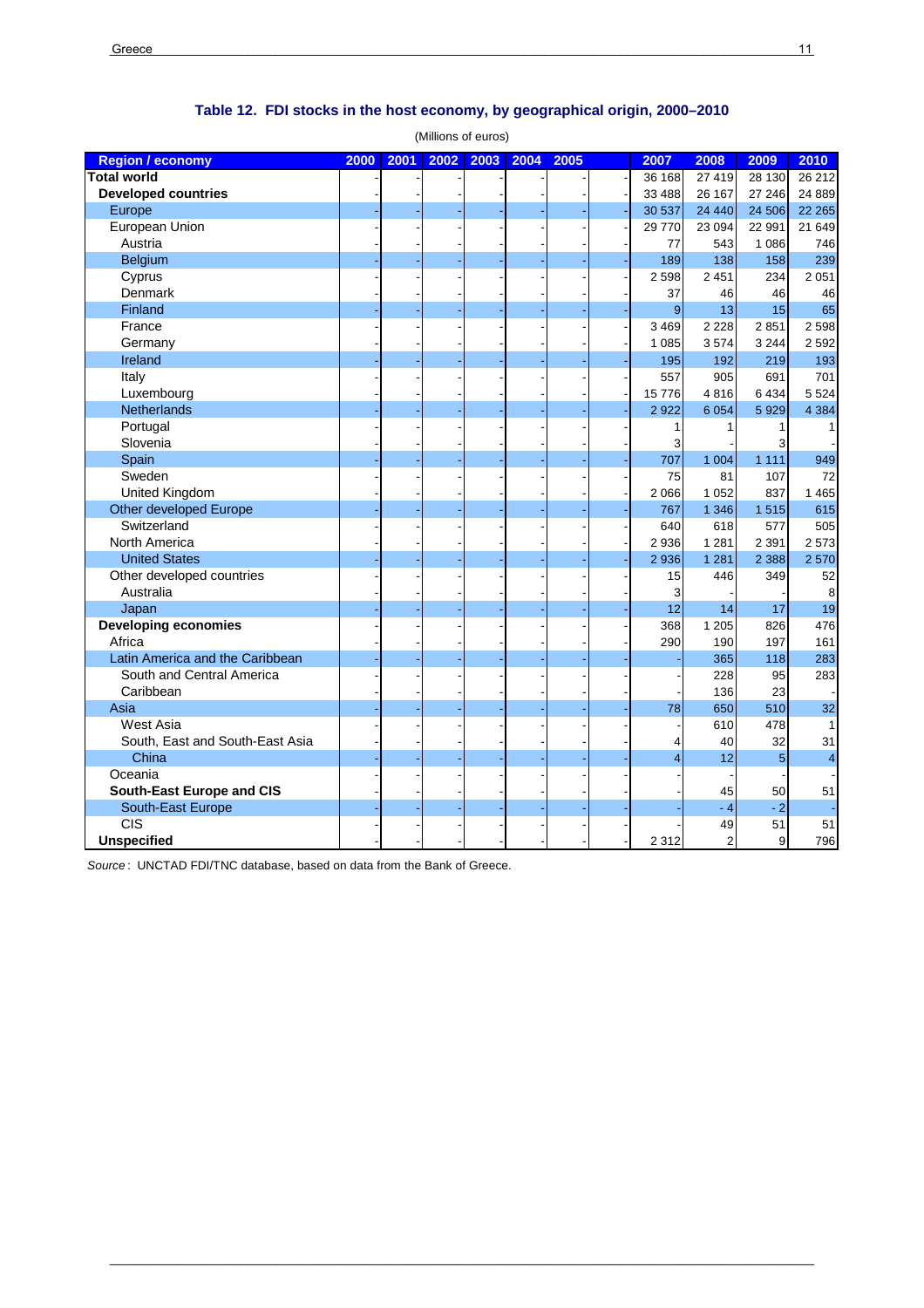## **Table 14. FDI stocks abroad, by industry, 2000–2010**

(Millions of euros)

| <b>Sector / industry</b>                         | 2000 | 2001 | 2002 | 2003 | 2004 | 2005 | 2007    | 2008    | 2009    | 2010 |
|--------------------------------------------------|------|------|------|------|------|------|---------|---------|---------|------|
| <b>Total</b>                                     |      |      |      |      |      |      | 21 500  | 27 0 27 | 29 7 63 |      |
| Primary                                          |      |      |      |      |      |      | 69      | 84      | 68      |      |
| Agriculture, hunting, forestry and fishing       |      |      |      |      |      |      | 17      | 25      | 34      |      |
| Mining, quarrying and petroleum                  |      |      |      |      |      |      | 52      | 59      | 34      |      |
| Secondary                                        |      |      |      |      |      |      | 2 3 4 2 | 2 1 6 9 | 2 4 9 6 |      |
| Food, beverages and tobacco                      |      |      |      |      |      |      |         |         | 686     |      |
| Textiles, clothing and leather                   |      |      |      |      |      |      |         |         | 19      |      |
| Wood and wood products                           |      |      |      |      |      |      |         |         | 66      |      |
| Publishing and printing                          |      |      |      |      |      |      |         |         |         |      |
| Coke, petroleum products and nuclear fuel        |      |      |      |      |      |      |         |         | 116     |      |
| Chemicals and chemical products                  |      |      |      |      |      |      |         |         | 16      |      |
| Rubber and plastic products                      |      |      |      |      |      |      |         |         | 168     |      |
| Non-metallic mineral products                    |      |      |      |      |      |      |         |         |         |      |
| Metal and metal products                         |      |      |      |      |      |      |         |         | 554     |      |
| Machinery and equipment                          |      |      |      |      |      |      |         |         | 97      |      |
| Electrical and electronic equipment              |      |      |      |      |      |      |         |         | 32      |      |
| <b>Precision instruments</b>                     |      |      |      |      |      |      |         |         |         |      |
| Motor vehicles and other transport equipment     |      |      |      |      |      |      |         |         |         |      |
| Other manufacturing                              |      |      |      |      |      |      |         |         |         |      |
| <b>Tertiary</b>                                  |      |      |      |      |      |      | 19 089  | 24 774  | 27 199  |      |
| Electricity, gas and water                       |      |      |      |      |      |      |         |         |         |      |
| Construction                                     |      |      |      |      |      |      | 89      | 58      | 85      |      |
| Trade                                            |      |      |      |      |      |      | 1 3 0 2 | 1 4 9 5 | 1618    |      |
| Automotive trade and repair                      |      |      |      |      |      |      |         |         | 31      |      |
| Wholesale trade                                  |      |      |      |      |      |      |         |         | 925     |      |
| Distributive trade                               |      |      |      |      |      |      |         |         | 662     |      |
| <b>Hotels and restaurants</b>                    |      |      |      |      |      |      | 47      | 57      | 47      |      |
| Transport, storage and communications            |      |      |      |      |      |      | 4 4 4 0 | 3 0 4 1 | 2 9 0 2 |      |
| Transport and storage                            |      |      |      |      |      |      |         |         |         |      |
| Post and communications                          |      |      |      |      |      |      |         |         | 2895    |      |
| Finance                                          |      |      |      |      |      |      | 13 0 28 | 19786   | 22 169  |      |
| Financial intermediation                         |      |      |      |      |      |      |         |         | 22 064  |      |
| Insurance and pension funding                    |      |      |      |      |      |      |         |         | 57      |      |
| <b>Business activities</b>                       |      |      |      |      |      |      | 85      | 245     | 294     |      |
| Real estate                                      |      |      |      |      |      |      |         |         | 49      |      |
| Computer and related activities                  |      |      |      |      |      |      |         |         |         |      |
| Public administration and defence                |      |      |      |      |      |      |         |         |         |      |
| Education                                        |      |      |      |      |      |      |         |         |         |      |
| Health and social services                       |      |      |      |      |      |      |         |         |         |      |
| Community, social and personal service activitie |      |      |      |      |      |      |         |         | 49      |      |
| Other services                                   |      |      |      |      |      |      | 98      | 92      | 35      |      |
| <b>Unspecified</b>                               |      |      |      |      |      |      |         |         |         |      |

\_\_\_\_\_\_\_\_\_\_\_\_\_\_\_\_\_\_\_\_\_\_\_\_\_\_\_\_\_\_\_\_\_\_\_\_\_\_\_\_\_\_\_\_\_\_\_\_\_\_\_\_\_\_\_\_\_\_\_\_\_\_\_\_\_\_\_\_\_\_\_\_\_\_\_\_\_\_\_\_\_\_\_\_\_\_\_\_\_\_\_\_\_\_\_\_\_\_\_\_\_\_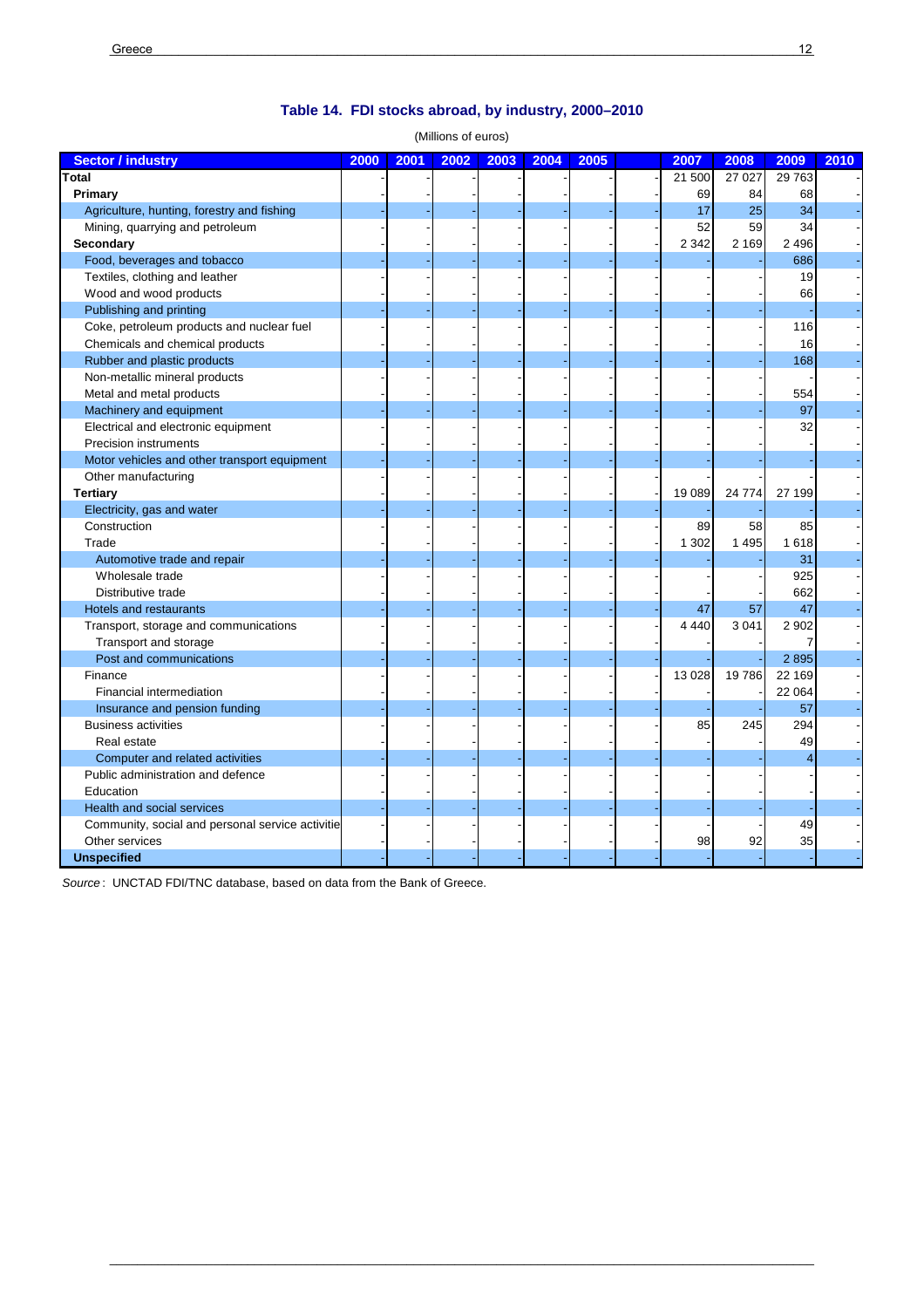#### **Region / economy 2000 2001 2002 2003 2004 2005 2007 2008 2009 2010 Total world** - - - - - - - 21 500 27 027 29 763 31 899 **Developed countries**  $\begin{vmatrix} \cdot & \cdot & \cdot & \cdot \\ \cdot & \cdot & \cdot & \cdot \end{vmatrix}$   $\begin{vmatrix} \cdot & \cdot & \cdot \\ \cdot & \cdot & \cdot \end{vmatrix}$   $\begin{vmatrix} \cdot & \cdot & \cdot \\ \cdot & \cdot & \cdot \end{vmatrix}$   $\begin{vmatrix} \cdot & \cdot & \cdot \\ \cdot & \cdot & \cdot \end{vmatrix}$   $\begin{vmatrix} \cdot & \cdot & \cdot \\ \cdot & \cdot & \cdot \end{vmatrix}$   $\begin{vmatrix} \cdot & \cdot & \cdot & \cdot \\ \cdot & \cdot & \cdot & \cdot \end{vm$ Europe - - - - - - - 12 497 17 056 18 771 18 179 European Union - - - - - - - 12 497 16 776 18 361 18 150 Austria - - - - - - - 240 243 374 329 Bulgaria - - - - | - | -| -| -| -| -| -| 1155| 1353| 1 505| 2 077 Cyprus - - - - - - - - - - - - - - - - - - 5 485 7 730 8 468 8 768 France - - - - - - - 42 42 41 35 Germany - - - - - - - 379 410 394 397 Hungary - - - - - - - - 144 141 141 Ireland - - - - - - - 7 - 0 11 11 Italy - - - - - - - 86 100 116 104 Luxembourg - - - - - - - 558 1 017 120 150 Netherlands - - - - - - - 725 2 295 4 443 2 438 Poland - - - - - - - - - 84 49 50 Portugal ------- 8 8 8 8 Romania - - - - - - - 3 932 3 240 3 350 3 777 Slovenia - - - | -| -| -| -| -| -| -| 10| 10| 10| 10 Spain - - - - - - - 145 175 177 192 Sweden ------- 3 5 5 5 United Kingdom - - - - - - - - 347 81 - 858 - 375 Other developed Europe - - - - - - - - - - - - - - - - 280 411 29 Norway - - - - - - - - 37 44 28 North America - - - - - - - 1 134 991 1 331 2 127 Canada - - - - - - - - 17 17 17 United States - - - - - - - 1 134 974 1 314 2 110 Other developed countries **- - - - - - - - - - - - - - - 9** 18 17 14 Australia - - - - - - - 9 - - - Japan - - - - - - - - 13 12 14 Bermuda - - - - - - - - 5 5 - **Developing economies**  $\begin{vmatrix} \cdot & \cdot & \cdot & \cdot \\ \cdot & \cdot & \cdot & \cdot \end{vmatrix}$   $\begin{vmatrix} \cdot & \cdot & \cdot \\ \cdot & \cdot & \cdot \\ \cdot & \cdot & \cdot \end{vmatrix}$   $\begin{vmatrix} \cdot & \cdot & \cdot \\ \cdot & \cdot & \cdot \\ \cdot & \cdot & \cdot \end{vmatrix}$   $\begin{vmatrix} \cdot & \cdot & \cdot \\ \cdot & \cdot & \cdot \\ \cdot & \cdot & \cdot \end{vmatrix}$   $\begin{vmatrix} \cdot & \cdot & \cdot \\ \cdot & \cdot & \cdot \\ \cdot & \cdot & \cdot \end{vmatrix$ Africa - - - - - - - 257 301 508 757 Egypt - - - - - - - - 167 388 629 Libyan Arab Jamahiriya - - - - - - - - 18 4 - Niger - - - - - - - - 28 23 - Nigeria - - - - - - - - 25 30 30 South Africa - - - - - - - - 51 53 60 Latin America and the Caribbean - - - - - - - - - 1019 1 445 1 650<br>- Cayman Islands - - - - - - - - - - 942 1093 Cayman Islands  $\begin{vmatrix} 1 & 1 & 1 \\ 1 & 1 & 1 \end{vmatrix}$   $\begin{vmatrix} 1 & 1 & 1 \\ 1 & 1 & 1 \end{vmatrix}$   $\begin{vmatrix} 942 & 1 \\ 1 & 1 & 1 \end{vmatrix}$ Asia - - - - - - - 4 308 3 788 4 578 5 053 West Asia - - - - - - - 3 804 3 411 4 138 4 516 Oman - - - - - - - - - 9 - Turkey - - - - - - - 3 804 3 370 4 071 4 516 United Arab Emirates **- - - - - - - - - - - - 42** 59 -<br>outh, East and South-East Asia - - - - - - - - - - - - - - 377 440 536 South, East and South-East Asia | | | | | | | | | | | | | | | 377 | 140 China - - - - - - - - 35 23 24 Hong Kong, China - - - - - - - - 331 398 492 India - - - - - - - - 9 14 14 Indonesia ------- - 6 8 8 Singapore - - - - - - - - - 2 - 2 - 1 Oceania - - - - - - - - 659 6 9 **South-East Europe and CIS**  $\begin{vmatrix} 1 & 1 & 1 & 1 \\ 1 & -1 & -1 & -1 \\ 1 & -1 & -1 & -1 \end{vmatrix}$   $\begin{vmatrix} 2 & 559 & 3 & 083 \\ 2 & 559 & 3 & 083 \end{vmatrix}$  and  $\begin{vmatrix} 3 & 0 & 0 & 0 \\ 0 & 0 & 0 & 0 \\ 0 & 0 & 0 & 0 \\ 0 & 0 & 0 & 0 \end{vmatrix}$ South-East Europe - - - - - - - - - - - - - 2 509 2 779 2 701 3 Albania - - - - | -| -| -| -| -| -| -| 441 487 350 -Macedonia, TFYR - - - - - - - - - - - - 423 431 366 - | Serbia - | - | - | - | - | - | - | - | 1645 | 1899 | 1890 | -CIS - - - - - - - 50 303 407 57 Russian Federation **Russian Federation 1** - - - - - - - - - - 50 36 40 57 Ukraine - - - - - - - - 257 273 - **Unspecified** - - - - - - - 736 113 - 1 4 049

\_\_\_\_\_\_\_\_\_\_\_\_\_\_\_\_\_\_\_\_\_\_\_\_\_\_\_\_\_\_\_\_\_\_\_\_\_\_\_\_\_\_\_\_\_\_\_\_\_\_\_\_\_\_\_\_\_\_\_\_\_\_\_\_\_\_\_\_\_\_\_\_\_\_\_\_\_\_\_\_\_\_\_\_\_\_\_\_\_\_\_\_\_\_\_\_\_\_\_\_\_\_

#### **Table 15. FDI stocks abroad, by geographical destination, 2000–2010**

(Millions of euros)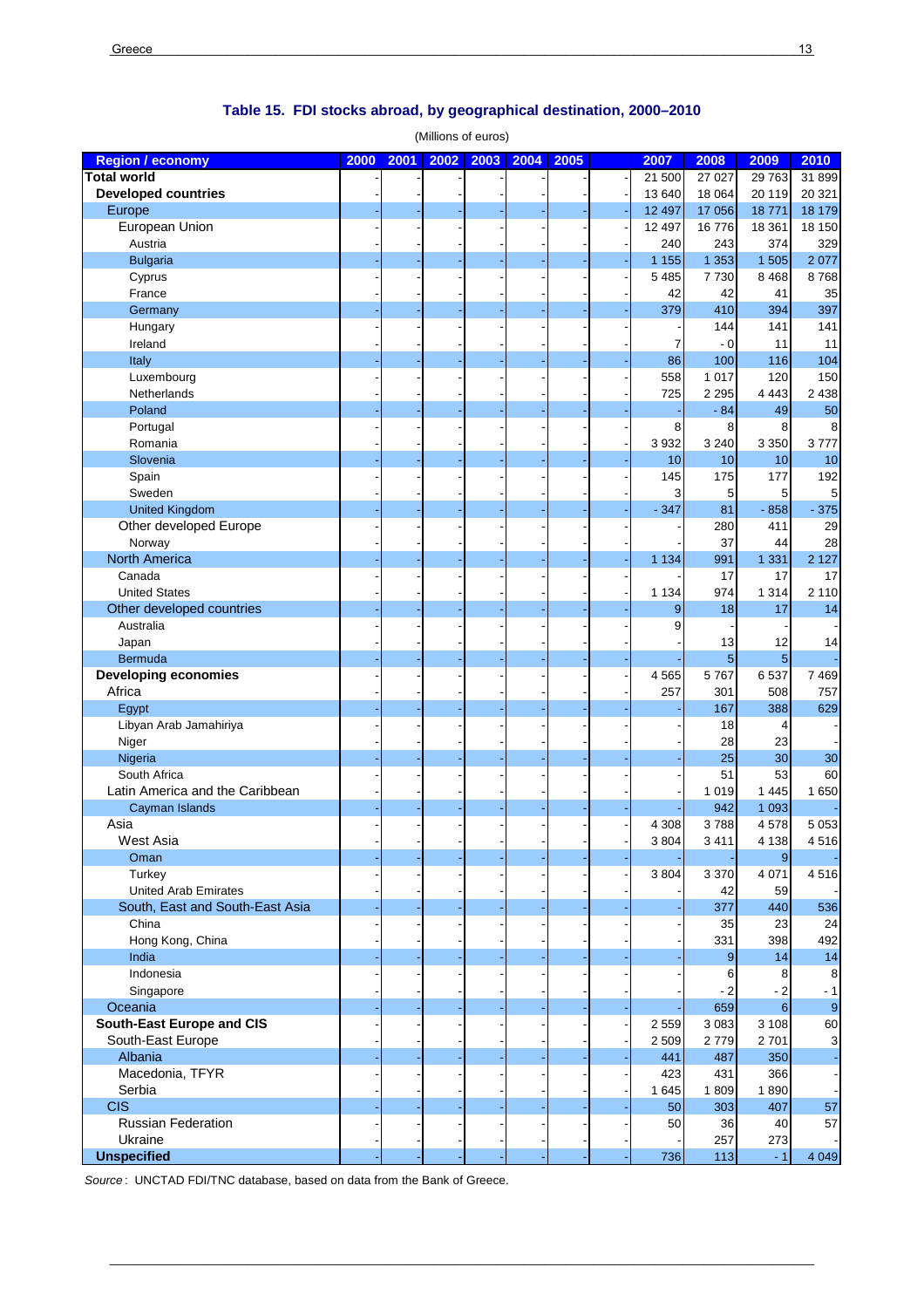#### **Sector / industry 2000 2001 2002 2003 2004 2005 2007 2008 2009 2010 Total** - - - - - - - - 618 598 - **Primary** - - - - - - - - 11 11 - Agriculture, hunting, forestry and fishing  $\begin{vmatrix} 1 & 1 & 1 \\ 1 & -1 & -1 \\ 1 & -1 & -1 \end{vmatrix}$  -  $\begin{vmatrix} 1 & 1 & 1 \\ -1 & -1 & -1 \\ 1 & -1 & -1 \end{vmatrix}$  - 4 5 Mining, quarrying and petroleum -------- 7 6- Mining and quarrying and the second second and the second of the second second and the second second second second second second second second second second second second second second second second second second second se **Secondary** - - - - - - - - 132 126 - Food, beverages and tobacco and the set of the set of the set of the set of the set of the set of the set of the set of the set of the set of the set of the set of the set of the set of the set of the set of the set of the Textiles, clothing and leather  $\begin{vmatrix} 1 & 1 & 1 \\ 1 & -1 & -1 \end{vmatrix}$  -  $\begin{vmatrix} -1 & 1 & 1 \\ -1 & -1 & -1 \end{vmatrix}$  - 23 Wood and wood products  $\begin{vmatrix} -1 & -1 & -1 \\ 1 & -1 & -1 \end{vmatrix}$   $\begin{vmatrix} -1 & -1 & -1 \\ -1 & -1 & -1 \end{vmatrix}$   $\begin{vmatrix} -1 & -1 & -1 \\ -1 & -1 & -1 \end{vmatrix}$ Publishing and printing Coke, petroleum products and nuclear fuel  $\begin{vmatrix} 1 & -1 & -1 & -1 \\ 1 & -1 & -1 & -1 \end{vmatrix}$  -  $\begin{vmatrix} 1 & -1 & -1 \\ -1 & -1 & -1 \end{vmatrix}$  - 1 Chemicals and chemical products Rubber and plastic products  $\begin{vmatrix} 1 & 1 & 1 \\ 1 & -1 & -1 \end{vmatrix}$   $\begin{vmatrix} -1 & 1 & 1 \\ -1 & -1 & -1 \end{vmatrix}$   $\begin{vmatrix} -1 & 1 & 18 \\ -1 & -1 & 18 \end{vmatrix}$ Non-metallic mineral products Metal and metal products  $\begin{vmatrix} 1 & 1 & 1 \\ 1 & -1 & -1 \\ 1 & -1 & -1 \end{vmatrix}$  -  $\begin{vmatrix} 1 & 1 & 1 \\ -1 & -1 & -1 \\ 1 & -1 & -1 \end{vmatrix}$  32 Machinery and equipment  $\begin{vmatrix} 1 & -1 & -1 & -1 & -1 & -1 \\ 1 & -1 & -1 & -1 & -1 & -1 \end{vmatrix}$  -  $\begin{vmatrix} 1 & -1 & -1 & -1 \\ -1 & -1 & -1 & -1 \end{vmatrix}$ Electrical and electronic equipment  $\begin{vmatrix} 1 & -1 & -1 & -1 & -1 \\ -1 & -1 & -1 & -1 \end{vmatrix}$ Precision instruments Motor vehicles and other transport equipment Other manufacturing **Tertiary** - - - - - - - - 473 461 - Electricity, gas and water Construction - - - - - - - - 32 28 - Trade - - - - - - - - 167 168 - Automotive trade and repair -------- 5 -- Wholesale trade - - - - - - - - 127 - - Distributive trade - - - - - - - - 35 - - Hotels and restaurants -------- 5 5- Transport, storage and communications  $\begin{vmatrix} 1 & 1 & 1 \\ 1 & -1 & -1 \end{vmatrix}$   $\begin{vmatrix} -1 & 1 & 1 \\ -1 & -1 & -1 \end{vmatrix}$   $\begin{vmatrix} -1 & 1 & 24 \\ -1 & -1 & 24 \end{vmatrix}$ Transport and storage  $\begin{vmatrix} 1 & -1 & -1 & -1 & -1 & -1 & -1 & -1 & -1 & 5 \end{vmatrix}$ Post and communications - - - - - - - - 19 - - Finance - - - - - - - - 168 159 - Financial intermediation  $\begin{vmatrix} 1 & 1 & 1 \\ 1 & -1 & -1 \end{vmatrix}$   $\begin{vmatrix} 1 & 1 & 1 \\ -1 & -1 & -1 \end{vmatrix}$   $\begin{vmatrix} 1 & 1 & 1 \\ -1 & -1 & 1 \end{vmatrix}$ Insurance and pension funding  $\begin{vmatrix} 1 & 1 & 1 \\ 1 & -1 & -1 \end{vmatrix}$   $\begin{vmatrix} -1 & 1 & 1 \\ -1 & -1 & -1 \end{vmatrix}$   $\begin{vmatrix} -1 & 1 & 1 \\ -1 & -1 & 1 \end{vmatrix}$ Activities auxiliary to financial intermediation  $\begin{vmatrix} 1 & 1 & 1 \\ 1 & -1 & -1 \\ 1 & -1 & -1 \end{vmatrix}$  6 Business activities  $\begin{vmatrix} 1 & 1 & 1 \\ 1 & -1 & -1 \end{vmatrix}$   $\begin{vmatrix} 1 & 1 & 1 \\ -1 & -1 & -1 \end{vmatrix}$   $\begin{vmatrix} 1 & 1 & 1 \\ -1 & -1 & -1 \end{vmatrix}$   $\begin{vmatrix} 47 & 34 & 1 \\ -1 & 47 & 1 \end{vmatrix}$ Real estate - - - - - - - - 16 - - Computer and related activities **- - - - - - - - - - - - - - - - - -** 16 17 Other business activities - - - - - - - - 15 17 - Public administration and defence Education - - - - - - - - - - - Health and social services -------- 5 -- Community, social and personal service activities and the service of the service of the service activities and the service activities and the service activities and the service activities and the service activities and the Other services - - - - - - - - 22 41 - **Unspecified** -------- 2 --

\_\_\_\_\_\_\_\_\_\_\_\_\_\_\_\_\_\_\_\_\_\_\_\_\_\_\_\_\_\_\_\_\_\_\_\_\_\_\_\_\_\_\_\_\_\_\_\_\_\_\_\_\_\_\_\_\_\_\_\_\_\_\_\_\_\_\_\_\_\_\_\_\_\_\_\_\_\_\_\_\_\_\_\_\_\_\_\_\_\_\_\_\_\_\_\_\_\_\_\_\_\_

#### **Table 20. Number of foreign affiliates of home-based TNCs, by industry in the foreign economy, 2000–2010**

(Number)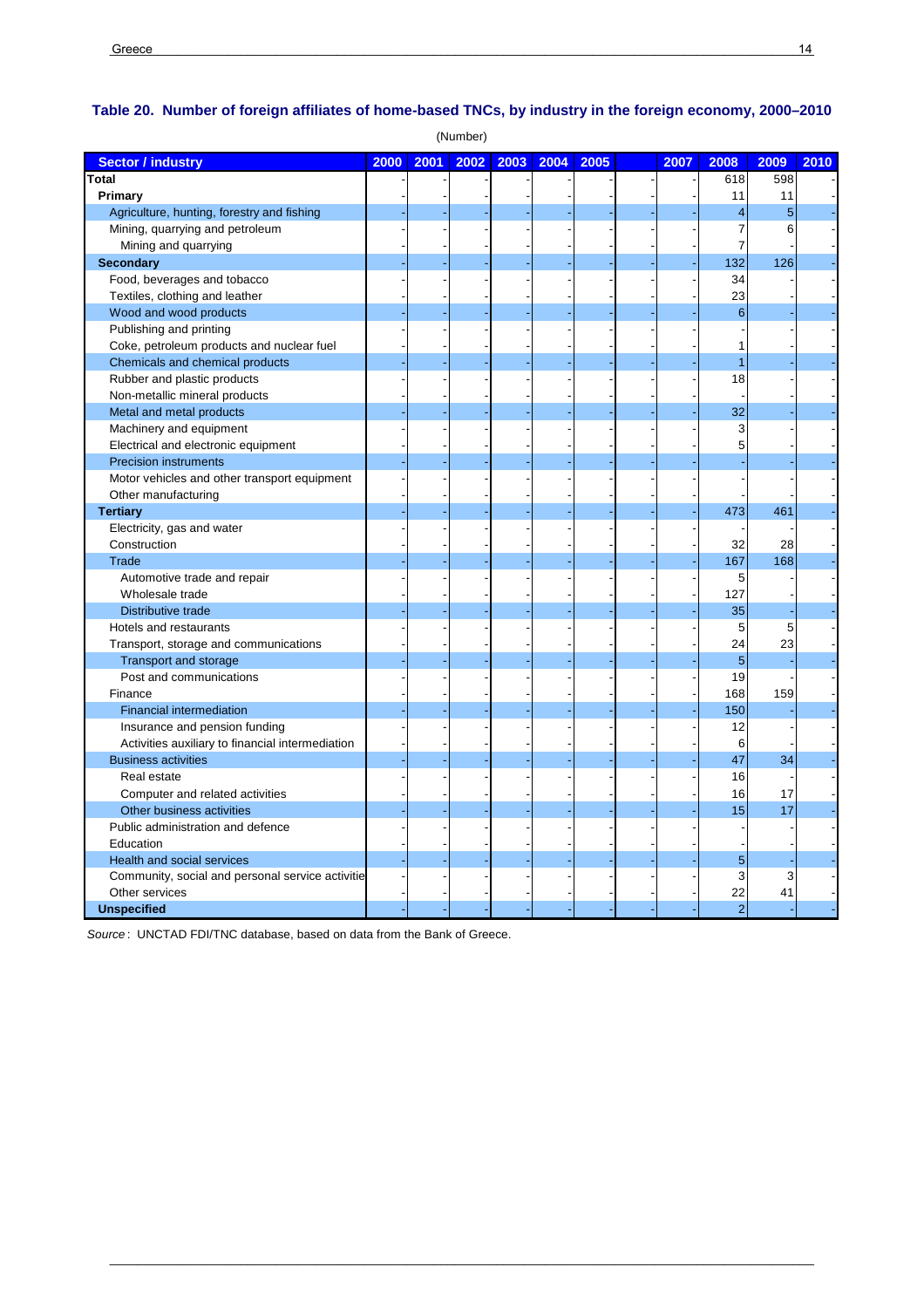## **Table 21. Number of foreign affilitates of home-based TNCs, by geographical location abroad, 2000–2010**

(Number)

| <b>Region / economy</b>         | 2000 | 2001 | 2002 | 2003 | 2004 | 2005 | 2007 | 2008                    | 2009           | 2010                     |
|---------------------------------|------|------|------|------|------|------|------|-------------------------|----------------|--------------------------|
| <b>Total world</b>              |      |      |      |      |      |      |      | 618                     | 598            |                          |
| <b>Developed countries</b>      |      |      |      |      |      |      |      | 462                     | 441            |                          |
| Europe                          |      |      |      |      |      |      |      | 447                     | 431            |                          |
| European Union                  |      |      |      |      |      |      |      | 443                     | 430            |                          |
| <b>Bulgaria</b>                 |      |      |      |      |      |      |      | 93                      | 89             |                          |
| Cyprus                          |      |      |      |      |      |      |      | $112$                   | 114            |                          |
| Czech Republic                  |      |      |      |      |      |      |      | 5                       | 5              |                          |
|                                 |      |      |      |      |      |      |      |                         |                |                          |
| Estonia                         |      |      |      |      |      |      |      | 1                       |                |                          |
| Finland                         |      |      |      |      |      |      |      | $\overline{1}$          | 1              |                          |
| France                          |      |      |      |      |      |      |      | 9                       | 9              |                          |
| Germany                         |      |      |      |      |      |      |      | 16                      | 15             |                          |
| Hungary                         |      |      |      |      |      |      |      | $\bf 8$                 | $\bf 8$        |                          |
| Ireland                         |      |      |      |      |      |      |      | $\sqrt{2}$              | 1              |                          |
| Italy                           |      |      |      |      |      |      |      | 11                      | 14             |                          |
| Luxembourg                      |      |      |      |      |      |      |      | 15                      | 14             |                          |
| Netherlands                     |      |      |      |      |      |      |      | 17                      | 17             |                          |
| Poland                          |      |      |      |      |      |      |      | 10                      | $10$           |                          |
| Portugal                        |      |      |      |      |      |      |      | $\overline{2}$          | $\overline{2}$ |                          |
| Romania                         |      |      |      |      |      |      |      | 96                      | 89             |                          |
| Slovenia                        |      |      |      |      |      |      |      | 1                       | 1              |                          |
| Spain                           |      |      |      |      |      |      |      | $\bf 8$                 | $\overline{7}$ |                          |
| Sweden                          |      |      |      |      |      |      |      | $\mathbf{1}$            | 1              |                          |
| United Kingdom                  |      |      |      |      |      |      |      | 31                      | 29             |                          |
| Other developed Europe          |      |      |      |      |      |      |      | $\overline{4}$          | $\overline{1}$ |                          |
| Switzerland                     |      |      |      |      |      |      |      | 1                       | 1              |                          |
|                                 |      |      |      |      |      |      |      |                         |                |                          |
| North America                   |      |      |      |      |      |      |      | 12                      | 8              |                          |
| <b>United States</b>            |      |      |      |      |      |      |      | 12                      | 8              |                          |
| Other developed countries       |      |      |      |      |      |      |      | 3                       | $\overline{c}$ |                          |
| Japan                           |      |      |      |      |      |      |      | $\boldsymbol{2}$        | $\overline{c}$ |                          |
| <b>Developing economies</b>     |      |      |      |      |      |      |      | 51                      | 43             |                          |
| Africa                          |      |      |      |      |      |      |      | 22                      | 10             |                          |
| Algeria                         |      |      |      |      |      |      |      | $\overline{\mathbf{c}}$ |                |                          |
| Egypt                           |      |      |      |      |      |      |      | $\overline{9}$          | 9              |                          |
| Libyan Arab Jamahiriya          |      |      |      |      |      |      |      | 2                       |                |                          |
| Liberia                         |      |      |      |      |      |      |      | 6                       |                |                          |
| South Africa                    |      |      |      |      |      |      |      |                         | $\overline{1}$ |                          |
| Latin America and the Caribbean |      |      |      |      |      |      |      | 8                       | 19             |                          |
| South and Central America       |      |      |      |      |      |      |      | 3                       |                |                          |
| Caribbean                       |      |      |      |      |      |      |      | $\overline{5}$          | 19             |                          |
| Cayman Islands                  |      |      |      |      |      |      |      | 4                       |                |                          |
| Asia                            |      |      |      |      |      |      |      | 18                      | 14             |                          |
| <b>West Asia</b>                |      |      |      |      |      |      |      | 15                      | 13             | ۳                        |
| Turkey                          |      |      |      |      |      |      |      | 13                      | 13             |                          |
| <b>United Arab Emirates</b>     |      |      |      |      |      |      |      | $\mathbf{2}$            |                |                          |
| South, East and South-East Asia |      |      |      |      |      |      |      | $\overline{3}$          | $\overline{1}$ |                          |
| China                           |      |      |      |      |      |      |      | $\mathbf 2$             |                |                          |
| Hong Kong, China                |      |      |      |      |      |      |      | $\mathbf{1}$            |                | -                        |
|                                 |      |      |      |      |      |      |      |                         | 1              |                          |
| Oceania                         |      |      |      |      |      |      |      | $\overline{3}$          |                | $\blacksquare$           |
| South-East Europe and CIS       |      |      |      |      |      |      |      | 105                     | 3              |                          |
| South-East Europe               |      |      |      |      |      |      |      | 91                      |                | $\overline{\phantom{a}}$ |
| Albania                         |      |      |      |      |      |      |      | 26                      | ٠              | ٠                        |
| Macedonia, TFYR                 |      |      |      |      |      |      |      | 31                      |                |                          |
| Serbia                          |      |      |      |      |      |      |      | 32                      |                |                          |
| <b>CIS</b>                      |      |      |      |      |      |      |      | 14                      | 3              |                          |
| Moldova, Republic of            |      |      |      |      |      |      |      | 5                       | $\overline{a}$ |                          |
| Russian Federation              |      |      |      |      |      |      |      | $\overline{a}$          | 3              | $\overline{\phantom{m}}$ |
| Ukraine                         |      |      |      | ٠    |      |      | ÷,   | 5 <sup>1</sup>          | $\omega$       | $\blacksquare$           |
| <b>Unspecified</b>              |      |      |      |      |      |      |      |                         | 111            | $\blacksquare$           |

\_\_\_\_\_\_\_\_\_\_\_\_\_\_\_\_\_\_\_\_\_\_\_\_\_\_\_\_\_\_\_\_\_\_\_\_\_\_\_\_\_\_\_\_\_\_\_\_\_\_\_\_\_\_\_\_\_\_\_\_\_\_\_\_\_\_\_\_\_\_\_\_\_\_\_\_\_\_\_\_\_\_\_\_\_\_\_\_\_\_\_\_\_\_\_\_\_\_\_\_\_\_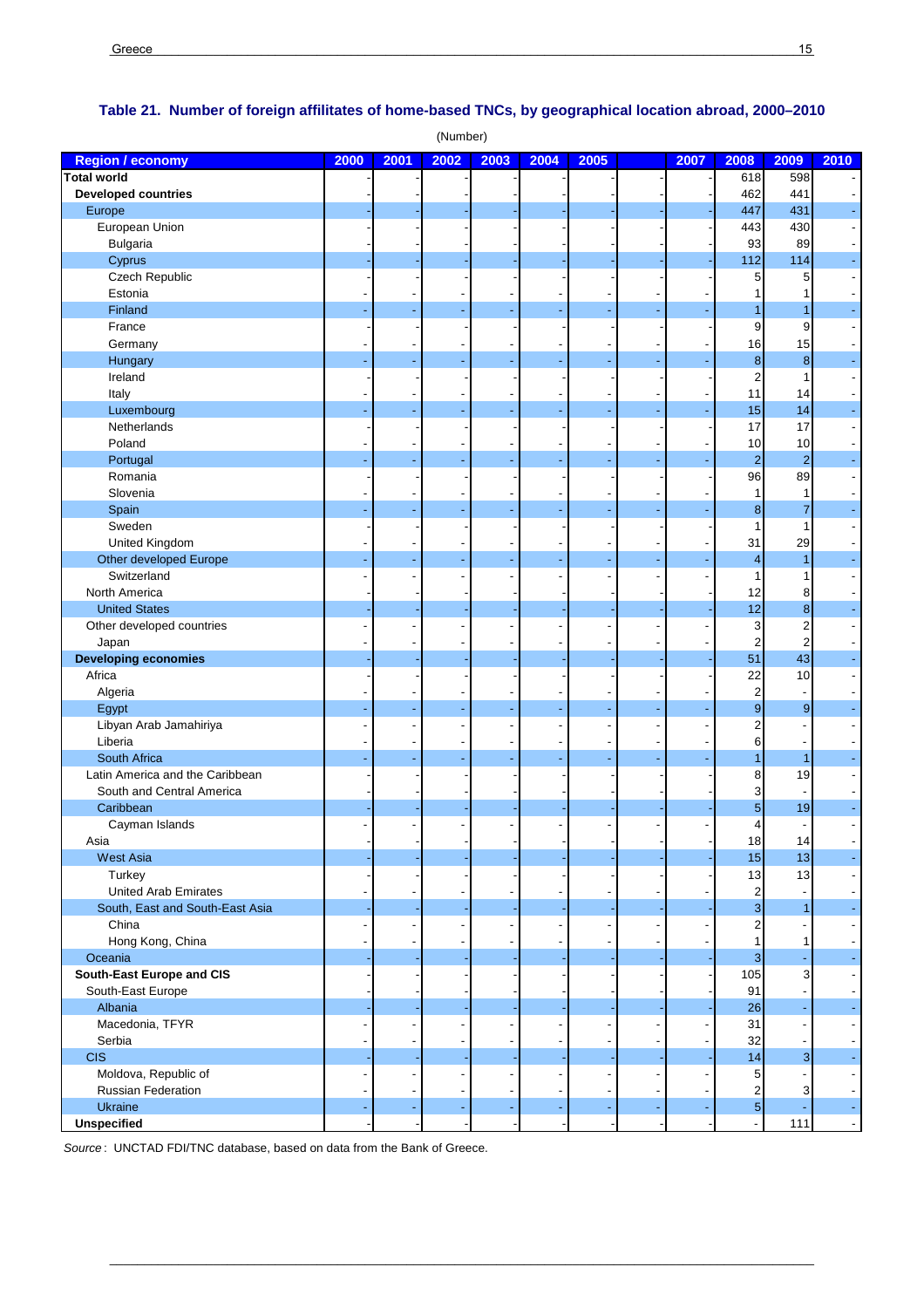## **Table 32. Employees of foreign affiliates of home-based TNCs, by industry in the foreign economy, 2000–2010**

| <b>Sector / industry</b>                         | 2000      | 2001 | 2002           | 2003           | 2004 | 2005 |              | 2007           | 2008 | 2009 | 2010 |
|--------------------------------------------------|-----------|------|----------------|----------------|------|------|--------------|----------------|------|------|------|
| Total                                            | 44        | 24   | 29             | 32             | 66   | 68   | 82           | 83             | 90.9 | 82.9 |      |
| Primary                                          |           |      | $\mathbf{1}$   | $\mathbf{1}$   |      |      | 1            | 1              | 0.6  | 0.2  |      |
| Agriculture, hunting, forestry and fishing       |           |      |                |                |      |      |              |                |      |      |      |
| Mining, quarrying and petroleum                  |           |      | 1              | 1              |      |      | 1            | 1              | 0.6  | 0.2  |      |
| Secondary                                        | 4         | 10   | 14             | 15             | 17   | 17   | 17           | 19             | 19.8 | 17.1 |      |
| Food, beverages and tobacco                      |           |      |                |                |      |      |              |                | 3.2  |      |      |
| Textiles, clothing and leather                   |           |      |                |                |      |      |              |                | 5.2  |      |      |
| Publishing and printing                          |           |      |                |                |      |      |              |                |      |      |      |
| Coke, petroleum products and nuclear fuel        |           |      |                |                |      |      |              |                | 0.9  |      |      |
| Chemicals and chemical products                  |           |      |                |                |      |      |              |                | 0.0  |      |      |
| Rubber and plastic products                      |           |      |                |                |      |      |              |                | 2.0  |      |      |
| Non-metallic mineral products                    |           |      |                |                |      |      |              |                |      |      |      |
| Metal and metal products                         |           |      |                |                |      |      |              |                | 6.6  |      |      |
| Machinery and equipment                          |           |      |                |                |      |      |              |                | 0.1  |      |      |
| Electrical and electronic equipment              |           |      |                |                |      |      |              |                | 0.1  |      |      |
| <b>Precision instruments</b>                     |           |      |                |                |      |      |              |                |      |      |      |
| Motor vehicles and other transport equipment     |           |      |                |                |      |      |              |                |      |      |      |
| Other manufacturing                              |           |      |                |                |      |      |              |                |      |      |      |
| <b>Tertiary</b>                                  | 40        | 13   | 14             | 16             | 49   | 51   | 64           | 63             | 70.4 | 65.7 |      |
| Electricity, gas and water                       |           |      |                |                |      |      |              |                |      |      |      |
| Construction                                     | 1         | И    | 1              | $\overline{1}$ |      |      | $\mathbf{1}$ | 1              | 1.4  | 1.0  |      |
| Trade                                            | 1         |      | $\overline{2}$ | 4              | 5    | 6    | 8            | 7              | 8.6  | 8.9  |      |
| Automotive trade and repair                      |           |      |                |                |      |      |              |                | 0.2  |      |      |
| Wholesale trade                                  |           |      |                |                |      |      | 4            | $\overline{4}$ | 4.3  |      |      |
| Distributive trade                               |           |      |                |                |      |      | 4            | 3              | 4.2  |      |      |
| Hotels and restaurants                           |           |      |                |                |      |      |              |                | 0.1  | 0.1  |      |
| Transport, storage and communications            | 8         | 10   | 8              | 8              | 28   | 22   | 22           | 17             | 15.0 | 14.8 |      |
| Transport and storage                            |           |      |                |                |      |      |              |                | 0.0  |      |      |
| Post and communications                          |           |      |                | 8              | 28   | 22   | 22           | 17             | 15.0 |      |      |
| Finance                                          |           | 1    | 3              | 3              | 14   | 21   | 33           | 38             | 44.8 | 40.3 |      |
| Financial intermediation                         |           |      | $\overline{2}$ | 3              | 14   | 21   | 32           | 38             | 43.7 |      |      |
| Insurance and pension funding                    |           |      |                |                |      |      |              |                | 0.1  |      |      |
| Activities auxiliary to financial intermediation | $\ddotsc$ |      |                |                |      |      |              |                | 1.0  |      |      |
| <b>Business activities</b>                       | 30        |      |                |                |      |      |              |                | 0.2  | 0.2  |      |
| <b>Rental activities</b>                         |           |      |                |                |      |      |              |                |      |      |      |
| Other business activities                        | 30        |      |                |                |      |      |              |                |      |      |      |
| Public administration and defence                |           |      |                |                |      |      |              |                |      |      |      |
| Education                                        |           |      |                |                |      |      |              |                |      |      |      |
| Health and social services                       |           |      |                |                |      |      |              |                | 0.2  |      |      |
| Community, social and personal service activitie |           |      |                |                |      |      |              |                | 0.1  |      |      |
| Recreational, cultural and sporting activities   |           |      |                |                |      |      |              |                | 0.1  |      |      |
| <b>Unspecified</b>                               |           |      |                |                |      |      |              |                |      |      |      |

\_\_\_\_\_\_\_\_\_\_\_\_\_\_\_\_\_\_\_\_\_\_\_\_\_\_\_\_\_\_\_\_\_\_\_\_\_\_\_\_\_\_\_\_\_\_\_\_\_\_\_\_\_\_\_\_\_\_\_\_\_\_\_\_\_\_\_\_\_\_\_\_\_\_\_\_\_\_\_\_\_\_\_\_\_\_\_\_\_\_\_\_\_\_\_\_\_\_\_\_\_\_

(Thousands of employees)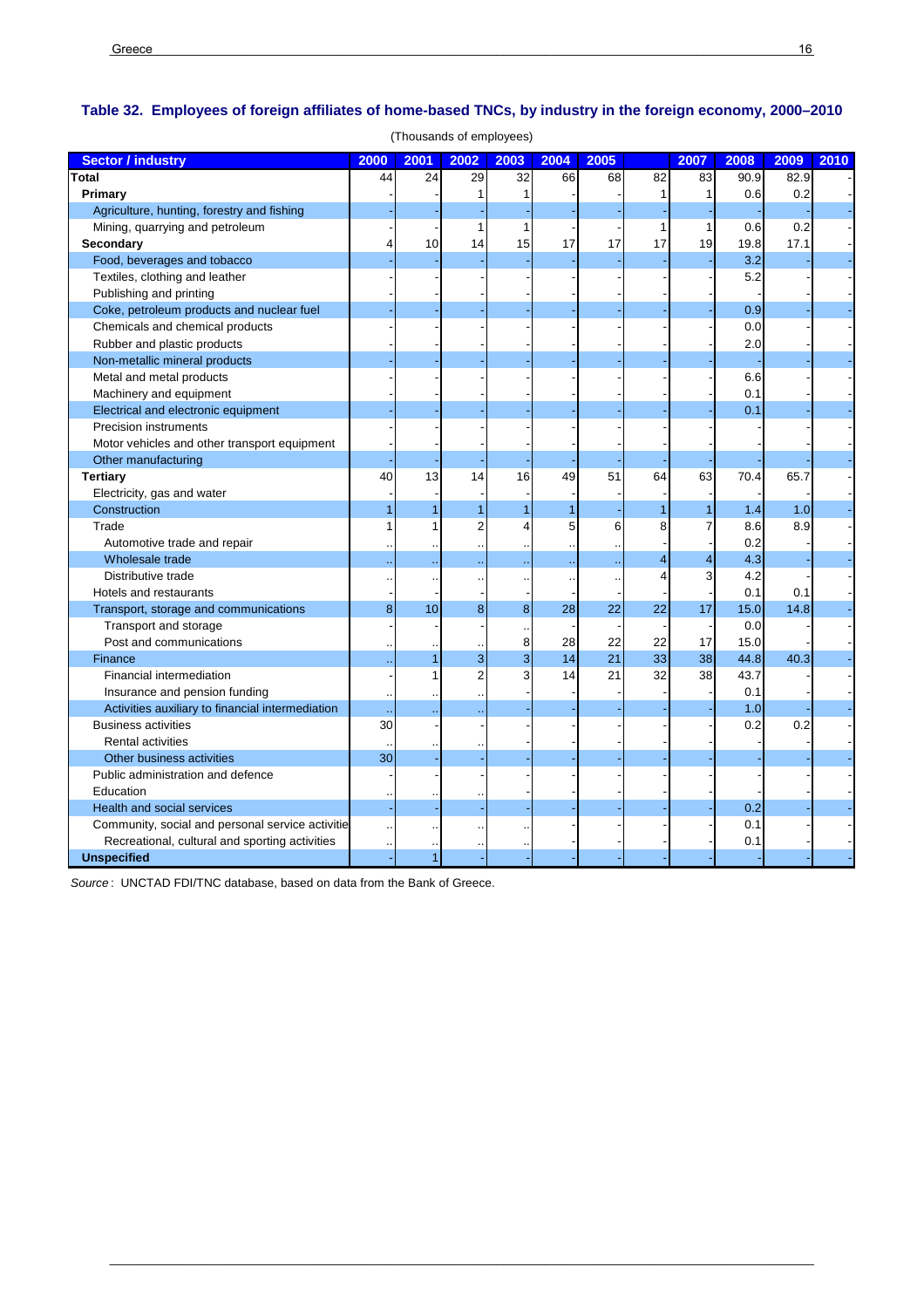## **Table 33. Employment of foreign affilitates of home-based TNCs, by geographical location abroad, 2000–2010**

| (Thousands of employees)         |                |                |                  |                |                |                |                |                 |      |      |                |
|----------------------------------|----------------|----------------|------------------|----------------|----------------|----------------|----------------|-----------------|------|------|----------------|
| <b>Region / economy</b>          | 2000           | 2001           | 2002             | 2003           | 2004           | 2005           |                | 2007            | 2008 | 2009 | 2010           |
| <b>Total world</b>               | 44             | 24             | 29               | 32             | 66             | 68             | 82             | 83              | 90.9 | 82.9 |                |
| <b>Developed countries</b>       | 17             | 10             | 19               | 19             | 56             | 59             | 71             | 70              | 57.9 | 51.7 |                |
| Europe                           | 17             | 10             | 17               | 17             | 54             | 57             | 69             | 70              | 57.0 | 51.0 |                |
| European Union                   | 17             | 10             | 17               | 17             | 47             | 48             | 50             | 54              | 57.0 | 51.0 |                |
| <b>Bulgaria</b>                  |                | 5              |                  |                | 10             | 13             | 16             | 18              | 19.4 | 14.7 |                |
| Cyprus                           |                |                |                  |                | 20             | $\overline{2}$ | $\overline{2}$ | $\overline{2}$  | 13.3 | 13.4 |                |
| <b>Czech Republic</b>            |                |                |                  |                |                |                |                |                 | 0.4  | 0.4  |                |
| Germany                          |                |                |                  |                | 2              |                | 2              | 1               | 1.6  | 0.9  |                |
| Romania                          | $\overline{2}$ | $\overline{3}$ | $6 \overline{6}$ | 5              | 10             | 25             | 26             | 28              | 18.2 | 17.5 |                |
| Spain                            |                |                |                  |                |                |                |                | 1               | 0.7  | 0.7  | $\blacksquare$ |
| <b>United Kingdom</b>            |                |                |                  |                | 1              | 2              | 2              | 2               | 1.3  | 1.1  |                |
| <b>North America</b>             |                |                | $\overline{2}$   | $\overline{2}$ | $\overline{2}$ | $\overline{2}$ | $\overline{2}$ |                 | 0.4  | 0.4  |                |
| <b>United States</b>             |                |                | $\mathfrak{p}$   | $\overline{2}$ | $\overline{2}$ | $\overline{2}$ | $\overline{2}$ |                 | 0.4  | 0.4  |                |
| <b>Developing economies</b>      | 9              | 11             |                  | 9              | 8              |                | 8              | 10              | 14.7 | 14.2 |                |
| Africa                           |                |                |                  |                |                |                |                |                 | 1.6  | 1.4  |                |
| Latin America and the Caribbean  |                |                |                  |                |                |                |                |                 |      | 0.9  |                |
| South and Central America        |                |                |                  |                |                |                |                |                 |      |      |                |
| Caribbean                        |                |                |                  |                |                |                |                |                 |      | 0.9  |                |
| Asia                             | 9              | 11             | 8                | 9              | 8              |                | 8              | 10              | 13.1 | 11.9 |                |
| West Asia                        | 9              | 11             |                  | 9              | 7              | 6              | 8              | 10              | 11.9 | 11.0 |                |
| <b>Turkey</b>                    |                | $\overline{2}$ |                  | 3              | $\mathbf{1}$   |                | 8              | 10 <sup>1</sup> | 10.8 | 11.0 |                |
| South, East and South-East Asia  |                |                |                  |                |                |                |                |                 | 1.2  | 0.9  |                |
| Oceania                          |                |                |                  |                |                |                |                |                 |      |      |                |
| <b>South-East Europe and CIS</b> |                | $\overline{2}$ | 2 <sup>1</sup>   |                | $\overline{2}$ | $\overline{2}$ | $\overline{2}$ | $\overline{2}$  | 18.2 | 1.2  |                |
| South-East Europe                |                | $\overline{2}$ | $\overline{2}$   |                | $\overline{2}$ | $\overline{2}$ | $\overline{2}$ | $\overline{a}$  | 15.3 |      |                |
| Albania                          |                | 2              | $\overline{2}$   |                | 2              | $\overline{2}$ | 2              | $\overline{2}$  | 2.2  |      |                |
| <b>CIS</b>                       |                |                |                  |                |                |                |                |                 | 2.9  | 1.2  |                |
| <b>Unspecified</b>               | 18             | 1              |                  | 4              |                |                |                | $\mathbf{1}$    |      | 15.8 |                |

\_\_\_\_\_\_\_\_\_\_\_\_\_\_\_\_\_\_\_\_\_\_\_\_\_\_\_\_\_\_\_\_\_\_\_\_\_\_\_\_\_\_\_\_\_\_\_\_\_\_\_\_\_\_\_\_\_\_\_\_\_\_\_\_\_\_\_\_\_\_\_\_\_\_\_\_\_\_\_\_\_\_\_\_\_\_\_\_\_\_\_\_\_\_\_\_\_\_\_\_\_\_

(Thousands of employees)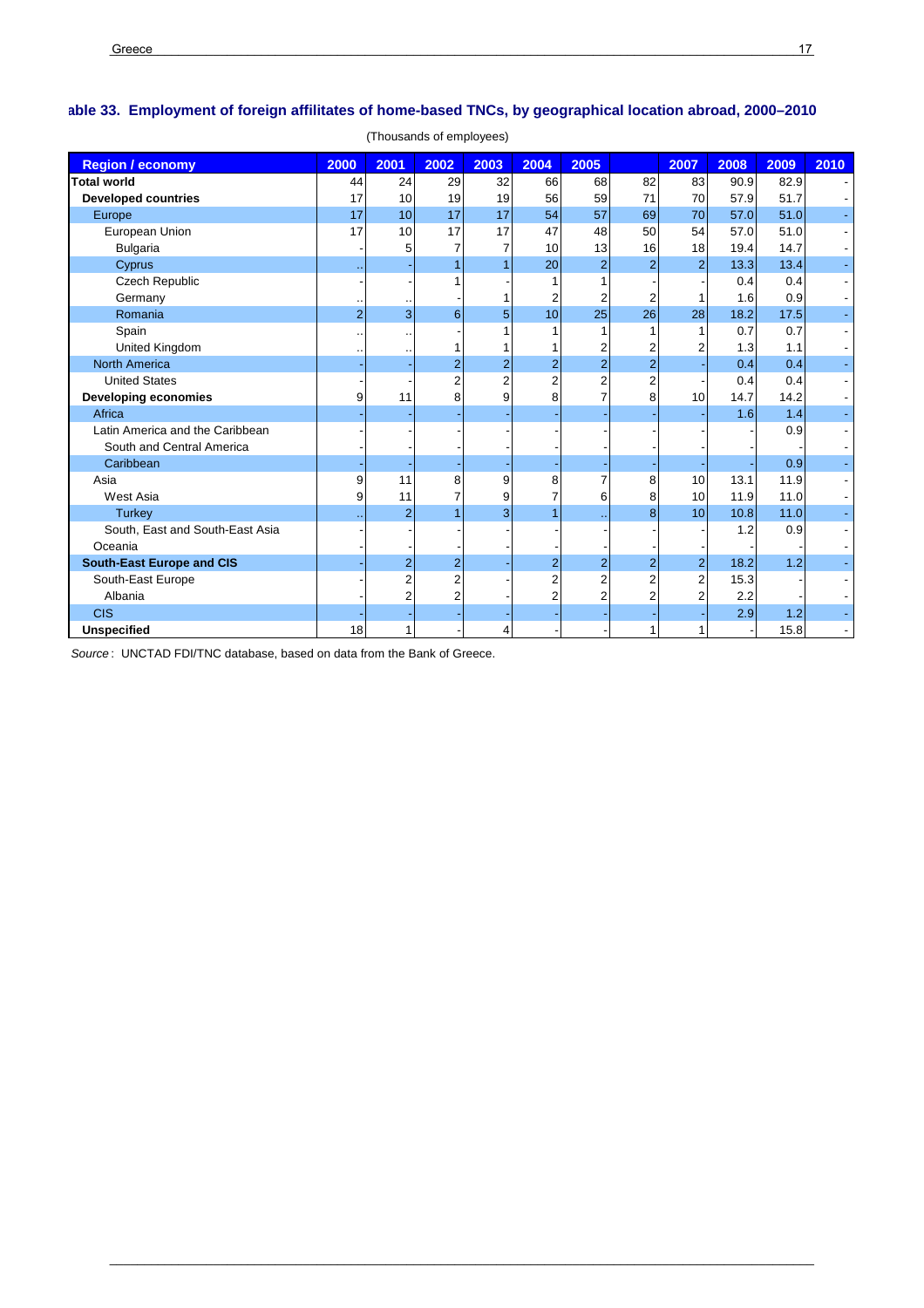## **Table 42. Sales of foreign affiliates of home-based TNCs, by industry in the foreign economy, 2000–2010**

| (Milliions of euro) |  |  |
|---------------------|--|--|
|---------------------|--|--|

| <b>Sector / industry</b>                         | 2000 | 2001           | 2002    | 2003     | 2004         | 2005           |              | 2007           | 2008           | 2009     | 2010 |
|--------------------------------------------------|------|----------------|---------|----------|--------------|----------------|--------------|----------------|----------------|----------|------|
| <b>Total</b>                                     | 786  | 3 9 0 7        | 4 9 4 9 | 6 4 0 5  | 7 5 5 9      | 5 671          | 7423         | 9011           | 10 368         | 8927     |      |
| Primary                                          |      | 6              | 16      | 17       | 17           | 17             | 18           | 19             | 19             | 7        |      |
| Agriculture, hunting, forestry and fishing       |      |                |         |          |              |                |              |                | $\Omega$       | $\Omega$ |      |
| Mining, quarrying and petroleum                  |      | 6              | 16      | 17       | 17           | 17             | 18           | 19             | 19             |          |      |
| Secondary                                        | 250  | 504            | 976     | 1 309    | 1 5 3 6      | 1631           | 2 0 0 3      | 2 4 2 9        | 2829           | 2 1 4 3  |      |
| Food, beverages and tobacco                      |      |                |         |          |              |                |              |                | 295            |          |      |
| Textiles, clothing and leather                   |      |                |         |          |              |                |              |                | 22             |          |      |
| Wood and wood products                           |      |                |         |          |              |                |              |                | 103            |          |      |
| Publishing and printing                          |      |                |         |          |              |                |              |                |                |          |      |
| Coke, petroleum products and nuclear fuel        |      |                |         |          |              |                |              |                | 648            |          |      |
| Chemicals and chemical products                  |      |                |         |          |              |                |              |                | 6              |          |      |
| Rubber and plastic products                      |      |                |         |          |              |                |              |                | 379            |          |      |
| Non-metallic mineral products                    |      |                |         |          |              |                |              |                |                |          |      |
| Metal and metal products                         |      |                |         |          |              |                |              |                | 1 2 2 6        |          |      |
| Machinery and equipment                          |      |                |         |          |              |                |              |                | 3              |          |      |
| Electrical and electronic equipment              |      |                |         |          |              |                |              |                | 33             |          |      |
| <b>Precision instruments</b>                     |      |                |         |          |              |                |              |                |                |          |      |
| Motor vehicles and other transport equipment     |      |                |         |          |              |                |              |                |                |          |      |
| Other manufacturing                              |      |                |         |          |              |                |              |                |                |          |      |
| <b>Tertiary</b>                                  | 536  | 3 3 9 9        | 3 9 5 7 | 5 0 8 0  | 6 0 06       | 4 0 23         | 5 4 0 2      | 6563           | 7519           | 6777     |      |
| Electricity, gas and water                       |      |                |         |          |              |                |              |                |                |          |      |
| Construction                                     | 14   | 64             | 83      | 91       | 106          | 90             | 99           | 133            | 283            | 138      |      |
| Trade                                            | 111  | 380            | 490     | 569      | 764          | 1 1 1 0        | 2 9 6 4      | 3 604          | 4 0 4 5        | 3 6 5 6  |      |
| Automotive trade and repair                      |      |                |         |          |              |                | 11           | 36             | 37             |          |      |
| Wholesale trade                                  |      |                |         |          |              |                | 2 609        | 3 1 6 7        | 3 4 9 2        |          |      |
| Distributive trade                               |      |                |         |          |              |                | 344          | 401            | 516            |          |      |
| <b>Hotels and restaurants</b>                    |      | $\overline{1}$ | 1       |          | $\mathbf{0}$ | $\overline{0}$ | $\mathbf{0}$ | $\mathbf{1}$   | $\overline{1}$ |          |      |
| Transport, storage and communications            | 25   | 387            | 375     | 1 1 2 4  | 1 4 5 8      | 1738           | 1722         | 1781           | 2 0 0 1        | 1989     |      |
| Transport and storage                            |      | 3              | 5       | 7        | 8            | 8              | 9            |                | 1              |          |      |
| Post and communications                          | 24   | 383            | 370     | 1 1 1 7  | 1 4 5 0      | 1729           | 1713         | 1781           | 2 0 0 0        |          |      |
| Finance                                          | 11   | 2514           | 2923    | 3 2 2 4  | 3609         | 898            | 468          | 865            | 933            | 705      |      |
| Financial intermediation                         |      | 2 4 9 2        | 2898    | 3 2 0 1  | 3584         | 875            | 426          | 823            | 891            |          |      |
| Insurance and pension funding                    | 11   | 22             | 26      | $\Omega$ | 25           | 23             | 42           | 42             | 42             |          |      |
| Activities auxiliary to financial intermediation |      |                |         |          |              |                |              |                |                |          |      |
| <b>Business activities</b>                       | 370  | 22             | 60      | 49       | 46           | 56             | 10           | 15             | 18             | 19       |      |
| <b>Real estate</b>                               |      |                |         |          |              |                |              |                | $\overline{2}$ |          |      |
| <b>Rental activities</b>                         |      |                |         |          |              |                |              |                |                |          |      |
| Computer and related activities                  |      | 21             | 60      | 49       | 45           | 54             | 9            | 12             | 13             | 13       |      |
| Other business activities                        | 370  |                |         |          |              | $\overline{2}$ | 1            | $\overline{2}$ | $\overline{2}$ | 6        |      |
| Public administration and defence                |      |                |         |          |              |                |              |                |                |          |      |
| Education                                        |      |                |         |          |              |                |              |                |                |          |      |
| Health and social services                       |      |                |         |          |              |                |              |                | 6              |          |      |
| Community, social and personal service activitie |      |                |         |          |              |                |              |                | 192            | 221      |      |
| Other services                                   | 5    | 31             | 25      | 23       | 24           | 130            | 139          | 164            | 41             | 48       |      |
| <b>Unspecified</b>                               |      | $-2$           |         | $-1$     |              |                |              |                |                |          |      |

\_\_\_\_\_\_\_\_\_\_\_\_\_\_\_\_\_\_\_\_\_\_\_\_\_\_\_\_\_\_\_\_\_\_\_\_\_\_\_\_\_\_\_\_\_\_\_\_\_\_\_\_\_\_\_\_\_\_\_\_\_\_\_\_\_\_\_\_\_\_\_\_\_\_\_\_\_\_\_\_\_\_\_\_\_\_\_\_\_\_\_\_\_\_\_\_\_\_\_\_\_\_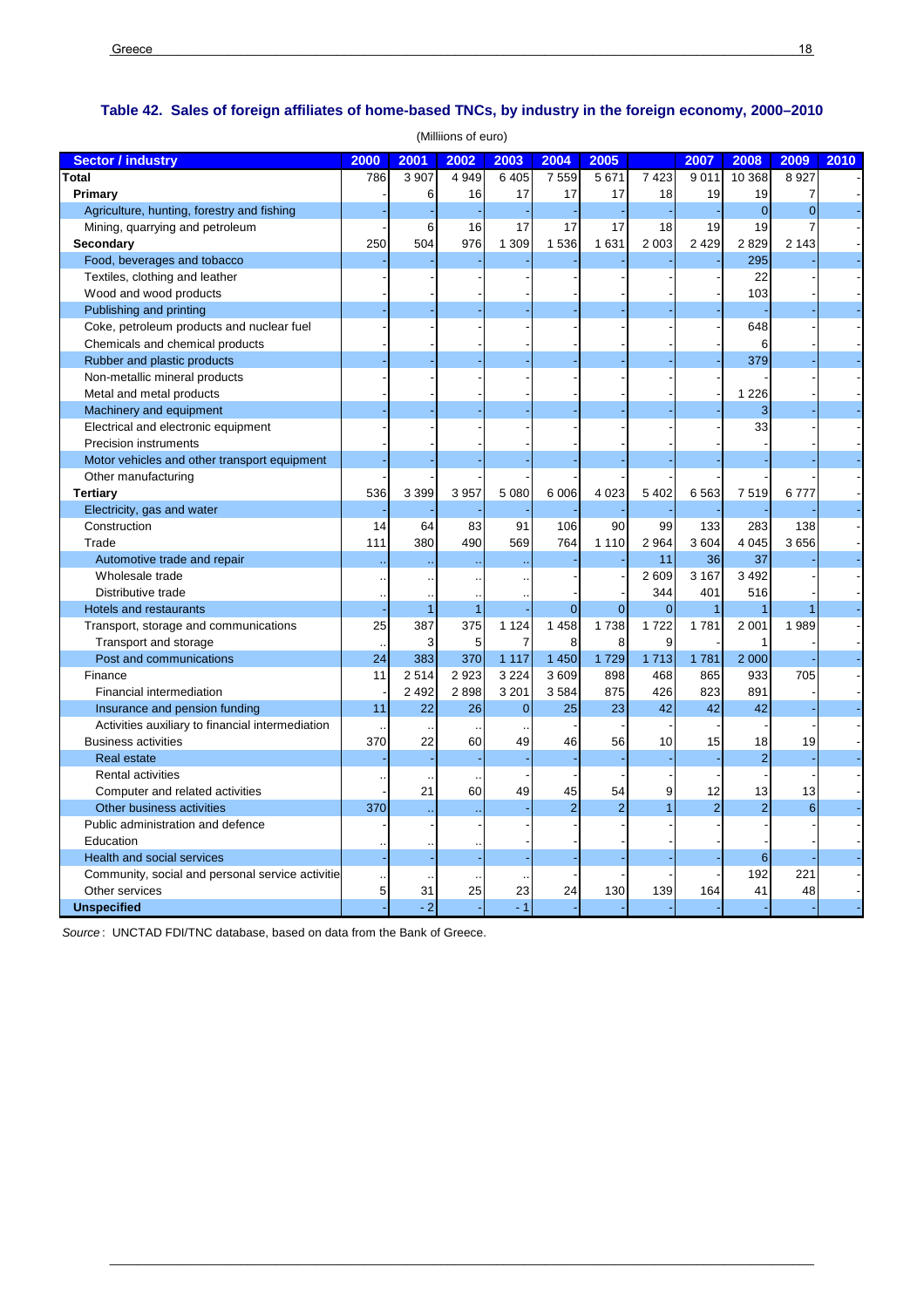#### **Table 43. Sales of foreign affilitates of home-based TNCs, by geographical location abroad, 2000–2010**

(Milliions of euro)

| <b>Region / economy</b>                      | 2000           | 2001                     | 2002           | 2003                     | 2004                     | 2005           |                | 2007                     | 2008         | 2009           | 2010 |
|----------------------------------------------|----------------|--------------------------|----------------|--------------------------|--------------------------|----------------|----------------|--------------------------|--------------|----------------|------|
| <b>Total world</b>                           | 786            | 3 9 0 7                  | 4 9 4 9        | 6 4 0 5                  | 7 5 5 9                  | 5 671          | 7423           | 9011                     | 10 368       | 8927           |      |
| <b>Developed countries</b>                   | 356            | 3544                     | 4 3 7 4        | 5 6 8 2                  | 6701                     | 4539           | 5 1 3 7        | 6479                     | 7 1 2 4      | 5893           |      |
| Europe                                       | 292            | 3 4 7 5                  | 4 3 1 8        | 5 6 4 8                  | 6 6 9 0                  | 4524           | 5 0 3 9        | 5 6 5 8                  | 6 3 3 9      | 5 4 1 7        |      |
| European Union                               | 292            | 3475                     | 4 3 1 8        | 5 6 4 8                  | 6690                     | 4 5 24         | 4844           | 5 2 8 6                  | 6 3 3 9      | 5 4 1 7        |      |
| Belgium                                      |                |                          | 1              | 1                        | 1                        | 1              | $\mathbf 1$    | 1                        | $\mathbf 0$  |                |      |
| <b>Bulgaria</b>                              | 11             | 125                      | 196            | 264                      | 418                      | 559            | 1 0 3 4        | 1 1 4 1                  | 1 3 3 0      | 997            |      |
| Cyprus                                       | $\sim$         | 2 2 1 5                  | 2725           | 3717                     | 4 1 6 3                  | 393            | 260            | 325                      | 1 3 1 0      | 1 3 1 5        |      |
| Czech Republic                               | 10             | 42                       | 46             | 43                       | 45                       | 45             | 46             | 46                       | 46           | 46             |      |
| Finland                                      |                |                          | $\overline{2}$ | $\overline{1}$           | $\mathbf{1}$             | $\mathbf{1}$   | 1              | 1                        | $\mathbf 1$  | 1              |      |
| France                                       |                | $\overline{\phantom{0}}$ | 162            | 161                      | 168                      | 234            | 131            | 121                      | 103          | 73             |      |
| Germany                                      |                |                          | 198            | 205                      | 373                      | 390            | 369            | 167                      | 347          | 191            |      |
| Hungary                                      | 4              | 17                       | 20             | 8                        | $\overline{9}$           | 11             | 13             | 12                       | 13           | 12             |      |
| Ireland                                      |                |                          | 13             | 10                       | 10                       | 0              |                |                          | 10           |                |      |
| Italy                                        |                |                          | 63             | 71                       | 81                       | 91             | 77             | 73                       | 81           | 95             |      |
| Luxembourg                                   |                | Ξ                        | 140            | 153<br>22                | 160<br>43                | 173<br>21      | 131            | 133                      | 133<br>48    | 133<br>58      |      |
| Netherlands<br>Poland                        | 4              | 42                       | 11<br>43       | 70                       | 115                      | 168            | 9<br>60        | 10<br>64                 | 177          | 67             |      |
| Portugal                                     |                |                          | 12             | 16                       | 19                       | 21             | 23             | 22                       | 20           | 16             |      |
| Romania                                      | 69             | 251                      | 309            | 354                      | 443                      | 1416           | 1 5 3 5        | 1717                     | 1 0 3 1      | 1 0 38         |      |
| Slovenia                                     |                |                          |                |                          |                          |                |                |                          | 14           | 9              |      |
| Spain                                        |                |                          | 84             | 199                      | 208                      | 226            | 235            | 265                      | 260          | 251            |      |
| Sweden                                       |                |                          | $\overline{2}$ | 3                        | 3                        | 3              | 3              | 3                        | 3            | 3              |      |
| <b>United Kingdom</b>                        |                | $\overline{\phantom{0}}$ | 282            | 342                      | 419                      | 434            | 520            | 560                      | 541          | 355            |      |
| Other developed Europe                       |                | ٠                        | ÷              | $\blacksquare$           | ٠                        | Ξ              | ٠              | ÷                        | ٠            |                |      |
| North America                                | 64             | 69                       | 56             | 34                       | 11                       | 15             | 98             | 821                      | 750          | 444            |      |
| <b>United States</b>                         | 64             | 69                       | 56             | 34                       | 11                       | 15             | 98             | 821                      | 750          | 444            |      |
| Other developed countries                    |                | ä,                       | $\sim$         |                          |                          |                | Ξ              | ÷                        | 35           | 32             |      |
| Japan                                        | $\blacksquare$ |                          |                |                          |                          |                |                |                          | 35           | 32             |      |
| <b>Developing economies</b>                  | 39             | 212                      | 211            | 209                      | 303                      | 387            | 368            | 539                      | 440          | 662            |      |
| Africa                                       | 1              | $\overline{2}$           | $\overline{2}$ | $\overline{2}$           | 3                        | $\overline{7}$ | $\overline{7}$ | 8                        | 10           | $\overline{4}$ |      |
| Egypt                                        | 1              | $\overline{\mathbf{c}}$  | $\overline{2}$ | 2                        | 3                        | 4              | 4              | 5                        | 5            | 4              |      |
| Tunisia                                      |                |                          |                |                          |                          |                |                |                          | 1            |                |      |
| Latin America and the Caribbean              |                | 25                       | 29             | 23                       | 20                       | 44             | 31             | 36                       | 31           | 323            |      |
| South and Central America                    |                |                          |                |                          |                          |                |                |                          |              |                |      |
| Caribbean                                    |                | 25                       | 27             | 21                       | $\overline{\phantom{a}}$ |                |                | $\overline{\phantom{a}}$ | 31           | 323            |      |
| <b>British Virgin Islands</b>                |                |                          | $\sim$         |                          |                          |                |                |                          | 31           |                |      |
| Asia                                         | 38             | 185                      | 180            | 184                      | 280                      | 335            | 330            | 448                      | 399          | 335            |      |
| <b>West Asia</b>                             | 30             | 140                      | 109            | 108                      | 110                      | 150            | 144            | 224                      | 147          | 33             |      |
| <b>Turkey</b><br><b>United Arab Emirates</b> |                | 3                        | 9              | 11                       | 14                       | 16             | 17             | 21                       | 36<br>111    | 33             |      |
| South, East and South-East Asia              | 8              | 45                       | 71             | 76                       | 170                      | 185            | 186            | 224                      | 252          | 301            |      |
| China                                        |                |                          | $\overline{4}$ |                          | $\overline{1}$           | 16             | 17             | 5 <sub>5</sub>           | $\mathbf{3}$ |                |      |
| Hong Kong, China                             | 8              | 45                       | 63             | 76                       | 169                      | 170            | 169            | 219                      | 249          | 301            |      |
| Oceania                                      |                |                          |                |                          |                          | $\mathbf{1}$   |                |                          |              |                |      |
| <b>South-East Europe and CIS</b>             | 8              | 111                      | 338            | 5 <sup>1</sup>           | 343                      | 414            | 1918           | 1993                     | 2 8 0 4      | 1615           |      |
| South-East Europe                            | 7              | 106                      | 330            | 5 <sup>1</sup>           | 233                      | 260            | 326            | 367                      | 1 1 7 8      |                |      |
| Albania                                      | 6              | 105                      | 309            | $\overline{\phantom{a}}$ | 170                      | 193            | 210            | 254                      | 271          |                |      |
| Croatia                                      | 1              | $\overline{1}$           | 5              | 5 <sup>5</sup>           | $6\phantom{1}$           | $6\phantom{1}$ | 6              | $6 \overline{6}$         | 6            |                |      |
| Macedonia, TFYR                              |                |                          |                |                          |                          |                |                |                          | 746          |                |      |
| Serbia and Montenegro                        |                |                          | 16             |                          | 57                       | 61             | 110            | 107                      |              |                |      |
| Serbia                                       |                |                          |                | $\blacksquare$           |                          |                |                |                          | 155          |                |      |
| <b>CIS</b>                                   | 1              | 5                        | 8              | ÷,                       | 110                      | 154            | 1 5 9 2        | 1 6 2 6                  | 1626         | 1615           |      |
| Moldova, Republic of                         |                |                          |                | $\overline{\phantom{a}}$ |                          |                |                |                          | 2            |                |      |
| <b>Russian Federation</b>                    | 1              | 3                        | $\blacksquare$ | ٠                        | $\overline{2}$           | $\overline{1}$ | 1 4 4 8        | 1611                     | 1611         | 1615           |      |
| Ukraine                                      |                | $\overline{\mathbf{c}}$  | 8              |                          | 10                       | 21             | 13             | 13                       | 12           |                |      |
| <b>Unspecified</b>                           | 383            | 40                       | 26             | 509                      | 212                      | 331            |                |                          |              | 757            |      |

\_\_\_\_\_\_\_\_\_\_\_\_\_\_\_\_\_\_\_\_\_\_\_\_\_\_\_\_\_\_\_\_\_\_\_\_\_\_\_\_\_\_\_\_\_\_\_\_\_\_\_\_\_\_\_\_\_\_\_\_\_\_\_\_\_\_\_\_\_\_\_\_\_\_\_\_\_\_\_\_\_\_\_\_\_\_\_\_\_\_\_\_\_\_\_\_\_\_\_\_\_\_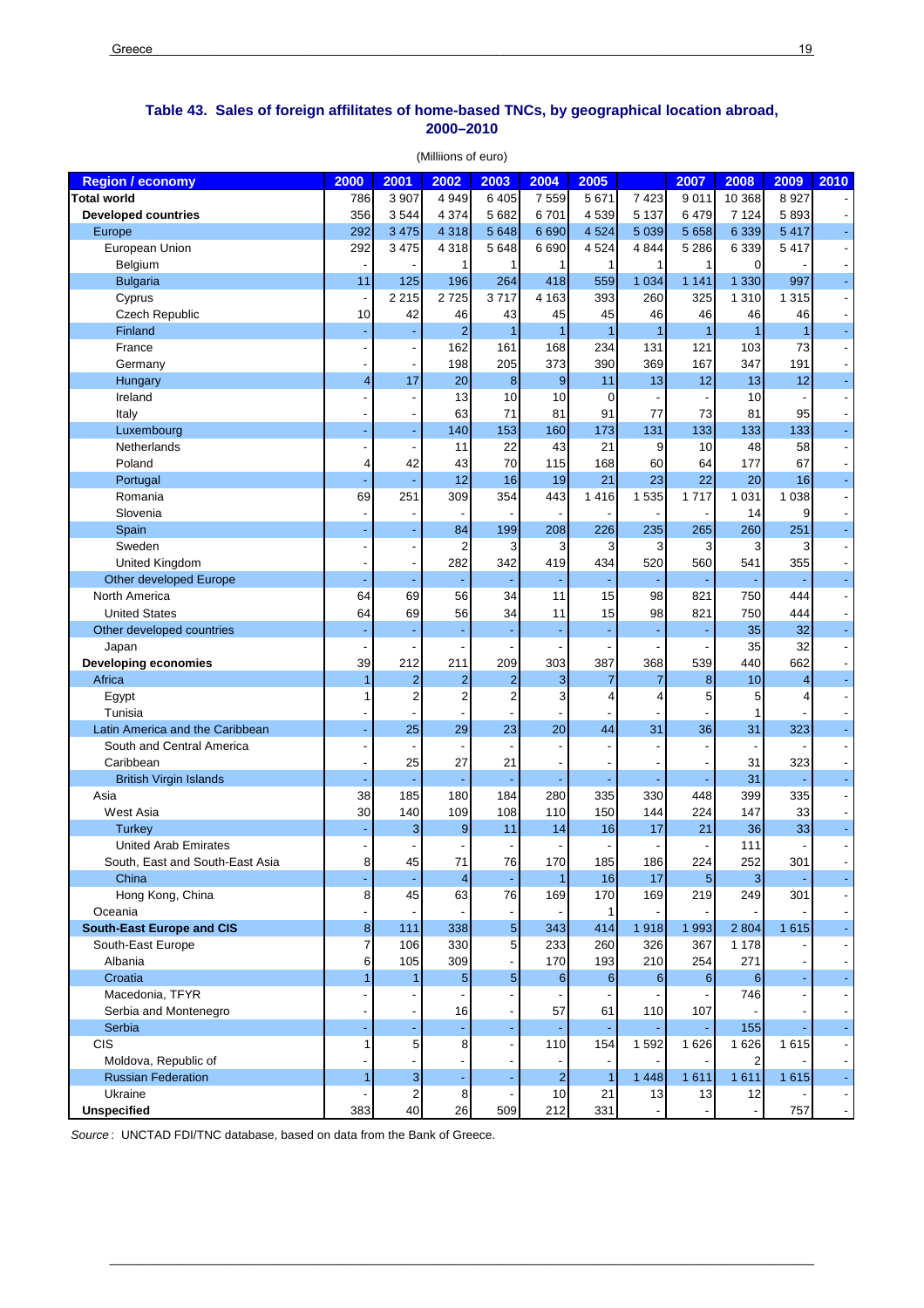#### **Table 47. Value added of foreign affiliates of home-based TNCs, by industry in the foreign economy, 2000–2010**

(Milliions of euro)

| <b>Sector / industry</b>                         | 2000 | 2001 | 2002 | 2003 | 2004 | 2005 | 2007 | 2008 | 2009 | 2010 |
|--------------------------------------------------|------|------|------|------|------|------|------|------|------|------|
| Total                                            |      |      |      |      |      |      |      | 99.3 | 91.4 |      |
| Primary                                          |      |      |      |      |      |      |      | 1.0  | 0.9  |      |
| Agriculture, hunting, forestry and fishing       |      |      |      |      |      |      |      |      |      |      |
| Mining, quarrying and petroleum                  |      |      |      |      |      |      |      | 1.0  | 0.9  |      |
| Secondary                                        |      |      |      |      |      |      |      | 64.8 | 60.2 |      |
| Food, beverages and tobacco                      |      |      |      |      |      |      |      | 3.7  |      |      |
| Textiles, clothing and leather                   |      |      |      |      |      |      |      | 0.1  |      |      |
| Wood and wood products                           |      |      |      |      |      |      |      | 2.1  |      |      |
| Publishing and printing                          |      |      |      |      |      |      |      |      |      |      |
| Coke, petroleum products and nuclear fuel        |      |      |      |      |      |      |      |      |      |      |
| Chemicals and chemical products                  |      |      |      |      |      |      |      |      |      |      |
| Rubber and plastic products                      |      |      |      |      |      |      |      | 56.3 |      |      |
| Non-metallic mineral products                    |      |      |      |      |      |      |      |      |      |      |
| Metal and metal products                         |      |      |      |      |      |      |      | 0.4  |      |      |
| Machinery and equipment                          |      |      |      |      |      |      |      | 0.2  |      |      |
| Electrical and electronic equipment              |      |      |      |      |      |      |      |      |      |      |
| <b>Precision instruments</b>                     |      |      |      |      |      |      |      |      |      |      |
| Motor vehicles and other transport equipment     |      |      |      |      |      |      |      |      |      |      |
| Other manufacturing                              |      |      |      |      |      |      |      |      |      |      |
| <b>Tertiary</b>                                  |      |      |      |      |      |      |      | 33.5 | 30.2 |      |
| Electricity, gas and water                       |      |      |      |      |      |      |      |      |      |      |
| Construction                                     |      |      |      |      |      |      |      |      | 0.2  |      |
| Trade                                            |      |      |      |      |      |      |      | 24.7 | 24.9 |      |
| Wholesale trade                                  |      |      |      |      |      |      |      | 23.4 |      |      |
| Distributive trade                               |      |      |      |      |      |      |      | 1.4  |      |      |
| Hotels and restaurants                           |      |      |      |      |      |      |      |      |      |      |
| Transport, storage and communications            |      |      |      |      |      |      |      | 0.2  | 0.2  |      |
| Transport and storage                            |      |      |      |      |      |      |      | 0.2  |      |      |
| Finance                                          |      |      |      |      |      |      |      | 3.1  |      |      |
| <b>Financial intermediation</b>                  |      |      |      |      |      |      |      | 3.1  |      |      |
| <b>Business activities</b>                       |      |      |      |      |      |      |      | 5.5  | 5.0  |      |
| Computer and related activities                  |      |      |      |      |      |      |      | 5.5  | 5.0  |      |
| Public administration and defence                |      |      |      |      |      |      |      |      |      |      |
| Education                                        |      |      |      |      |      |      |      |      |      |      |
| Health and social services                       |      |      |      |      |      |      |      |      |      |      |
| Community, social and personal service activitie |      |      |      |      |      |      |      |      |      |      |
| Other services                                   |      |      |      |      |      |      |      |      |      |      |
| <b>Unspecified</b>                               |      |      |      |      |      |      |      |      |      |      |

\_\_\_\_\_\_\_\_\_\_\_\_\_\_\_\_\_\_\_\_\_\_\_\_\_\_\_\_\_\_\_\_\_\_\_\_\_\_\_\_\_\_\_\_\_\_\_\_\_\_\_\_\_\_\_\_\_\_\_\_\_\_\_\_\_\_\_\_\_\_\_\_\_\_\_\_\_\_\_\_\_\_\_\_\_\_\_\_\_\_\_\_\_\_\_\_\_\_\_\_\_\_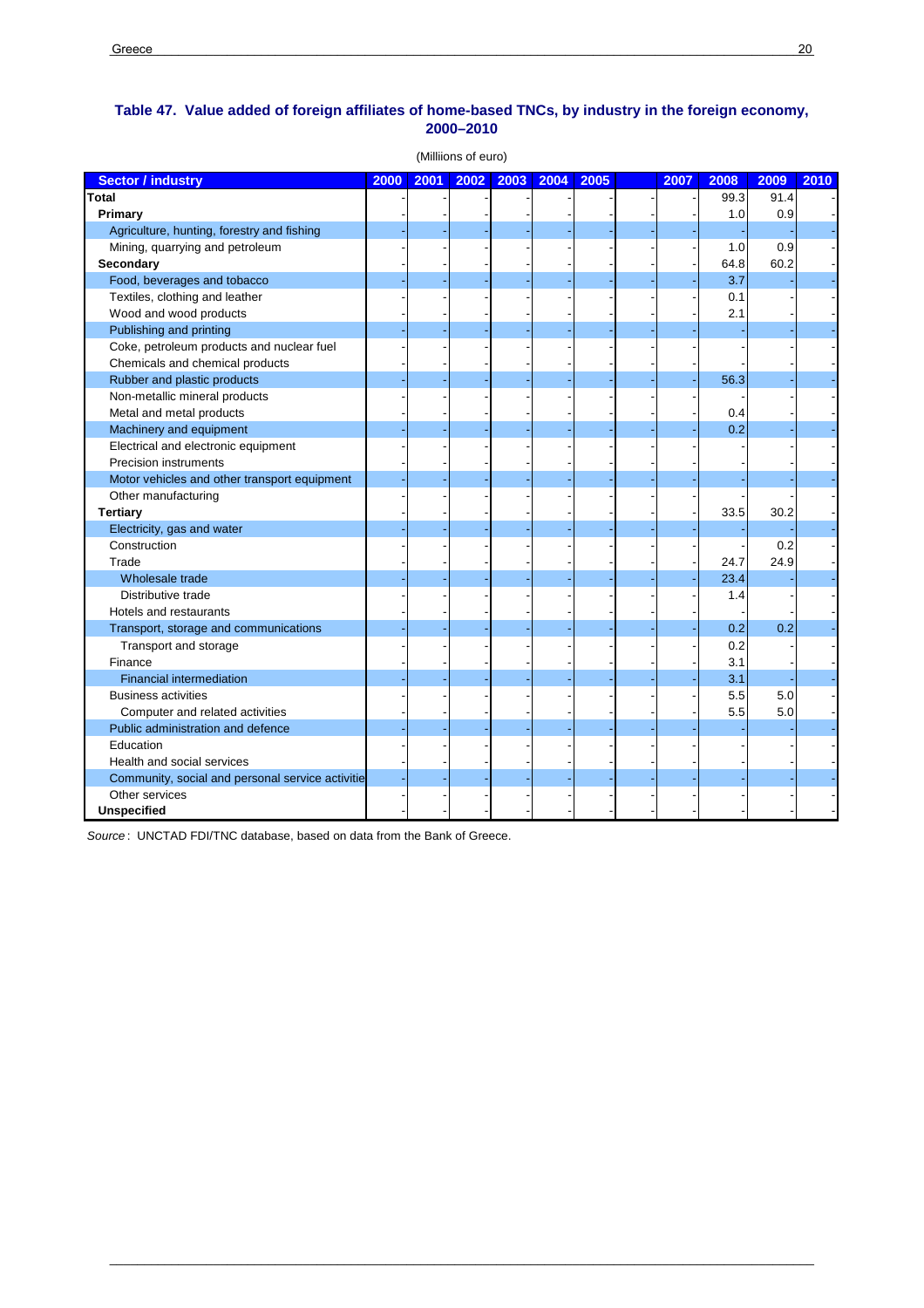## **Table 48. Value added of foreign affilitates of home-based TNCs, by geographical location abroad, 2000–2010**

(Milliions of euro)

| <b>Region / economy</b>         | 2000 | 2001 | 2002 | 2003 | 2004 | 2005                     |          | 2007                     | 2008 | 2009 | 2010 |
|---------------------------------|------|------|------|------|------|--------------------------|----------|--------------------------|------|------|------|
| <b>Total world</b>              |      |      |      |      |      |                          |          |                          | 99.3 | 91.4 |      |
| <b>Developed countries</b>      |      |      |      |      |      | $\overline{\phantom{a}}$ |          | $\overline{\phantom{a}}$ | 90.3 | 82.8 |      |
| Europe                          |      |      |      |      |      |                          |          |                          | 88.8 | 82.8 |      |
| European Union                  |      |      |      |      |      | $\overline{\phantom{0}}$ |          |                          | 88.8 | 82.8 |      |
| Belgium                         |      |      |      |      |      |                          |          |                          |      |      |      |
| <b>Bulgaria</b>                 |      |      |      |      |      | ä,                       | ä,       |                          | 4.2  | 1.6  |      |
| Cyprus                          |      |      |      |      |      |                          |          |                          | 1.2  | 1.2  |      |
| Czech Republic                  |      |      |      |      |      | ٠                        |          |                          | 1.9  | 1.9  |      |
| France                          |      |      |      |      |      | ä,                       | ÷,       |                          | 3.7  | 1.5  |      |
| Germany                         |      |      |      |      |      | $\overline{a}$           | ٠        |                          | 6.1  | 10.9 |      |
| Hungary                         |      |      |      |      |      | ٠                        |          |                          | 1.6  | 1.6  |      |
| Italy                           |      |      |      |      |      | ÷                        | ÷        |                          | 3.6  | 7.0  |      |
| Luxembourg                      |      |      |      |      |      | ÷,                       | ÷,       |                          | 1.8  | 2.0  |      |
| Netherlands                     |      |      |      |      |      |                          |          |                          | 2.4  |      |      |
| Poland                          |      |      |      |      |      | ÷,                       | ٠        |                          | 0.9  | 0.5  |      |
| Portugal                        |      |      |      |      |      | $\overline{a}$           |          |                          | 4.9  | 4.6  |      |
| Romania                         |      |      |      |      |      |                          |          |                          | 6.1  | 5.1  |      |
| Slovenia                        |      |      |      |      |      |                          |          |                          | 3.0  | 2.8  |      |
| Spain                           |      |      |      |      |      | ÷,                       |          |                          | 3.3  | 3.3  |      |
| United Kingdom                  |      |      |      |      |      |                          |          |                          | 44.1 | 38.7 |      |
| <b>North America</b>            |      |      |      |      |      | ÷,                       | Ξ        |                          | 1.5  |      |      |
| <b>United States</b>            |      |      |      |      |      |                          |          |                          | 1.5  |      |      |
| Developing economies            |      |      |      |      |      | $\blacksquare$           |          |                          | 6.6  | 4.6  |      |
| Africa                          |      |      |      |      |      | ä,                       | ÷        |                          | 1.1  |      |      |
| Tunisia                         |      |      |      |      |      | ÷,                       | ÷,       |                          | 1.1  |      |      |
| Latin America and the Caribbean |      |      |      |      |      |                          |          |                          | 2.1  | 1.9  |      |
| South and Central America       |      |      |      |      |      | L.                       | $\omega$ |                          |      |      |      |
| Caribbean                       |      |      |      |      |      | $\overline{a}$           | ٠        |                          | 2.1  | 1.9  |      |
| British Virgin Islands          |      |      |      |      |      | $\overline{\phantom{0}}$ |          |                          | 2.1  |      |      |
| Asia                            |      |      |      |      |      | ٠                        | ÷        |                          | 3.5  | 2.7  |      |
| West Asia                       |      |      |      |      |      | $\overline{a}$           |          |                          | 3.5  | 2.7  |      |
| Turkey                          |      |      |      |      |      | $\overline{\phantom{0}}$ |          |                          | 3.5  | 2.7  |      |
| South, East and South-East Asia |      |      |      |      |      | ÷                        | ÷        |                          |      |      |      |
| Oceania                         |      |      |      |      |      |                          |          |                          |      |      |      |
| South-East Europe and CIS       |      |      |      |      |      | ۰                        |          |                          | 2.4  |      |      |
| South-East Europe               |      |      |      |      |      | ä,                       | ÷        |                          | 2.4  |      |      |
| Albania                         |      |      |      |      |      |                          |          |                          | 0.2  |      |      |
| Macedonia, TFYR                 |      |      |      |      |      |                          |          |                          | 1.4  |      |      |
| Serbia                          |      |      |      |      |      |                          |          |                          | 0.8  |      |      |
| <b>CIS</b>                      |      |      |      |      |      | $\overline{a}$           |          |                          |      |      |      |
| <b>Unspecified</b>              |      |      |      |      |      |                          |          |                          |      | 3.9  |      |

\_\_\_\_\_\_\_\_\_\_\_\_\_\_\_\_\_\_\_\_\_\_\_\_\_\_\_\_\_\_\_\_\_\_\_\_\_\_\_\_\_\_\_\_\_\_\_\_\_\_\_\_\_\_\_\_\_\_\_\_\_\_\_\_\_\_\_\_\_\_\_\_\_\_\_\_\_\_\_\_\_\_\_\_\_\_\_\_\_\_\_\_\_\_\_\_\_\_\_\_\_\_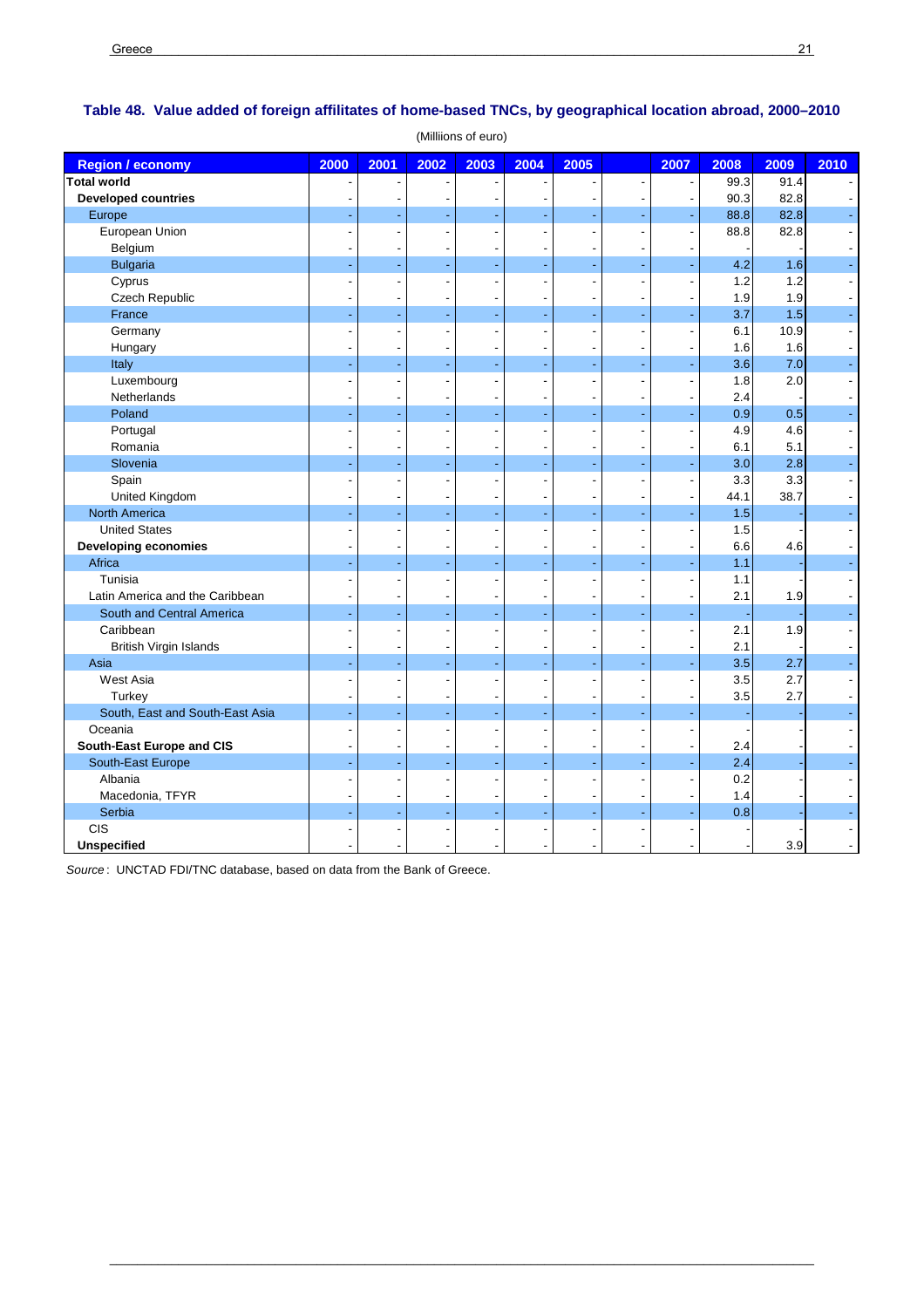#### **Table 86. Largest home-based TNCs, 2010**

(Millions of dollars and number)

| Company                                                       | <b>Industry</b>                                            | <b>Sales</b>  | <b>Employees</b> |
|---------------------------------------------------------------|------------------------------------------------------------|---------------|------------------|
| A. Primary                                                    |                                                            |               |                  |
| S & B Industrial Minerals SA                                  | Mining, quarrying and petroleum                            | 564           | 1983             |
| Nirefs SA                                                     | Agriculture, hunting, forestry and fisheries               | 249           | 1 1 7 5          |
| <b>B. Secondary (Manufacturing)</b>                           |                                                            |               |                  |
|                                                               |                                                            |               |                  |
| Coca-Cola Hellenic Bottling Company SA                        | Food, beverages and tobacco<br>Metals and metal products   | 9 1 1 4       | 42 505<br>7912   |
| <b>Viohalco SA</b>                                            |                                                            | 3969<br>1812  | 6 0 34           |
| Titan Cement Company SA                                       | Non-metallic mineral products<br>Metals and metal products | 1401          | 2 2 1 7          |
| Halcor SA<br>Sidenor SA                                       | Metals and metal products                                  | 1 3 3 3       | 3 0 0 2          |
| Elval-Hellenic Aluminium Industry                             | Metals and metal products                                  | 1 2 4 8       | 2 2 3 0          |
| Metka SA                                                      | Motor vehicles and other transport equipme                 | 823           | 537              |
| Karelia Tobacco Company Inc SA                                | Food, beverages and tobacco                                | 762           | 471              |
| Frigoglass SA                                                 | Machinery and equipment                                    | 613           | 5418             |
| Heracles General Cement SA                                    | Non-metallic mineral products                              | 539           | 1 580            |
| <b>Hellenic Cables SA</b>                                     | Metals and metal products                                  | 472           | 1 0 3 5          |
| Crown Hellas Can SA                                           | Metals and metal products                                  | 447           | 704              |
| Hellenic Sugar Industry SA                                    | Food, beverages and tobacco                                | 315           | 1424             |
| Alumil Aluminium Industry SA                                  | Metals and metal products                                  | 272           | 2 0 7 0          |
| Lavipharm SA (CR)                                             | Chemicals and chemical products                            | 266           | 476              |
| Hatzioannou SA                                                | Textiles, clothing and leather                             | 242           | 2 4 9 0          |
| <b>Corinth Pipe Works SA</b>                                  | Metals and metal products                                  | 208           | 430              |
| Dias Aqua Culture SA                                          | Food, beverages and tobacco                                | 168           | 465              |
| Inform P Lykos SA                                             | Publishing and printing                                    | 153           | 871              |
| <b>Elbisco Holding SA</b>                                     | Food, beverages and tobacco                                | 152           | 1 2 4 0          |
| C. Tertiary (Services)                                        |                                                            |               |                  |
| Hellenic Telecommunications Organisation                      | Transport, storage and communications                      | 7 355         | 31 088           |
| Opap SA                                                       | Community, social and personal service act                 | 6895          | 996              |
| <b>Ellaktor SA</b>                                            | Construction                                               | 2 3 5 2       | 4 6 3 9          |
| Intralot SA                                                   | <b>Business services</b>                                   | 1497          | 5 3 8 0          |
| Duty Free Shops SA                                            | Retail trade                                               | 1 3 2 8       | 5969             |
| J & P Avax SA                                                 | Construction                                               | 1 0 6 1       | 2 5 3 2          |
| <b>GEK Terna Holding Real Estate Constructi</b>               | Construction                                               | 819           | 1 2 2 5          |
| Aegean Airlines SA                                            | Transport, storage and communications                      | 793           | 1949             |
| Intracom Holdings SA                                          | Transport, storage and communications                      | 772           | 5487             |
| Navios Maritime Holdings Inc                                  | Transport, storage and communications                      | 691           | 502              |
| Jumbo SA                                                      | Retail trade                                               | 597           | 3 1 9 0          |
| <b>Plaisio Computers SA</b>                                   | Retail trade                                               | 481           | 1 2 2 3          |
| Quest Holdings SA (CR)                                        | <b>Business services</b>                                   | 445           | 1 2 8 0          |
| Diagnos & Therp Hygeia                                        | Health and social services                                 | 401           | 4647             |
| Danaos Corp.                                                  | Transport, storage and communications                      | 366           | 1 0 9 9          |
| Attica Holdings SA                                            | Transport, storage and communications                      | 364           | 1 2 1 4          |
| Anek Lines SA                                                 | Transport, storage and communications                      | 353           | 1 1 3 2          |
| <b>GR Sarantis SA</b>                                         | Wholesale trade                                            | 300           | 1514             |
| <b>Intracom Constructions SA</b>                              | Construction                                               | 257           | 473              |
| Autohellas SA                                                 | Rental activities                                          | 228           | 500              |
| D. Finance and Insurance                                      |                                                            | <b>Assets</b> | <b>Employees</b> |
| National Bank Of Greece SA                                    | Finance                                                    | 161 351       | 36 376           |
| <b>EFG Eurobank Ergasias SA</b>                               | Finance                                                    | 116 290       | 22 996           |
| Alpha Bank SA                                                 | Finance                                                    | 89 038        | 14 896           |
| <b>Bank Of Piraeus SA</b>                                     | Finance                                                    | 76 820        |                  |
|                                                               | Finance                                                    | 29 5 34       | 3629             |
| Marfin Egnatia Bank SA<br>Marfin Investment Group Holdings SA | Holding                                                    | 7077          | 17 302           |
| Koumbas Holdings SA                                           | Insurance                                                  | 92            | 65               |

\_\_\_\_\_\_\_\_\_\_\_\_\_\_\_\_\_\_\_\_\_\_\_\_\_\_\_\_\_\_\_\_\_\_\_\_\_\_\_\_\_\_\_\_\_\_\_\_\_\_\_\_\_\_\_\_\_\_\_\_\_\_\_\_\_\_\_\_\_\_\_\_\_\_\_\_\_\_\_\_\_\_\_\_\_\_\_\_\_\_\_\_\_\_\_\_\_\_\_\_\_\_

*Source* : Thomson ONE and company websites.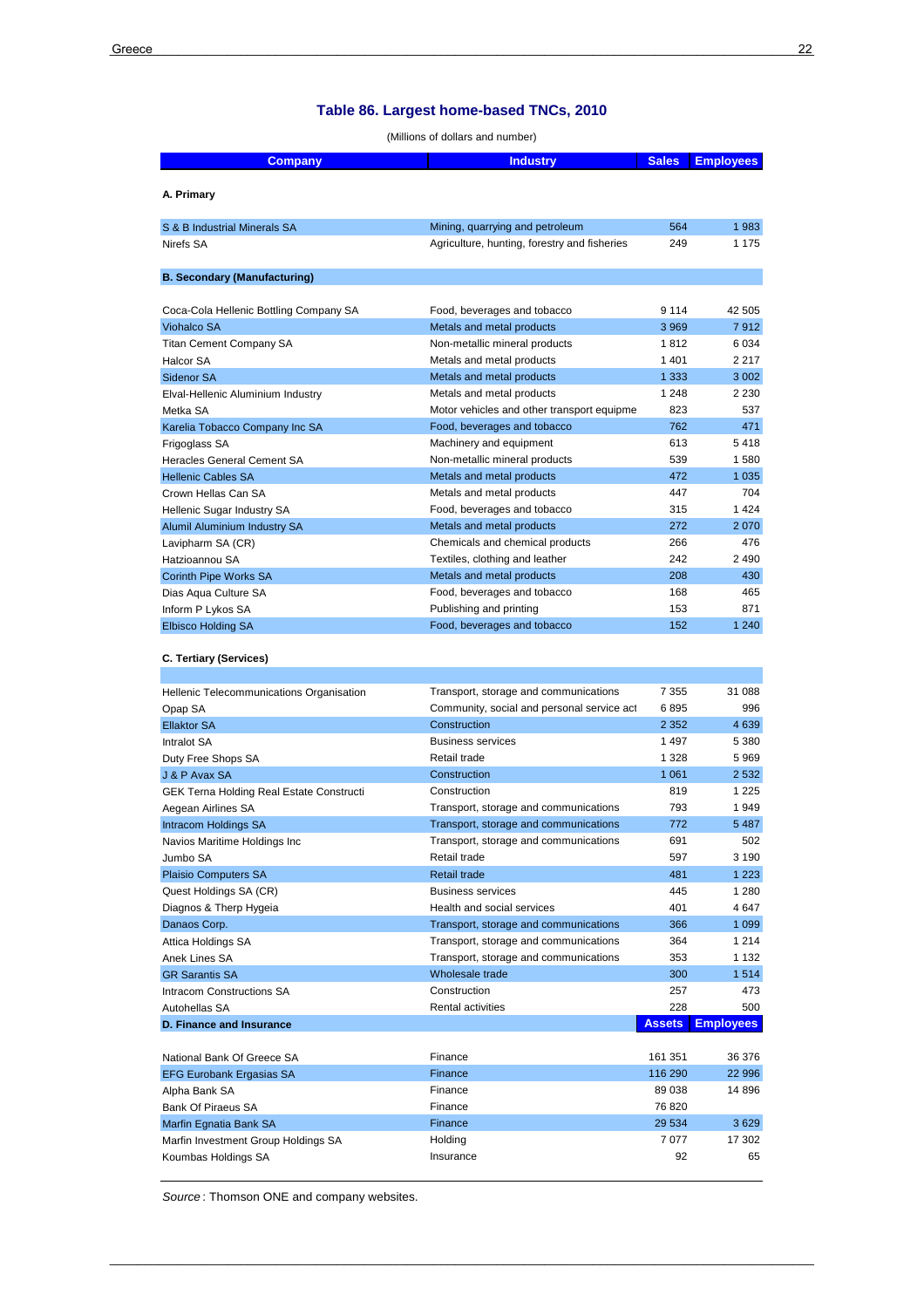#### **Table 87. Largest foreign affiliates of home-based TNCs, 2010***<sup>a</sup>*

(Millions of dollars and number)

| Company                                                                             | <b>Host economy</b>             | <b>Industry</b>                                                   | <b>Sales</b>    | <b>Employees</b> |
|-------------------------------------------------------------------------------------|---------------------------------|-------------------------------------------------------------------|-----------------|------------------|
|                                                                                     |                                 |                                                                   |                 |                  |
| A. Primary                                                                          |                                 |                                                                   |                 |                  |
| S & B Industrial Minerals Gmbh                                                      | Germany                         | Mining, quarrying and petroleum                                   | 166             | 420              |
| Fibran Spa                                                                          | Italy                           | Mining, quarrying and petroleum                                   | 18              | 60               |
|                                                                                     |                                 |                                                                   |                 |                  |
| <b>B. Secondary (Manufacturing)</b>                                                 |                                 |                                                                   |                 |                  |
| <b>Titan America Llc</b>                                                            | <b>United States</b>            | Non-metallic mineral products                                     | 700             | 2 1 0 9          |
| Multon Zao                                                                          | <b>Russian Federation</b>       | Food, beverages and tobacco                                       | 559             | 2058             |
| Stomana Industry A D                                                                | Bulgaria                        | Metals and metal products                                         | 378             | 718              |
| Coca-cola Hbc Northern Ireland Ltd                                                  | United Kingdom                  | Food, beverages and tobacco                                       | 331             | 492              |
| Crown Bevcan Espa-a SI                                                              | Spain                           | Metals and metal products                                         | 244             | 321              |
| Sofia Med A D<br>Bridgnorth Aluminium Ltd                                           | Bulgaria<br>United Kingdom      | Metals and metal products<br>Metals and metal products            | 203<br>200      | 435<br>229       |
| Icme Ecab Sa                                                                        | Romania                         | Metals and metal products                                         | 129             | 490              |
| Roanoke Cement Company, Llc                                                         | <b>United States</b>            | Non-metallic mineral products                                     | 117             | 195              |
| Crvenka A.d.                                                                        | Serbia                          | Food, beverages and tobacco                                       | 95              | 217              |
| Don & Low Ltd                                                                       | <b>United Kingdom</b>           | Textiles, clothing and leather                                    | 84              | 466              |
| Frigoglass Romania S.r.l.                                                           | Romania                         | Machinery and equipment                                           | 81              | 453              |
| Sander Gmbh & Co. Kg<br>S & W Ready Mix Concrete Company Llc                        | Germany<br><b>United States</b> | Rubber and plastic products<br>Non-metallic mineral products      | 60<br>58        | 130<br>300       |
| Sajkaska A.d.                                                                       | Serbia                          | Food, beverages and tobacco                                       | 52              | 197              |
| Tarmac America Llc                                                                  | <b>United States</b>            | Non-metallic mineral products                                     | 48              | 774              |
| Sometra Sa                                                                          | Romania                         | Metals and metal products                                         | 41              | 1075             |
| Frigoglass Turkey Sogutma Sanayi Ic Ve Dis Ticaret A S Turkey                       |                                 | Machinery and equipment                                           | 40              | 750              |
| Raycap Corporation Srl                                                              | Romania                         | Metals and metal products                                         | 37              | 52               |
| Frigoglass (guangzhou) Ice-cold Equipment Co., Ltd.                                 | China                           | Machinery and equipment                                           | 34              | 300              |
| C. Tertiary (Services)                                                              |                                 |                                                                   |                 |                  |
|                                                                                     |                                 |                                                                   |                 |                  |
| Hellenic Petroleum Cyprus Limited                                                   | Cyprus                          | Wholesale trade                                                   | 11 793          | 57               |
| Intralot Holdings International Limited                                             | Cyprus                          | Wholesale trade                                                   | 1 3 4 4         | 4 800            |
| Romtelecom S.a.                                                                     | Romania                         | Transport, storage and communications                             | 1 1 5 4         | 12 4 19          |
| Cosmote Romanian Mobile Telecommunications Sa                                       | Romania                         | Transport, storage and communications                             | 621             | 1 1 8 2          |
| P4 Sp Z O O<br>Alpha Bank Cyprus Ltd                                                | Poland<br>Cyprus                | Transport, storage and communications<br><b>Business services</b> | 475<br>463      | 480<br>763       |
| Ote Plc                                                                             | United Kingdom                  | <b>Business services</b>                                          | 341             | $\mathbf{1}$     |
| Hellenic Petroleum Cyprus Ltd                                                       | United Kingdom                  | Retail trade                                                      | 333             | 61               |
| Loulis International Foods Enterprises Limited                                      | Cyprus                          | Wholesale trade                                                   | 289             |                  |
| J & P Avax S A Oddzial W Polsce                                                     | Poland                          | Construction                                                      | 266             | 1 0 0 0          |
| Eko Serbia A.d.                                                                     | Serbia<br>Romania               | Retail trade                                                      | 216             | 42<br>1 1 4 6    |
| Germanos Telecom Romania S.a.<br>Piraeus Group Finance Plc                          | United Kingdom                  | Retail trade<br><b>Business services</b>                          | 160<br>152      | 20               |
| Genco Trade Srl                                                                     | Romania                         | Unspecified                                                       | 117             | 361              |
| Cpw America Co.                                                                     | <b>United States</b>            | Wholesale trade                                                   | 111             | $\overline{7}$   |
| Steelmet A D                                                                        | Bulgaria                        | Wholesale trade                                                   | 101             | 360              |
| Morpack (cyprus) Limited                                                            | Cyprus                          | Wholesale trade                                                   | 100             | 14               |
| Tousa, Inc.                                                                         | <b>United States</b>            | Real estate activities                                            | 96              | 1461             |
| Euro-medicines Ltd<br>Austria Card-plastikkarten Und Ausweissysteme Gesells Austria | United Kingdom                  | Wholesale trade<br>Wholesale trade                                | 93<br>87        | 10<br>311        |
|                                                                                     |                                 |                                                                   |                 |                  |
| D. Finance and Insurance                                                            |                                 |                                                                   | <b>Assets</b>   | <b>Employees</b> |
|                                                                                     |                                 |                                                                   |                 |                  |
| National Bank Of Greece (cyprus) Limited                                            | Cyprus                          | Finance                                                           | 12 876          | 200              |
| 3e (cyprus) Limited                                                                 | Cyprus                          | Holding<br>Finance                                                | 8949            |                  |
| <b>Cosmoholding Cyprus Limited</b><br>Finansbank A S                                | Cyprus<br><b>Turkey</b>         | Finance                                                           | 4 1 8 1<br>2608 | 2 0 0 0<br>10719 |
| Banca Romaneasca Sa Membra A Grupului National Bai Romania                          |                                 | Finance                                                           | 1616            | 1676             |
| Eurobank Efg Cyprus Ltd                                                             | Cyprus                          | Finance                                                           | 1 2 0 1         | 143              |
| Finans Yatirim Menkul Degerler A S                                                  | <b>Turkey</b>                   | Finance                                                           | 1 1 6 7         | 218              |
| Alpha Credit Group Plc                                                              | United Kingdom                  | Finance                                                           | 1 0 9 0         | 3                |
| See Sports Holdings Limited                                                         | Malta                           | Holding                                                           | 770             |                  |
| Alpha Bank Romania Sa<br>Nireus International Limited                               | Romania<br>Cyprus               | Finance<br>Finance                                                | 593<br>406      | 2 1 9 0<br>2     |
| Efg Hellas Plc                                                                      | United Kingdom                  | Finance                                                           | 401             |                  |
| United Bulgarian Bank A D                                                           | <b>Bulgaria</b>                 | Finance                                                           | 359             | 3882             |
| Coca-cola Hbc Ireland Limited                                                       | Ireland                         | Holding                                                           | 317             | 716              |
| Marfin Leasing Ifn (romania) Sa                                                     | Romania                         | Finance                                                           | 234             | 73               |
| Eurobank Efg Bulgaria A D                                                           | <b>Bulgaria</b>                 | Finance                                                           | 213             | 2921             |
| Eurobank Efg A.d.                                                                   | Serbia                          | Finance<br>Finance                                                | 187<br>170      | 1 603<br>1 200   |
| Piraeus Bank-egypt Sae<br>Marfin Bank (romania) Sa                                  | Egypt<br>Romania                | Finance                                                           | 142             | 256              |
| Intrasoft International Sa                                                          | Luxembourg                      | Holding                                                           | 127             | 140              |
| Egnatia Finance Plc                                                                 | United Kingdom                  | Finance                                                           | 11              |                  |

\_\_\_\_\_\_\_\_\_\_\_\_\_\_\_\_\_\_\_\_\_\_\_\_\_\_\_\_\_\_\_\_\_\_\_\_\_\_\_\_\_\_\_\_\_\_\_\_\_\_\_\_\_\_\_\_\_\_\_\_\_\_\_\_\_\_\_\_\_\_\_\_\_\_\_\_\_\_\_\_\_\_\_\_\_\_\_\_\_\_\_\_\_\_\_\_\_\_\_\_\_\_

*Sources:* Dun & Bradstreet Inc., WorldBase, company websites. <sup>a</sup> Or latest year available.